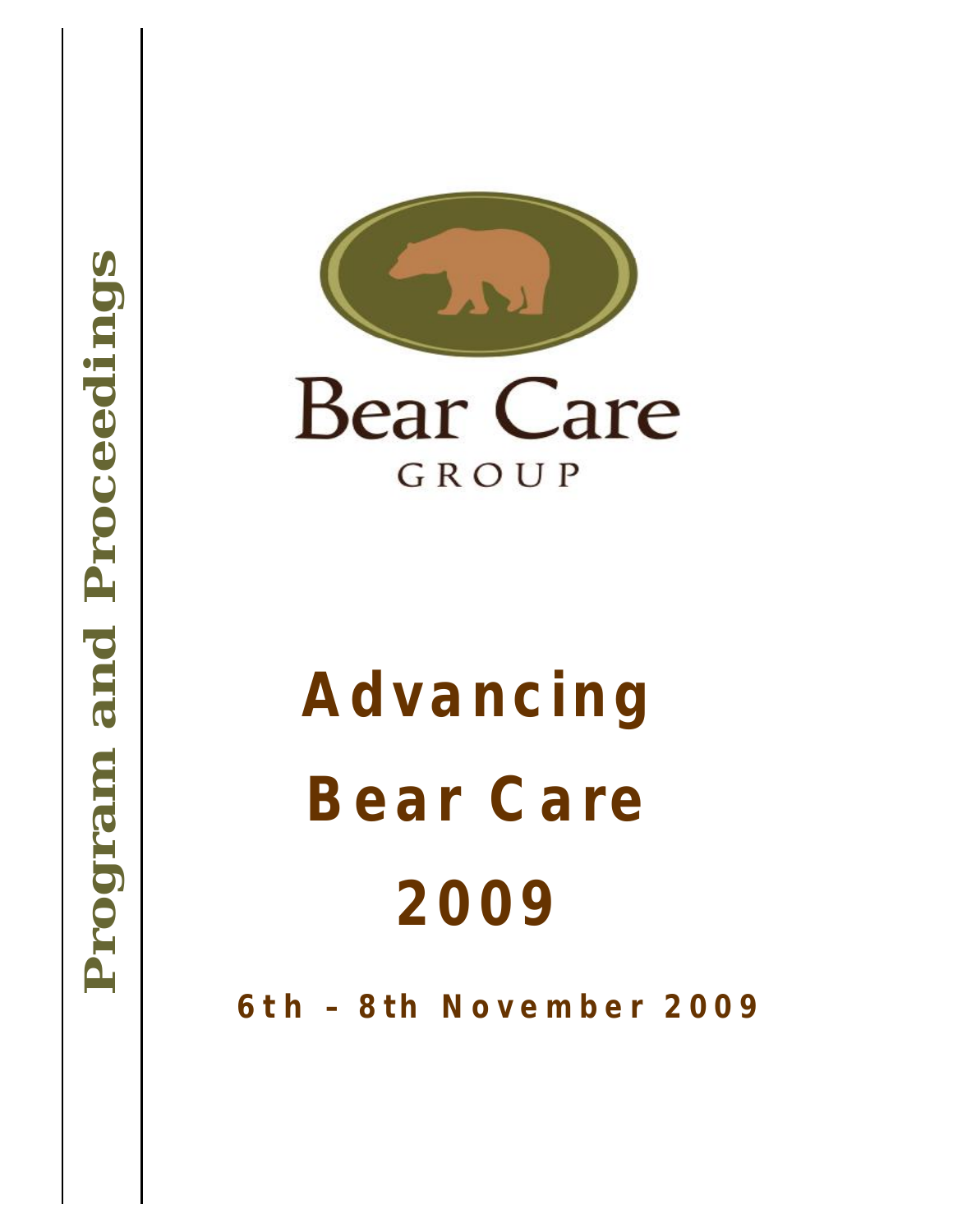#### **Welcome**

**Dear Bear Care Delegates**,

In a year of global economic challenge, you have made Advancing Bear Care '09 a tremendous success right at the starting gate – we sold out! The Bear Care Group would like to thank each of you for making a commitment to bear welfare and conservation by your participation in Advancing Bear Care '09. Today, as never before, our greatest resource is communication and networking. This weekend you will enjoy stimulating presentations, interactive problem-solving sessions, two fabulous venues, good food, and the company of 85 international bear enthusiasts just like you. Thank you again – now let's do it!

Check Out [www.bearcaregroup.org](http://www.bearcaregroup.org)

For Bear Care Conference Updates and Networking Join [bearcare@yahoogroups.ca](mailto:bearcare@yahoogroups.ca) Subscribe at [bearcare-subscribe@yahoogroups.ca](mailto:bearcare-subscribe@yahoogroups.ca)

| <b>Contents</b>                    |           | <b>Bear Care Board of Directors</b>  |
|------------------------------------|-----------|--------------------------------------|
| Welcome                            | 2         |                                      |
|                                    |           | • Fise Poulsen - President           |
| Bear Care Board of Directors       | 2         |                                      |
|                                    | 2         | • Gail Hedberg - Vice President      |
| <b>Bear Care Mission Statement</b> |           | • Judy Willard - Treasurer/Secretary |
| Bear Care 2009 Sponsors            | 3         | • Valerie Hare - Director            |
| Advancing Bear Care 2009 Planning  | 3         |                                      |
| Committee                          |           | • Jason Pratte - Director            |
| <b>Volunteer Appreciation</b>      | 3         | • Lydia Fogal - Advisor              |
|                                    |           |                                      |
| <b>General Information</b>         | 4         | • Lisa Stoner - Advisor              |
| Program/Abstracts                  | $5 - 45$  | • Kurt Stoner - Advisor              |
| <b>Poster Abstracts</b>            | 46 - 50   |                                      |
|                                    |           | • JoAnne Simerson - Advisor          |
| Bear Care 2009 Evaluation          | $52 - 53$ |                                      |

#### **Bear Care Mission Statement**

The Bear Care Group creates and enhances communication, cooperation and education among international bear care professionals by organizing bear care programs, publications and resources focused on advancing and sharing information on bear behavior, husbandry, enrichment, training, veterinary care and other topics to further global bear welfare and conservation efforts.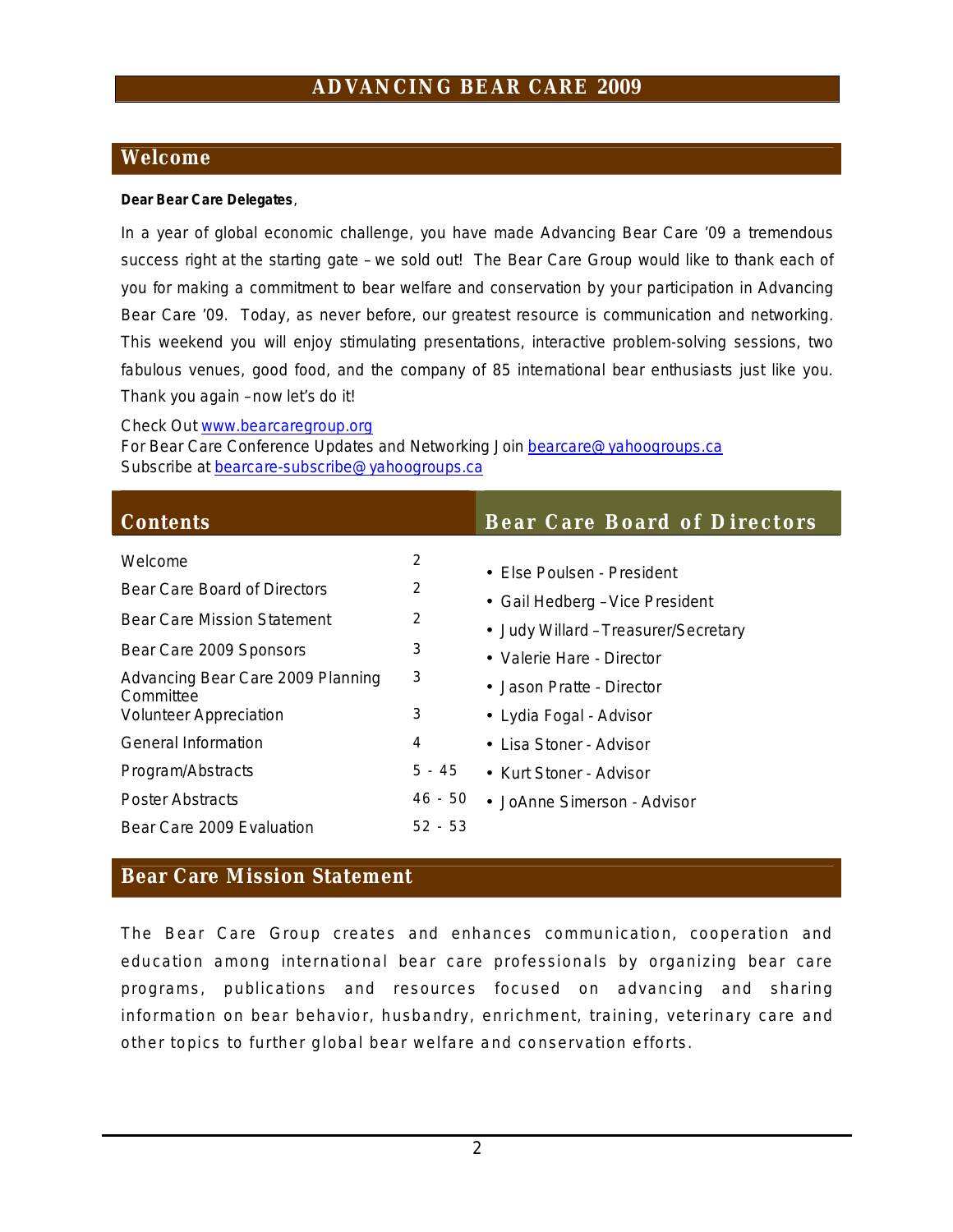#### **Sponsors**

- AAZK San Francisco Zoo Chapter
- Animals Asia
- Behavioral & Environmental Solutions
- BenKilham.com
- Bornean Sun Bear Conservation Organization
- Half Moon Bay Brewery
- Mazuri
- Polar Bears International
	- San Francisco Zoological Society
- Society for the Protection of Animals
- Spectacled Bear Conservation
- World Society for the Protection of Animals
- ZooMom.com

#### **Advancing Bear Care 2009 Planning Team**

- Robyn Appleton, Moderator
- John Beecham, Moderator
- Deb Cano Goody Bag Coordinator
- Valerie Hare, EE Workshop Coordinator
- Gail Hedberg, Co-Chair, On-Site Coordinator, Registration Coordinator, Science Committee, Proceedings Editor
- Kent Hedberg IT Technical Advisor
- Gail Laule Behavioral Problem Solving Advisor
- Lydia Lefebvre Bear Book and Art Den
- Brigitte Mercier Science Committee
- Lory Palmer Silent Auction Coordinator
- Else Poulsen, Co-Chair, Sponsorships, Agenda Coordinator, Science Committee
- Jason Pratte, Training Workshop
- Jill Robinson, Moderator
- Lisa and Kurt Stoner, Science Committee
- Bill Winhall Moderator

#### **2009 Volunteer Appreciation**

**The following individuals contributed to Advancing Bear Care '09 Hosted by SF Zoo** 

| Ray Bandar                  | Mo Flannery          | Chris Shuttlesworth         |
|-----------------------------|----------------------|-----------------------------|
| Anthony Brown               | Amy Frankel          | Debbie Marin-Towey          |
| Robert and Carolyn Buchanan | David Jaffe          | Ellen Williams              |
| Jesse Bushell               | Jacqueline Jencek    | Judy Willard                |
| Patience Campione           | Cherie Mann          | Justin Miller (T-shirt art) |
| David Carroll               | Alec Moss            |                             |
| Carol Casey                 | <b>Adrian Mutlow</b> |                             |
| <b>Tony Colonese</b>        | Lynette Staffero     |                             |

- - - -
			-
		-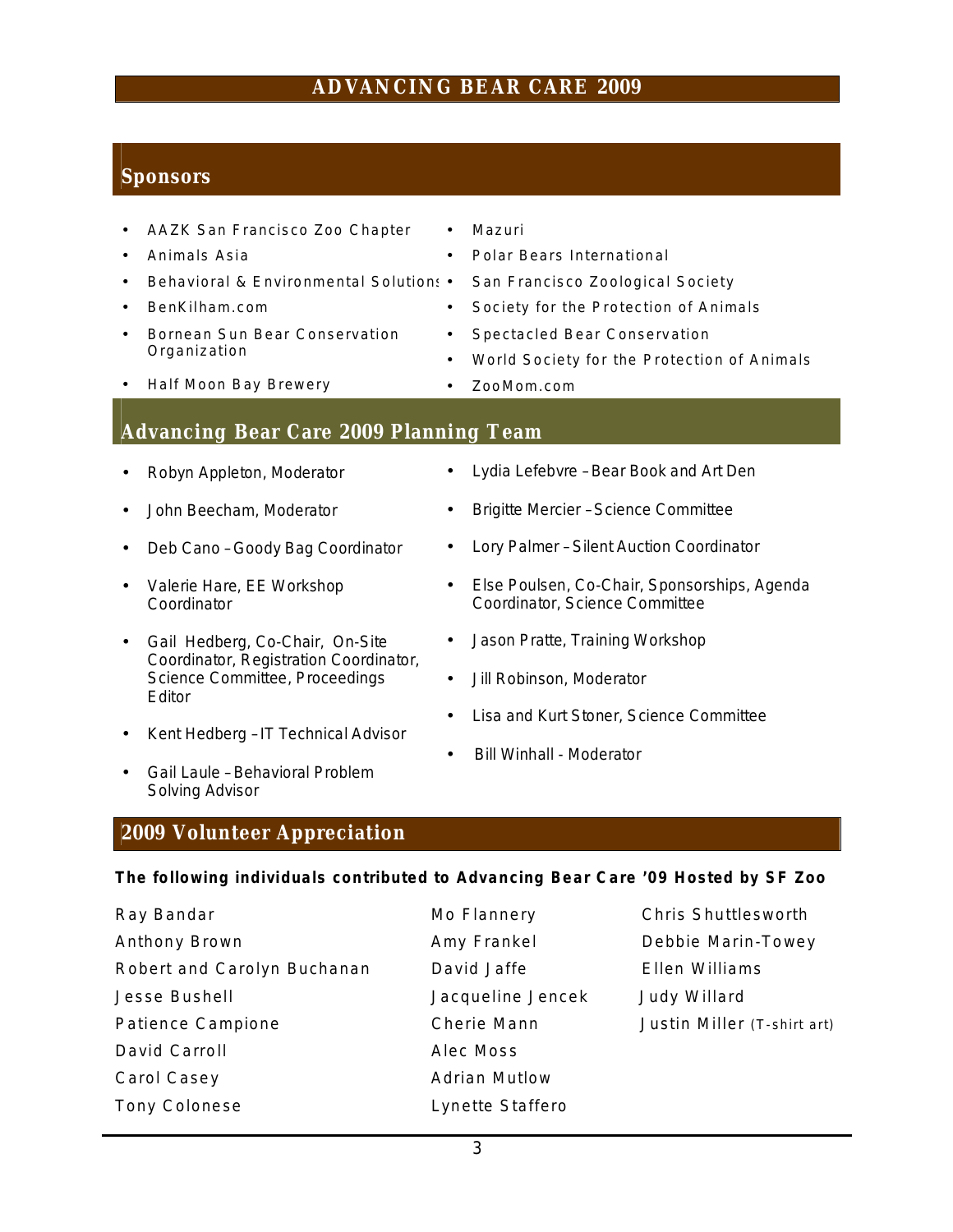#### **Name Badges** Registration

All delegates will be provided with a name badge upon registration. Please wear it as it is your official pass to all events and transportation. This will also help to introduce you to other delegates.

The Registration Desk is in the foyer of the Crowne Plaza Hotel.

Thursday November 5 2009 4:00-10:00 PM Friday November 6 2009 7:00-8:00 AM

#### **Poster Sessions Speaker Presentations**

assist you. Posters will stay up for the start of the session. duration of the conference.

Poster presentations will be displayed Speakers are asked to report to their on Friday evening, November 6, 2009. *Session Moderator* prior to the session for Please arrive at the Crowne Plaza last minute instructions. Speakers using Hotel foyer before 6:30 PM to set up computer data projection (PowerPoint) are your poster. Staff will be at the site to asked to test their presentations before the

#### **Many Thanks**

Thank you to all of those wonderful folks who have donated items for the Delegate goody bags, the Silent Auction, and to all of the San Francisco Zoo staff for their support, efforts, and western hospitality. (A special note of thanks to Polar Bears International for donating the *goody* bag)

- Donna Andrews
- Deb Cano
- Sylvia Dolson
- Kathryne Erigero
- Abby Garner
- Kerry Gunther
- Val Hare
- Hazel Holby
- Rick Lee
- Robert O'Donnell
- Mike Southern
- Tony Vaught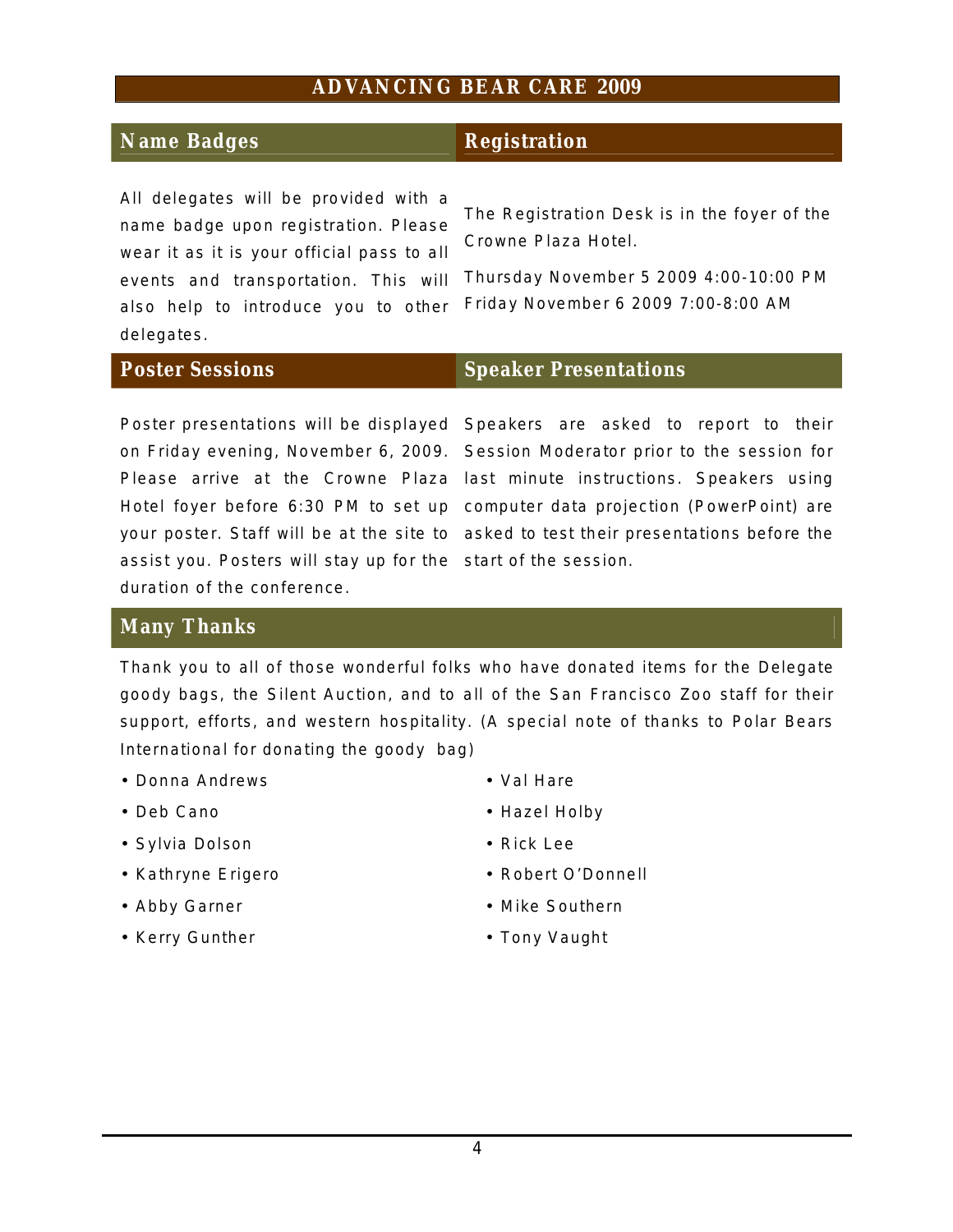## **Thursday November 5 2009 Evening**

| $4:00 - 10:00$ PM             | Registration at the Crowne Plaza Hotel Plaza Foyer                                                                                      |
|-------------------------------|-----------------------------------------------------------------------------------------------------------------------------------------|
| <b>Friday November 6 2009</b> |                                                                                                                                         |
| 7:00 - 8:00 AM                | Registration at the Crowne Plaza Hotel Foyer                                                                                            |
| 7:00 - 8:00 AM<br>Plaza I     | Egg Breaker/Breakfast Buffet - Crowne Plaza Hotel<br>Sponsor: Polar Bears International                                                 |
| $7:40 - 8:00$ AM              | Welcome<br>Else Poulsen and Gail Hedberg                                                                                                |
|                               | Introduction by Gail Hedberg of Host Speaker<br>Joe Fitting<br>San Francisco Zoo<br>Director of Education and Conservation              |
| $8:00 - 8:05$ AM              | Introduction of Key Note Speaker<br>Else Poulsen                                                                                        |
| $8:05 - 9:00$ AM<br>Plaza I   | Robyn Appleton<br>Ecology and Conservation of Spectacled Bears (Tremarctos<br>ornatus) in Low-lying Desert Habitat in Northwestern Peru |
| $9:00 - 9:05$ AM              | Introduction of Key Note Speaker<br>Gail Hedberg                                                                                        |
| $9:05 - 10:00$ AM<br>Plaza I  | Siew Te Wong<br>Behavioral Ecology and Conservation of the Sun Bear<br>(Helarctos malayanus) in Borneo                                  |
| 10:15 - 10:30 AM              | Coffee and Stretch Break                                                                                                                |
| 10:30 - 12:30 PM<br>Plaza I   | Behavior Based Bear Husbandry Workshop/Bear Training 101<br>Moderator: Jason Pratte                                                     |
|                               | The Principles of Behavior-based Bear Husbandry 101 - What<br>are Bears Expecting? What Do Bears Need?<br>Else Poulsen                  |
|                               | The Principles of Behavior-based Bear Husbandry 101- What<br>Do Bears Need?<br>Val Hare                                                 |
|                               | <b>Bear Training 101</b><br><b>Jason Pratte</b>                                                                                         |
|                               | Principles of Problem Solving<br><b>Gail Laule</b>                                                                                      |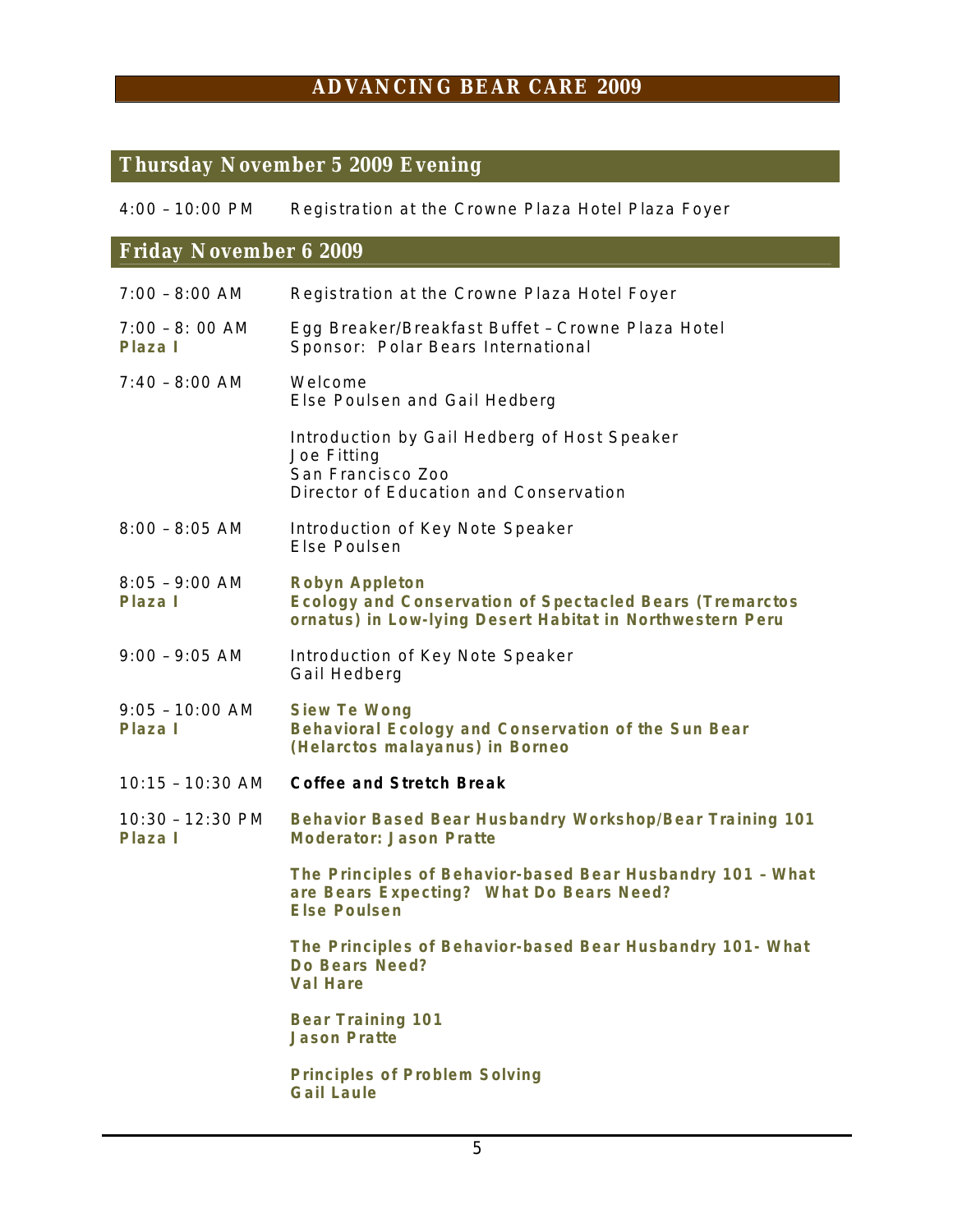## **Friday November 6 2009 - continued**

| $12:30 - 1:00$ PM                                                                                   | Meet at Buses                                                                                                                                                |  |  |  |
|-----------------------------------------------------------------------------------------------------|--------------------------------------------------------------------------------------------------------------------------------------------------------------|--|--|--|
| $1:00 - 1:30$ PM                                                                                    | In Route to California Academy of Sciences<br>Sponsor: Behavioral & Environmental (B&E) Solutions                                                            |  |  |  |
| $1:30 - 5:00$ PM                                                                                    | California Academy of Sciences                                                                                                                               |  |  |  |
|                                                                                                     | Delegates Purchase Own Lunch                                                                                                                                 |  |  |  |
| $2:00 - 3:20$ PM<br><b>Pauline Tusher</b><br>Education<br>Classroom<br>(3 <sup>rd</sup> Floor East) | <b>Skull and Bones Interpretation Sessions</b><br>2:00 - 2:20 PM Green Group 2:40 - 3:00 PM Pink Group<br>2:20 - 2:40 PM Red Group 3:00 - 3:20 PM Blue Group |  |  |  |
| $3:30 - 4:30$ PM<br><b>Hearst Forum</b><br>Gallery                                                  | Environment, Morphology and Behavior<br><b>Speaker Introduction: Else Poulsen</b>                                                                            |  |  |  |
| $(2nd$ Floor West)                                                                                  | Food Sharing Social Behavior in American Black Bears<br>(Ursus americanus)<br>Benjamin Kilham                                                                |  |  |  |
| 5:00 PM                                                                                             | Board Bus at Music Concourse<br>Sponsor: B&E Solutions                                                                                                       |  |  |  |
| $5:00 - 5:30$ PM                                                                                    | In Route to Crowne Plaza Hotel                                                                                                                               |  |  |  |
| $6:30 - 8:00$ PM<br>Plaza Foyer                                                                     | Dinner- Taco Bar Buffet at Crowne Plaza Hotel                                                                                                                |  |  |  |
| $7:00 - 8:00$ PM<br>Plaza Foyer                                                                     | Sign up for Problem Solving Sessions                                                                                                                         |  |  |  |
| $7:00 - 8:00$ PM<br>Plaza Foyer                                                                     | Poster Display at Crowne Plaza Hotel                                                                                                                         |  |  |  |
| 7:00 - 8:30 PM                                                                                      | Bear Book and Art Den at Crowne Plaza Hotel                                                                                                                  |  |  |  |
| 8:00 - 9:00 PM                                                                                      | <b>Concurrent Discussion Groups</b>                                                                                                                          |  |  |  |
| Bayside I                                                                                           | Problem Solving - Behavior<br>Gail Laule<br><b>Sponsor: Active Environments</b>                                                                              |  |  |  |
| <b>Bayside II</b>                                                                                   | Problem Solving - Neonatal Issues<br>Gail Hedberg<br>Sponsor: Zoomom.com                                                                                     |  |  |  |
| Plaza I                                                                                             | Bear Man DVD and Q&A<br><b>Ben Kilham</b><br>Sponsor: Benkilham.com                                                                                          |  |  |  |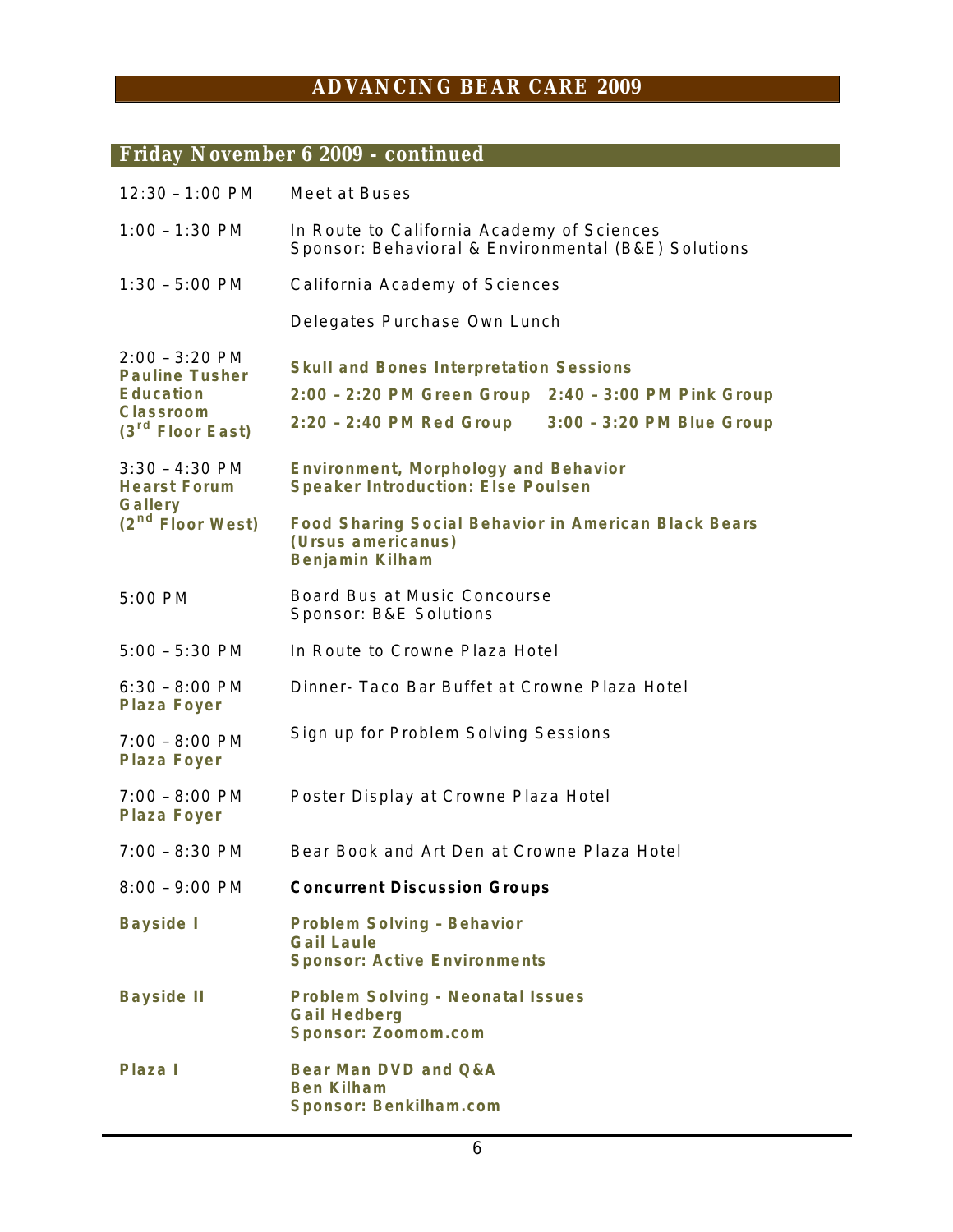## **Friday November 6 2009 - continued**

| $9:00 - 10:00$ PM | <b>Concurrent Discussion Groups</b>                                                                  |
|-------------------|------------------------------------------------------------------------------------------------------|
| Bayside I         | Problem Solving Session - Behavior<br>Gail Laule<br><b>Sponsor: Active Environments</b>              |
| <b>Bayside II</b> | Problem Solving Session - Ask the Vet<br>Heather Bacon and Brigitte Mercier<br>Sponsor: Animals Asia |
| Plaza I           | Grizzlies Among Glaciers - DVD and Q&A<br>Steve Stringham<br>Sponsor: Bear Viewing Association       |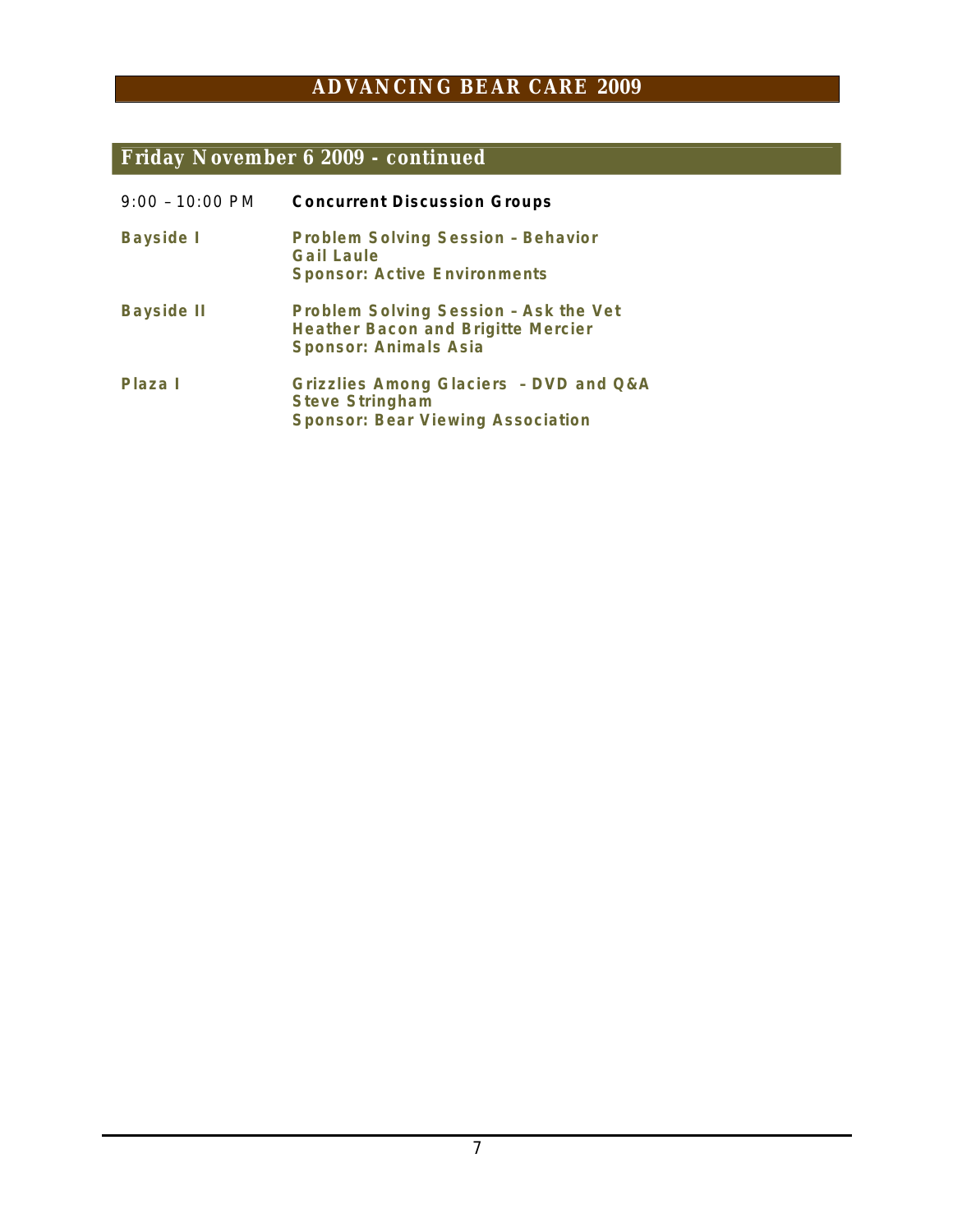#### **ECOLOGY AND CONSERVATION OF SPECTACLED BEARS (***Tremarctos ornatus***) IN LOW-LYING DESERT HABITAT IN NORTH-WESTERN PERU**

#### **ROBYN D. APPLETON, JAVIER G. VALLEJOS and KAREN V. NOYCE**

Spectacled bears in cloud forests of the western Andes have been studied for years, yet much is still unknown about their ecology in the wild. Though typically considered a cloud forest species, spectacled bears may do well in low-elevation dry forests, provided human presence is low in areas where bear foods are abundant and steep cliffs provide refuge for mothers and cubs.

The relatively open terrain of Peru's dry forest provides excellent visibility throughout the dry season, and the concentration of bear activity around small dispersed water holes provide a unique and perhaps unparalleled opportunity to observe the spectacled bear in its natural habitat. Observational studies can provide important data on the ecology of wild bears.Using visual observation, remote cameras, and GPS collars, we studied bear behavior, movements, and habitat use over a 20-month period. Unique facial markings and human-tolerant behavior of some bears enabled us to identify 32 individuals. Local seasonal density appeared to be higher than cloud forest studies. Our observations suggested a seasonal influx of bears to our study area during summer coinciding with the ripening of the sapote fruit *(Capparis angulata*). Pairings of bears, vocalizations, and other behavior suggested that breeding activity may also have been occurring. Results from this work have helped identify key areas for bear conservation in a government conservation initiative under development. Populations of bears in this unique area are considered to be the most threatened in South America.

#### **BIOGRAPHICAL NOTES**

ROBYN APPLETON: Founder and research director for the spectacled bear conservation society-Peru (SBC), a Canadian registered non-profit. Through scientific research, environmental education, and community outreach SBC was established in 2007 to ensure the conservation of the spectacled bear in the equatorial dry forest of northern Peru. Robyn holds a double honors degree in wildlife management and culture geography and a professional masters degree from Simon Fraser University's' department of Resource and Environmental Management, specializing in spatial landscape and black bear ecology. Particular questions from Robyn's current research on spectacled bear ecology and behavior will be presented in her doctoral thesis in applied conservation biology and is the first behavioral study to have been conducted on wild spectacled bears. Robyn has presented these findings around the world at international conferences such as the IBA conference in Monterrey Mexico where she won the award for best presentation. More recent presentations were at the symposium on Andean Bears, Lima, Peru and for the Society for Conservation Biology, Beijing, China.

**For details of projects and publications**

Mail**:** Spectacled Bear Conservation Society- Peru**,** Squamish, British Columbia Canada Telephone (Canada) 778-855-2670 (Peru) 51-74-699870 Email: [robyn@specdtacledbearconservationsociety.com](mailto:robyn@specdtacledbearconservationsociety.com) [www.spectacledbearconservationsociety.com](http://www.spectacledbearconservationsociety.com)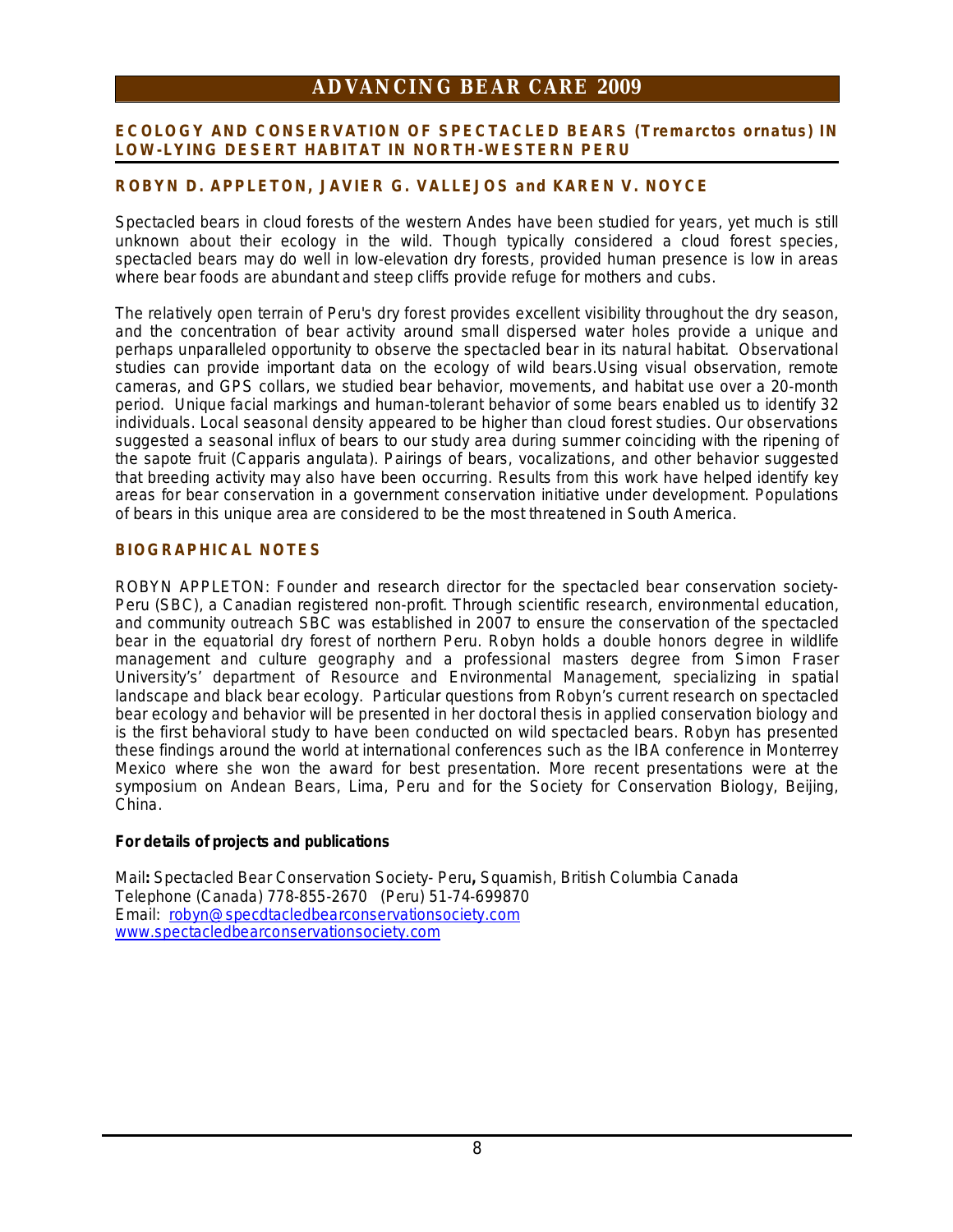#### BEHAVIOR ECOLOGY AND CONSERVATION OF THE SUN BEAR (Helarctos malayanus) IN BORNEO

#### **S IE W TE W ON G**

The Malayan sun bear is a true tropical bear species found in Southeast Asia. They remain the least known bear in the world. Several ecological studies conducted in Borneo over the past few years have revealed their elusive life history and little known behavioral adaptations to the tropical rainforest environment. Sun bears have small body size and hind limbs that are adapted for arboreal behaviors. Their long tongue, long claws, large canines, and well developed jaw muscles are specialized tools for feeding on wood-burrowing invertebrates. The forest of Borneo displays a supra-annual fruiting cycle, commonly known as general fruiting cycle, which results in low fruit production in most years. Figs (*Ficus* spp), which do not follow the general fruiting cycle thus become a keystone resource for all frugivores in the forest, including sun bears. It is recommended that captive management of sun bears provide a living environment that mimics their natural habitat. Captive sun bears should have plenty of opportunities to climb, dig soil, and bite woody materials as part of the enrichment program. The sun bear is one of the most neglected large mammals in Southeast Asia. They are categorized as Vulnerable in the current IUCN Red Book Listing. Habitat destruction and deforestation are by far the biggest threats to sun bears. Vast tropical forests in SE Asia have been cleared for human developments, agriculture, and unsustainable and illegal logging. Sun bears also continue to be poached for their body parts for human consumption, traditional Asian medicine, traditional costumes, and souvenirs. In addition, helpless sun bear cubs are captured for the pet trade. These captive bears grow up in extremely poor conditions. Very little conservation efforts are currently available to conserve this species across its distribution range in SE Asia. The lack of public knowledge and interest pose serious challenges to conserving sun bears from local to international levels. The goal of the Bornean Sun Bear Conservation Center (BSBCC), founded in Sabah, Malaysian Borneo in 2008, is to promote sun bear conservation in Borneo. The BSBCC aims to achieve this goal by creating the capacity to confiscate, and rehabilitate captive bears back into the wild, providing a more natural living environment for existing captive bears, educating the public and raising awareness of sun bears and their plight and achieving increased protection for sun bears through ongoing research, and protection of habitat.

#### **BIOGRAPHICAL NOTES**

Siew Te Wong has been studying the ecology and working on conservation of the Malayan sun bear for the past 11 years. He completed his B.Sc. and M.Sc. at the University of Montana, Missoula, and is currently completing his doctorate at the same institution. S.T. Wong is one of very few Malaysian wildlife biologists trained in a western country. Wong's pioneering studies of sun bear ecology in a Bornean rainforest revealed the elusive life history of the sun bear along with significantly raising conservation awareness for this little known species. Wong is fully committed to sun bear research and conservation as well as becoming a leading expert on this species. He is a fellow of the Flying Elephant Fellowship and the founder and CEO of the Bornean Sun Bear Conservation Center, based in Sabah, Malaysian Borneo.

**For details of projects and publications** 

Mail**:** Bornean Sun Bear Conservation Centre, PPM 219, Elopura, 90000 Sadakan, Sabah, Malaysia. Email: [wongsiew@hotmail.com](mailto:wongsiew@hotmail.com)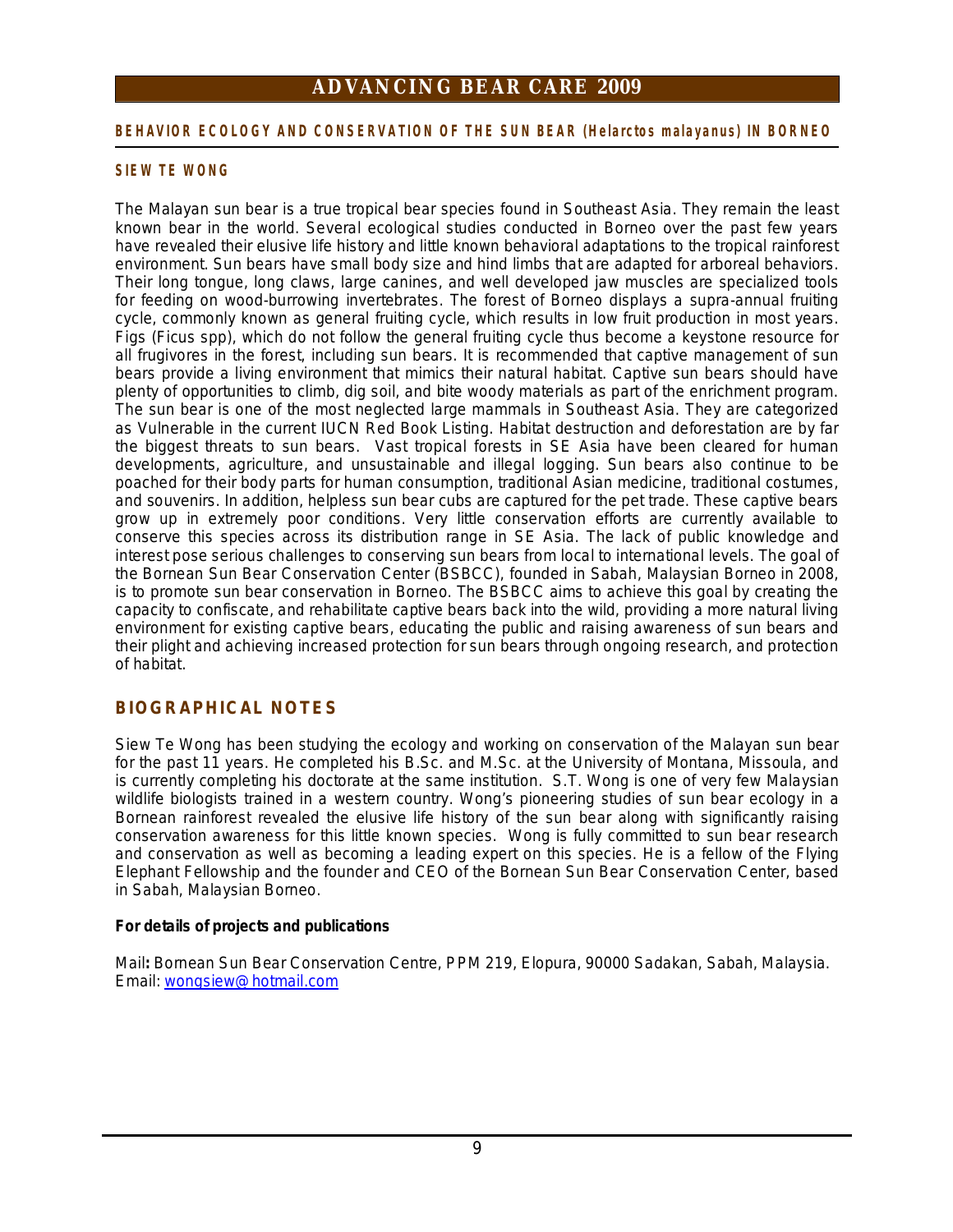#### **THE PRINCIPLES OF BEHAVIOR-BASED BEAR HUSBANDRY 101 – WHAT ARE BEARS EXPECTING?**

#### **ELSE POULSEN**

Bears are born with genetic expectations of their environment. The husbandry process of catering to those expectations in the captive community, which promotes mental and physical health, is called behavior-based husbandry. The wild niche for which each bear is genetically programmed to live in offers infinite complexities. The captive enclosure whether it be cement grotto, natural, or naturalistic (a cement-natural exhibit hybrid) is simplistic and finite in possibility. Behavior-based husbandry dictates that we bring as many parts of the wild living experience into the captive situation as is relevant to the individual bear. Wild bears have daily and seasonal routines that they carry out using what is at their disposal. Captive bears will also set up their own daily and seasonal routines if given the ingredients to do that in their enclosure. The bears' natural habitat and niche is composed of three parts: permanent structures like trees, rocks, and rivers; ephemeral events or structures, such as photoperiod, temperature, ground substrate, seasons; and constant changes like the location and availability of food and flexibility in the ease of the catch. An assessment of the captive environment, based on wild habitat and behavior knowledge, will generate deficiencies which can be remedied through the use of enclosure modification, environmental enrichment, training used as a communication tool, and developing relationship between the caregiver and the bear.

#### **BIOGRAPHICAL NOTES**

Else Poulsen holds a bachelor's degree in biological sciences, and a four-year zookeeper apprenticeship diploma. Among other institutions, she has worked at the Calgary and Detroit zoos, and is known internationally for her captive bear husbandry and rehabilitation. In 2000 she won the Zookeeper Research Excellence Award from the American Zoo and Aquarium Association's Bear Taxon Advisory Group. She works as an animal management consultant for zoos, sanctuaries, wildlife rehabilitators, and other animal welfare groups and lives in southern Ontario, Canada. Else has published numerous technical and scientific papers, was a contributing author in the textbook *Stereotypic Animal Behavior - Fundamentals and Applications to Welfare [2<sup>nd</sup> edition], and also writes* for the mass media. She has raised bears, comforted bears, taught bears, learned from bears, had bears communicate their needs to her, and nursed bears back to health. In May 2009, Else published *Smiling Bears – A Zookeeper Explores the Behavior and Emotional Life of Bears* revealing her insights about bears and their lives that she has gained through her work. She is the President of the founding Board of Directors for the Bear Care Group, and has co-chaired BIERZS 2007 and Advancing Bear Care '09. She is currently working on her second bear behavior book.

**For details of projects and publications** 

Mail**:** Behavioral & Environmental Solutions, 2-126 Main Street West, Grimsby Ontario L3M 1R8 Canada Telephone: 905-309-1370 Cell: 905-865-9345 Email: [embpoulsen@hotmail.com](mailto:embpoulsen@hotmail.com)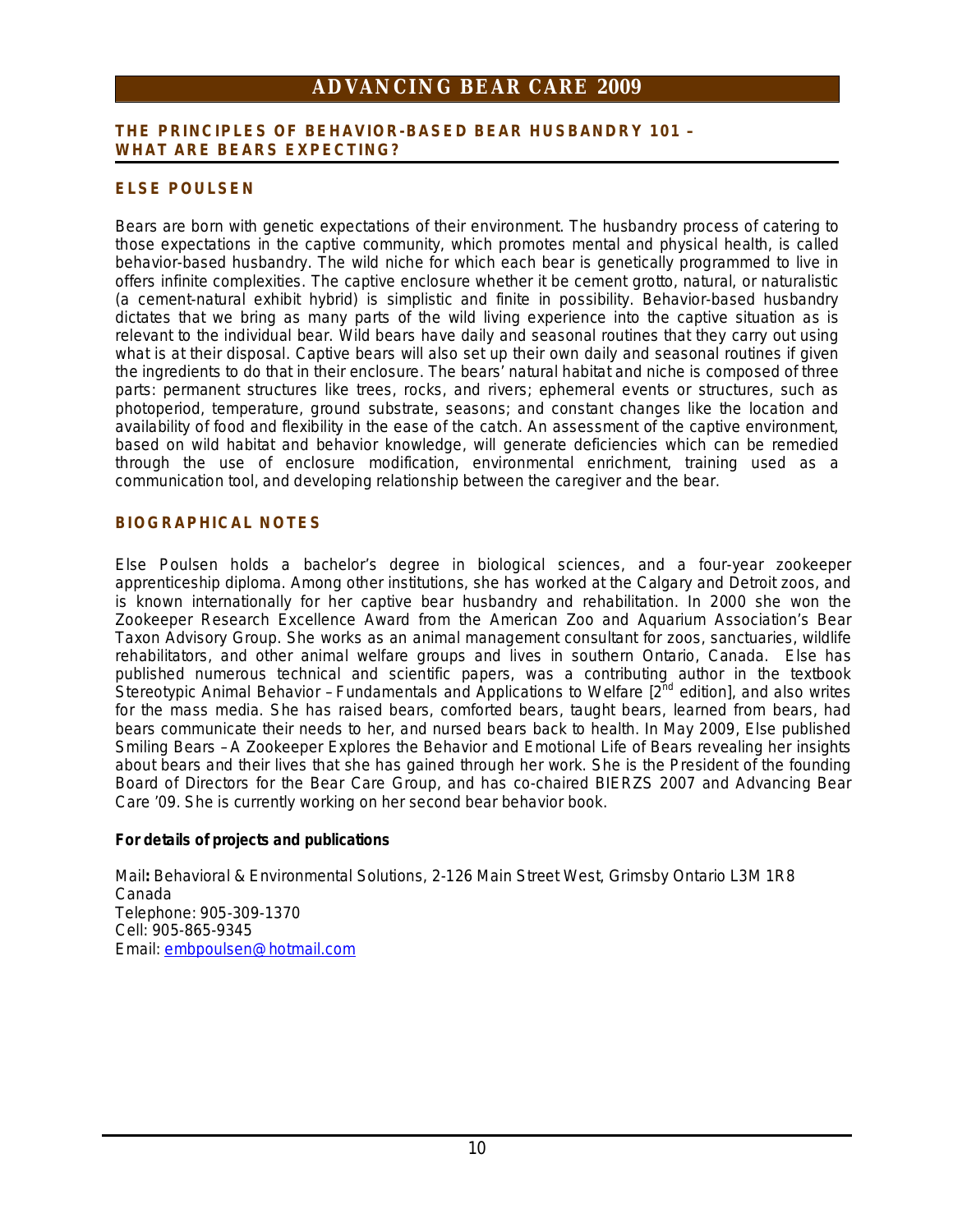#### **THE PRINCIPLES OF BEHAVIOR-BASED BEAR ENRICHMENT 101 – WHAT DO BEARS NEED?**

#### **V A L H A R E**

Behavior-based husbandry of bears requires that caregivers understand that wild bears have daily and seasonal routines in response to the circumstances and changes in their natural environment. For bears to express those behaviors in the captive community, which promotes mental and physical health, enough complexity needs to be introduced into their enclosures to sustain full daily and seasonal routines. Environmental enrichment, a vital component of behavior-based husbandry excellence, must be incorporated into the daily and seasonal husbandry routines in ways as to be significant to the bears' genetic expectations. Thus items and events are introduced into the bears' daily and seasonal life to allow him/her to carry out life sustaining routines that make sense to the bear. Bear relevant enrichment ideas, methodologies, and programs will be discussed

#### **BIOGRAPHICAL NOTES**

Valerie Hare co-founded The Shape of Enrichment, Inc. in 1991 and has been a principal ever since. In 2000, Valerie presented an enrichment mini-course at the Brazilian Zoo Congress in Belo Horizonte. With the help of its current instructors, that mini-course has evolved into The Shape of Enrichment Workshop and is designed to assist interested animal caretakers create enrichment plans for the animals in their care. Valerie is currently the Chief Financial Officer and Workshop Coordinator for The Shape of Enrichment, Inc. Valerie has worked as a Research Animal Care Supervisor (Massachusetts General Hospital), Zoo Keeper (San Diego Wild Animal Park), Behavioral Research Technician (San Diego Zoo), and Enrichment Consultant. As an enrichment consultant she has worked with giant pandas, polar, brown, spectacled, and sun bears. Valerie serves on the International Conference on Environmental Enrichment Committee (since 1997) and the Bear Care Group Board of Directors (since 2007). Valerie holds a Bachelor of Science Degree in Biology (Zoology emphasis) from San Diego State University and an Associates Degree as a Veterinary Technician from State University of New York.

**For details of projects and publications** 

Mail**:** The Shape of Enrichment, 1650 Minden Drive, San Diego, CA 92111 Telephone: 858-279-4273 Email: [hare@enrichment.org](mailto:hare@enrichment.org)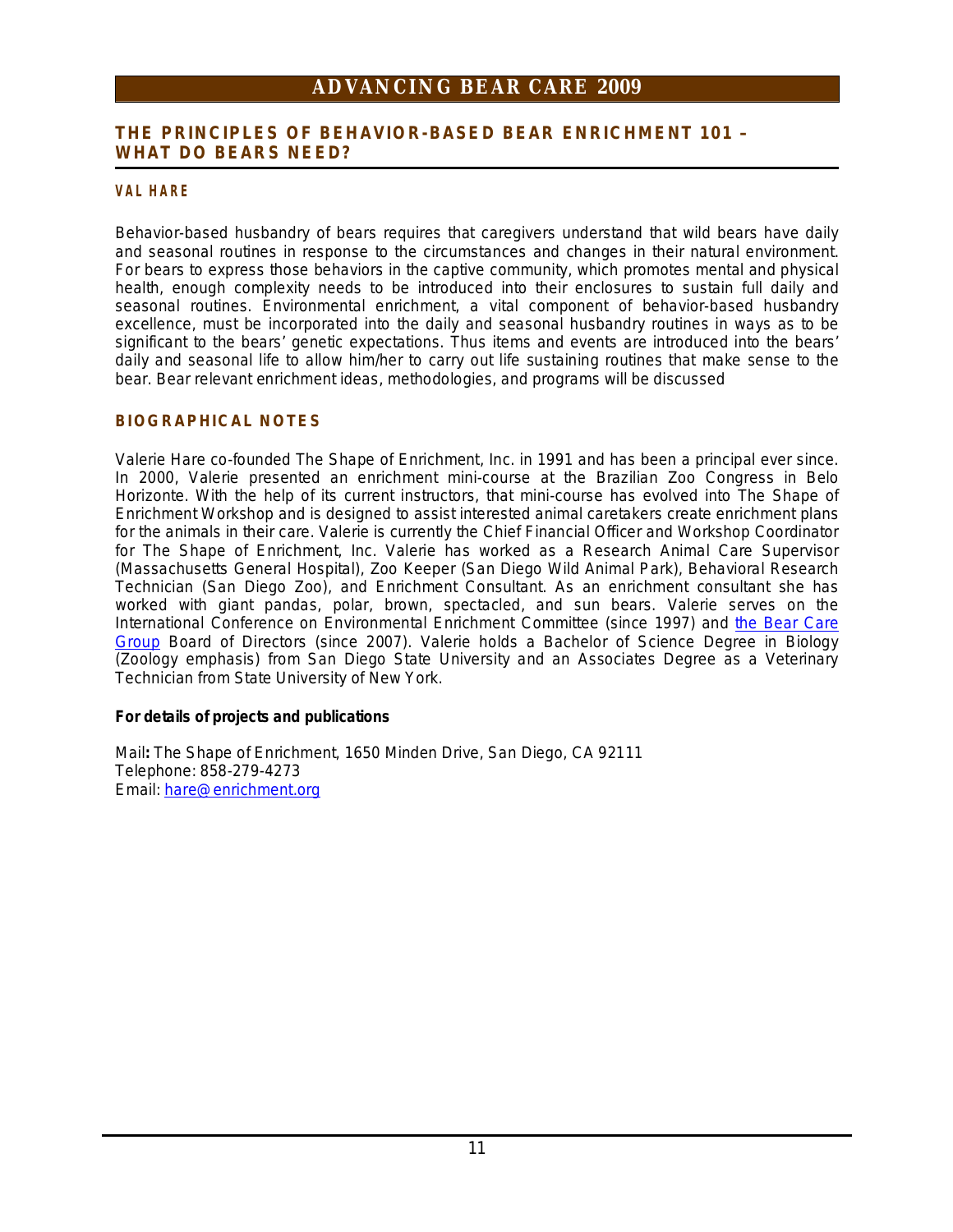#### **BEAR TRAINING 101**

#### **JASON PRATTE**

Session will focus on an introduction to training and operant conditioning, specifically in relation to bear husbandry. Primary theme will be the use of positive reinforcement techniques to achieve behavioral and management goals with the bears in respective facilities/collections. Other aspects of operant conditioning will be discussed, along with impact on training goals and long-term management.

Basic bear husbandry/management behaviors will be presented, along with discussion pertaining to the utility of each behavior. The behaviors discussed will be a compilation of those used most frequently and with great success by bear care-givers from around the world. Basic steps to teach these behaviors will be presented, accompanied by a  $Q & A$  session to ensure clarification. Training resources and contacts provided to delegates seeking future assistance or information.

#### **BIOGRAPHICAL NOTES**

Jason (Jay) Pratte is currently working as Lead Keeper for the Program Animals department at Zoo Atlanta. He has worked as a keeper and animal/bear caregiver for over seventeen years, and this experience covers zoos, game farms and animal training in the film industry. He moved to Atlanta and spent four years working specifically with giant pandas in research, husbandry and training. This rounded out the bear species he has worked with, and he now has experience with all eight extant bear species in captive management facilities. Jay collaborated with the Chengdu Research Base of Giant Panda Breeding in China to teach training to both pandas and caregivers. He has also been active for several years on a national basis as a member of the AAZK, Inc. Behavioral Husbandry Committee (previously the Animal Training Committee), and is currently on the Board of Directors for the Bear Care Group. He has published several papers on captive animal husbandry/management, and is column coeditor of "Training Tales" in the monthly AAZK, Inc. Forum journal. Jay co-authored "Spatial Memory Recall in the Giant Panda (*Ailuropoda melanoleuca*) with Bonnie Perdue *et al*, recently published in Vol. 123 of the Journal of Comparative Psychology, 2009. Currently working on his Masters degree in Zoo and Aquarium Leadership, he is always open to discussions regarding bear (and animals in general) care, husbandry and especially training.

**For details of projects and publications** 

Mail**:** Zoo Atlanta, Program Animals, 800 Cherokee Ave SW, Atlanta, GA 30315 Telephone: 404-788-4788 Email: [jpratte@zooatlanta.org](mailto:jpratte@zooatlanta.org)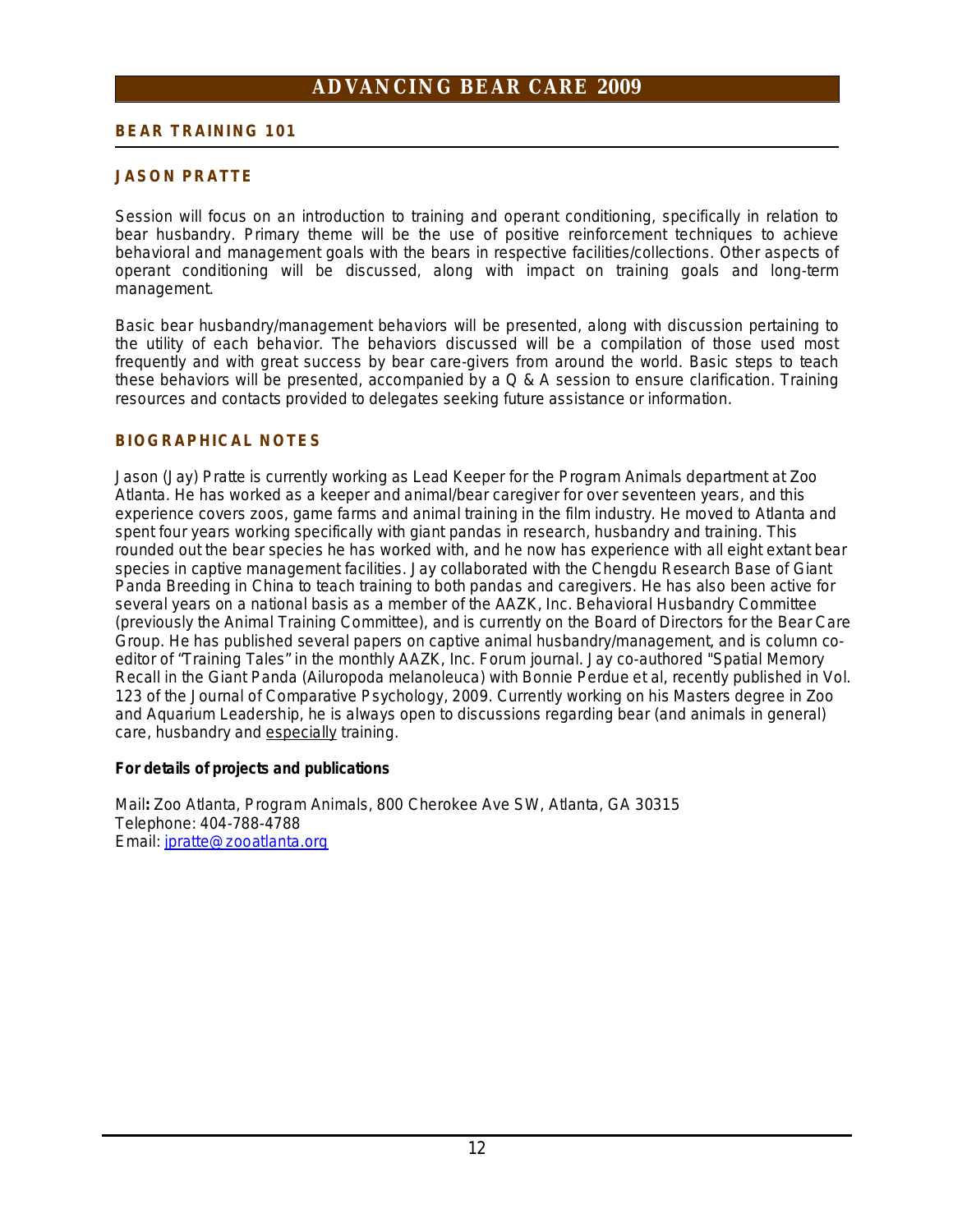#### **PRINCIPLES OF PROBLEM SOLVING**

#### **GAIL LAULE**

Optimum care and management of captive bears includes the ability to effectively address behavioral problems when they occur. These problems include a wide array of management and animal welfare issues such as refusal to shift between enclosures, heightened aggression toward caregivers and/or conspecifics, sustained levels of fear and discomfort, and a wide array of stereotypic and abnormal behaviors. All of these behaviors are of concern for they inhibit caregivers from providing the level of care we strive for and may be indicators of diminished well-being. Therefore it is important to address behavioral problems proactively. The problem solving process provides a framework to examine behavioral problems, assess associated circumstances, and develop strategies to mitigate and diminish the occurance of these behaviors. This process is an exercise in the scientific method and involves the following steps: 1) identify specific behavioral objective(s); 2) assess the situation; 3) develop a hypothesis or educated guess as to why the behavior is occurring; 4) develop methods to address those reasons why; 5) implement methods; 6) evaluate results, and 7) if desired results are not achieved, go back in the process as far as necessary and repeat steps. This presentation will walk through the process with examples from real situations

#### **BIOGRAPHICAL NOTES**

Gail Laule has been an animal welfare advocate since she began her animal training career at Marineland in California. Through her consulting company, Active Environments, Gail has focused on developing and teaching techniques to enhance the care and welfare of captive animals. These include: protected contact, a positive reinforcement based system for managing elephants; cooperative feeding, a technique for enhancing positive social interaction in groups of animals; and behavioral management, an integrated systems approach to optimal care for all captive species. For the past 17 years, she has been an animal behavior consultant working with zoos, biomedical facilities, and sanctuaries assisting in the development of behavioral management programs. Gail divides her time between consulting work, and her function as Executive Vice President of Ocean Adventure, an open water marine park in Subic Bay, Philippines. Here she provides technical direction for the management, training, presentation, and welfare for all marine and terrestrial animals at the park. She also serves as President of Wildlife in Need, a U.S. non-profit running a rescue and rehabilitation center for wildlife and conducting conservation and animal welfare projects in the Philippines. Gail has been an invited speaker at a number of conferences and events, including American Zoo Association, International Environmental Enrichment Conference, Scientists Center for Animal Welfare, National Research Council, American Association of Zoo Veterinarians, American and Canadian Associations of Laboratory Animal Science, American Veterinary Medical Association, and American and International Societies of Primatologists.

**For details of projects and publications** 

Mail: Active Environments, Lompoc, CA Telephone: 805-737-3700 / 805-350-2655 Email: [moonshadowe@earthlink.net](mailto:moonshadowe@earthlink.net)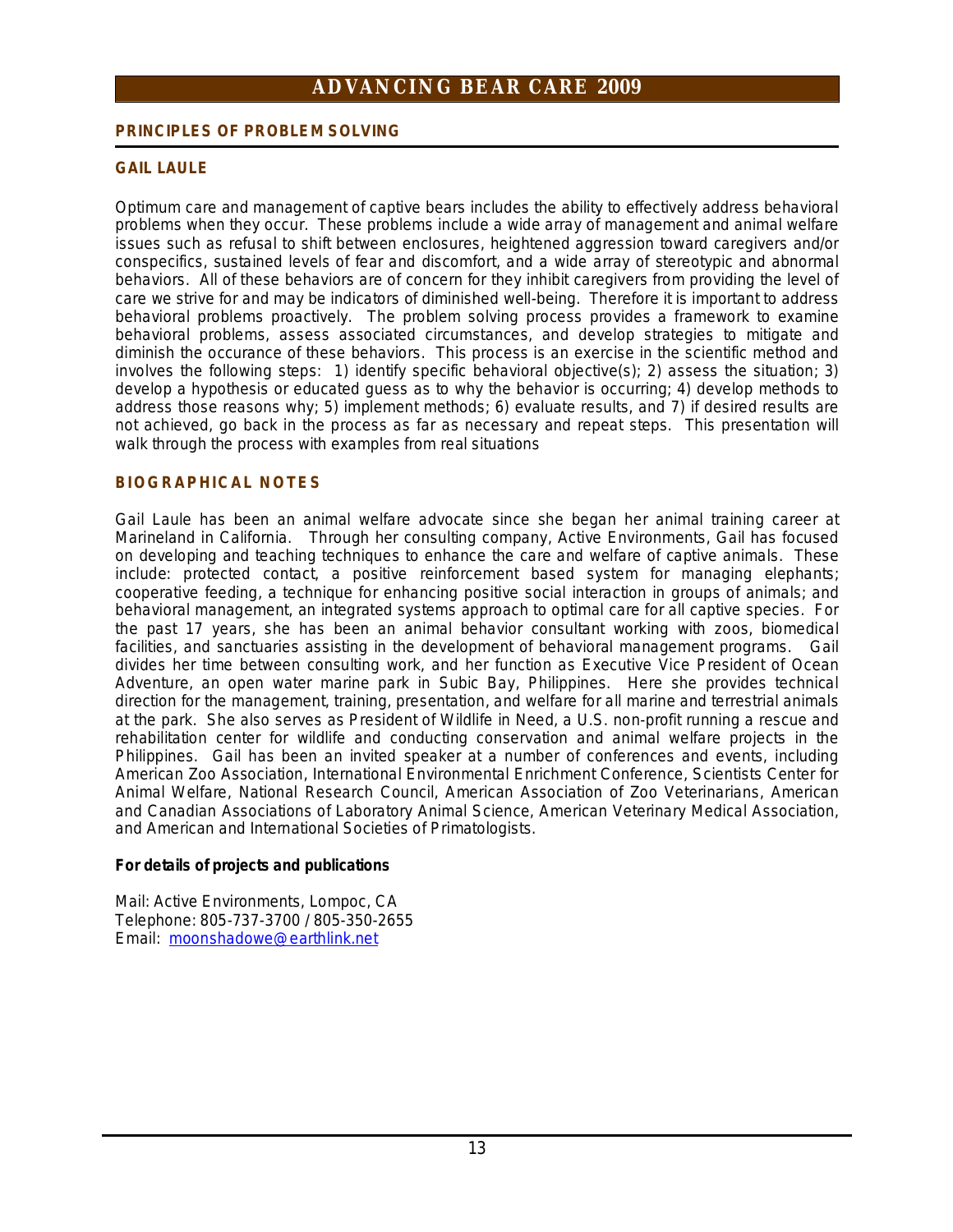#### **FOOD SHARING SOCIAL BEHAVIOR IN AMERICAN BLACK BEARS (***Ursus americanus***)**

#### **BENJAMIN KILHAM**

This presentation will discuss food-sharing social behavior in black bears, which will include: emotional and intentional communication, olfactory communication, play, food acquisition, reproductive behavior, matriarchal hierarchy and general behavior. The lecture will be illustrated with photographs of bears in action.

#### **BIOGRAPHICAL NOTES**

"In the spring of 1993 BEN KILHAM, a naturalist who lives in the woodlands of New Hampshire, began raising a pair of orphaned black bears. The experience changed his life.

While spending thousands of hours with the cubs, Kilham discovered unknown facets of bear behavior that have radically revised our understanding of animal behavior. Now widely recognized for his contributions to wildlife science, Kilham reveals that black bears are altruistic and cooperative with unrelated, even unknown, individuals, while our closer relatives, the supposedly more highly evolved chimps, cooperate only within troops of recognizable members.

Kilham, who turned a disability, dyslexia, to his advantage as a naturalist, offers fascinating insights into the emotional life of bears." From Among the Bears by Ben Kilham and Ed Gray, 2002.

Ben Kilham and his ground breaking work have been featured on National Geographic "A Man Among Bears" and "Bear Man", Discovery Channel "Papa Bear", BBC "Home Waters", CBS "Coast to Coast", and NH Public TV "New Hampshire Crossroads". He has been featured on such programs as Good Morning America ABC, The Today Show NBC, ABC Nightly News, Bill O'Reilly FOX, and Inside Edition.

**For details of projects and publications** 

Mail: P.O. Box 37, 172 Grafton Turnpike, Lyme, NH 03768 Telephone: 603-795-4135 Email: [Benjamin.Kilham@valley.net](mailto:Benjamin.Kilham@valley.net) Website: [www.benkilham.com](http://www.benkilham.com)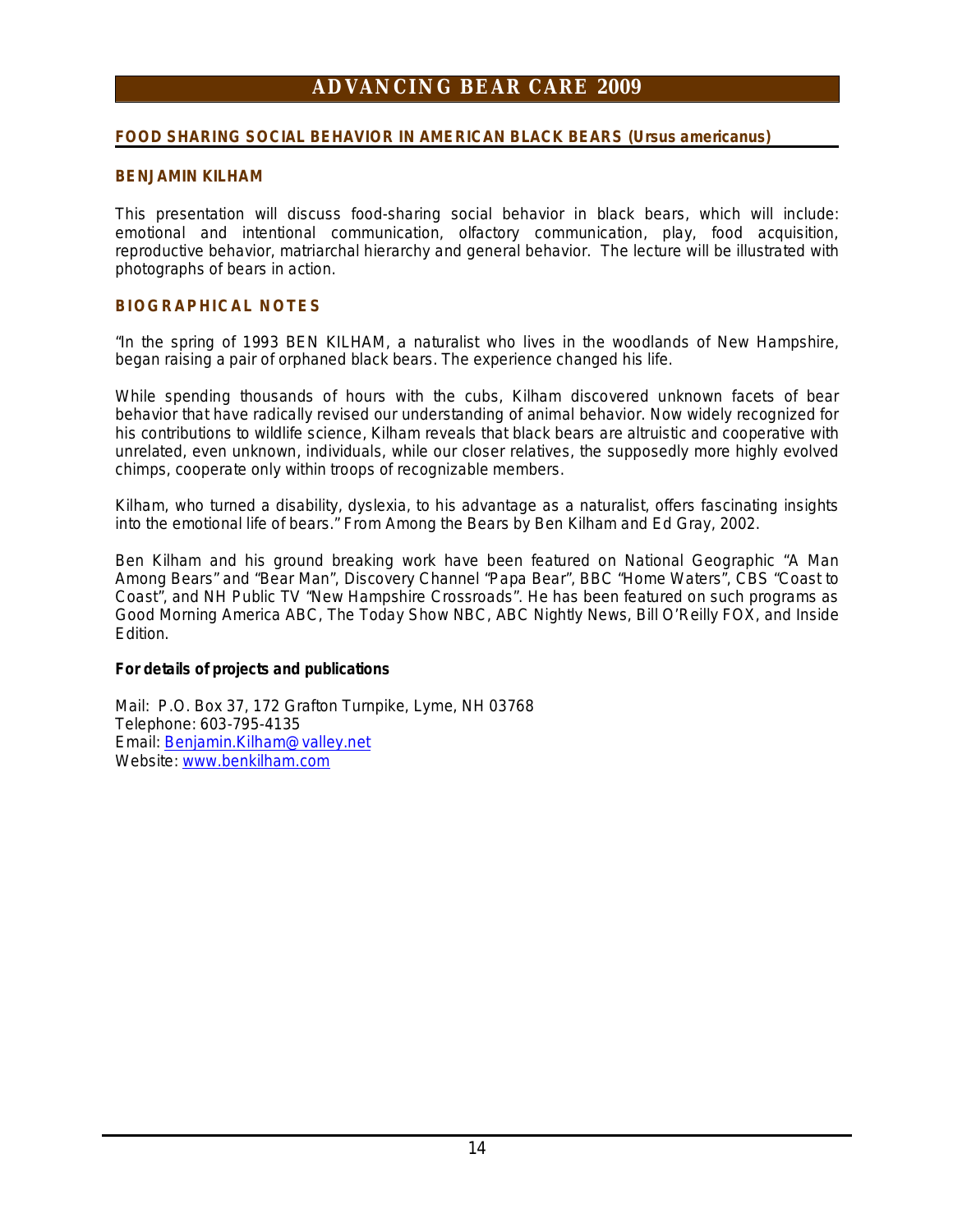#### **EVENING PROBLEM SOLVING SESSIONS - CONCURRENT SESSIONS Friday and Saturday 8:00-10:00 PM**

#### **BEHAVIOR - GAIL LAULE**

These hour long sessions will provide the opportunity to practice the problem solving process. Real behavioral problems of bears from participants' facilities will be used for each session. Problems will be chosen that are representative of the types of issues most of us face in daily management and care.

#### **NEONATAL ISSUES - GAIL HEDBERG**

This round table discussion group will allow participants to ask detailed questions about mother-reared and hand-rearing protocols for ursids. Individuals with husbandry experience in these areas are encouraged to share their experiences.

#### **ASK THE VET - HEATHER BACON and BRIGITTE MERCIER**

Participants will have the opportunity to discuss medical topics with experienced veterinarians and the relationship to captive ursid management. **Bayside II** 

#### **HUMAN RESOURCES – JUDY WILLARD**

Participants will have the opportunity to discuss any human resource challenges.

 **Bayside II** 

#### **VIDEO PRESENTATIONS**

#### **GRIZZLIES AMONG GLACIERS - STEVE STRINGHAM**

Meet the bears of Katmai National Park up close and personal from animal communicator, cinematographer, wildlife ecologist, and author Steve Stringham. Get to know them not as generic bruins, but as distinct personalities -- or should we say "ursinalities"? Learn what bears communicate to one another, and how they do it. **Plaza I** 

#### **BEAR MAN - BEN KILHAM**

Look through a window into the lives of black bears with naturalist Ben Kilham, author of Among the Bears. Meet Ben's bears, Squirty, Yoda and Houdini. Visit Squirty in her den with newborn cubs and experience their lives through the lens of Ben's camera. In a dramatic close encounter, meet Squirty's mate, a found one hundred pound male.

Bear Man is the story of Ben Kilham's controversial methods of black bear behavioral research and rehabilitation.

 **Plaza I** 

#### **Bayside I**

**Bayside II**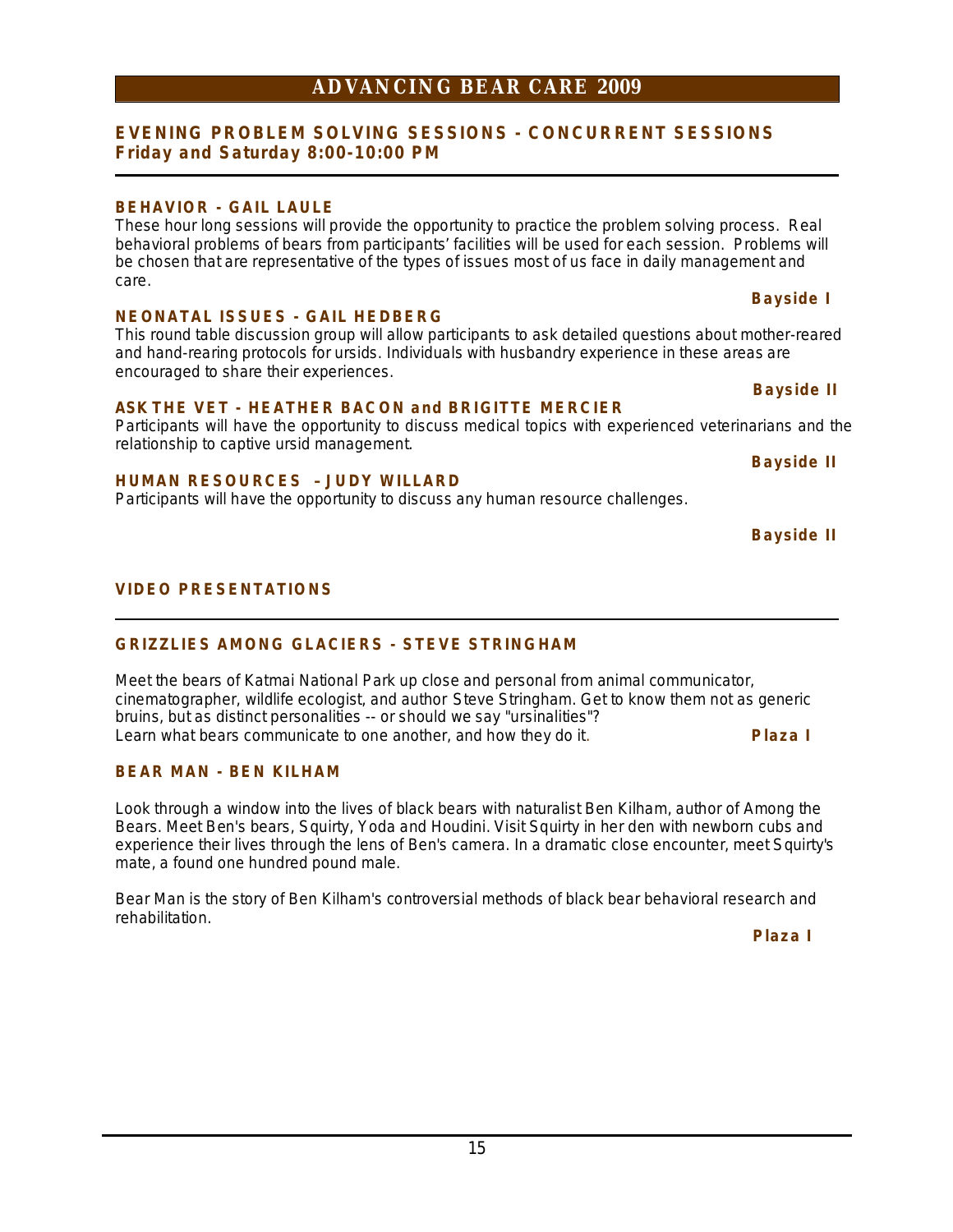# **Saturday November 7 2009**

| $7:00 - 8:00$ AM<br>Plaza I  | <b>Continental Breakfast</b>                                                                                                                                                                                                                                    |
|------------------------------|-----------------------------------------------------------------------------------------------------------------------------------------------------------------------------------------------------------------------------------------------------------------|
| $8:00 - 9:20$ AM             | Polar Bear Workshop<br>Moderator: Bill Winhall                                                                                                                                                                                                                  |
|                              | Noninvasive Fecal Hormone Monitoring for Assessing<br>Reproductive Activity and Diagnosing Pregnancy in the Polar<br>Bear (Ursus maritimus)<br>Terri L. Roth, Katherine M. MacKinnon and Monica A. Stoops                                                       |
|                              | The Polar Bear Sustainability Alliance: Animal Care<br>Professionals Driving Global Conservation Efforts<br><b>Bill Winhall</b>                                                                                                                                 |
|                              | Results of Milk Composition From Free Ranging Polar Bears<br>(Ursus maritimus) in Svalbard, Norway<br>Gail E. Hedberg, Andrew Derocher, Magnus Andersen,<br>Quinton R. Rogers, Ed DePeters, Bo Lonnerdal, Lisa<br>Mazzero, Russell W. Chesney, and Bruce Hollis |
|                              | <b>Effects of Targeting Enrichment to Stimulate Wild Behavior</b><br>Patterns in Captive Polar Bears (Ursus maritimus):<br><b>Implications for Well Being</b><br>Karen J. Cain, Susanne Miller, Leslie Cornick, Carl Tobin and<br>David Scheel                  |
| $9:20 - 9:40$ AM             | Coffee and Stretch                                                                                                                                                                                                                                              |
| $9:40 - 11:20$ AM<br>Plaza I | Andean Bears Workshop<br>Moderator: Robyn Appleton                                                                                                                                                                                                              |
|                              | Wild Spectacled Bear (Tremarctos ornatus) Behavior in Low-<br>Lying Desert Habitat In North-Western Peru - How Spectacled<br><b>Bears Use Their Environment</b><br>Robyn Appleton, Javier G. Vallejos and Karen V. Noyce                                        |
|                              | Andean Bear (Tremarctos ornatus) Outreach - Latin America:<br>Keeper Conservation Efforts Through Behavioral Enrichment<br><b>David Morales</b>                                                                                                                 |
|                              | <b>Ursidae Contraception</b><br><b>Brigitte Mercier and Sally Boutelle</b>                                                                                                                                                                                      |
|                              | A Social Networking Website for Bear Rehabilitators<br>Iris Mazurek, Neil D'Cruze and Victor Watkins                                                                                                                                                            |
|                              | Spray Foam Cleaning Procedure for Animal Care Areas<br><b>Steve Delmonico</b>                                                                                                                                                                                   |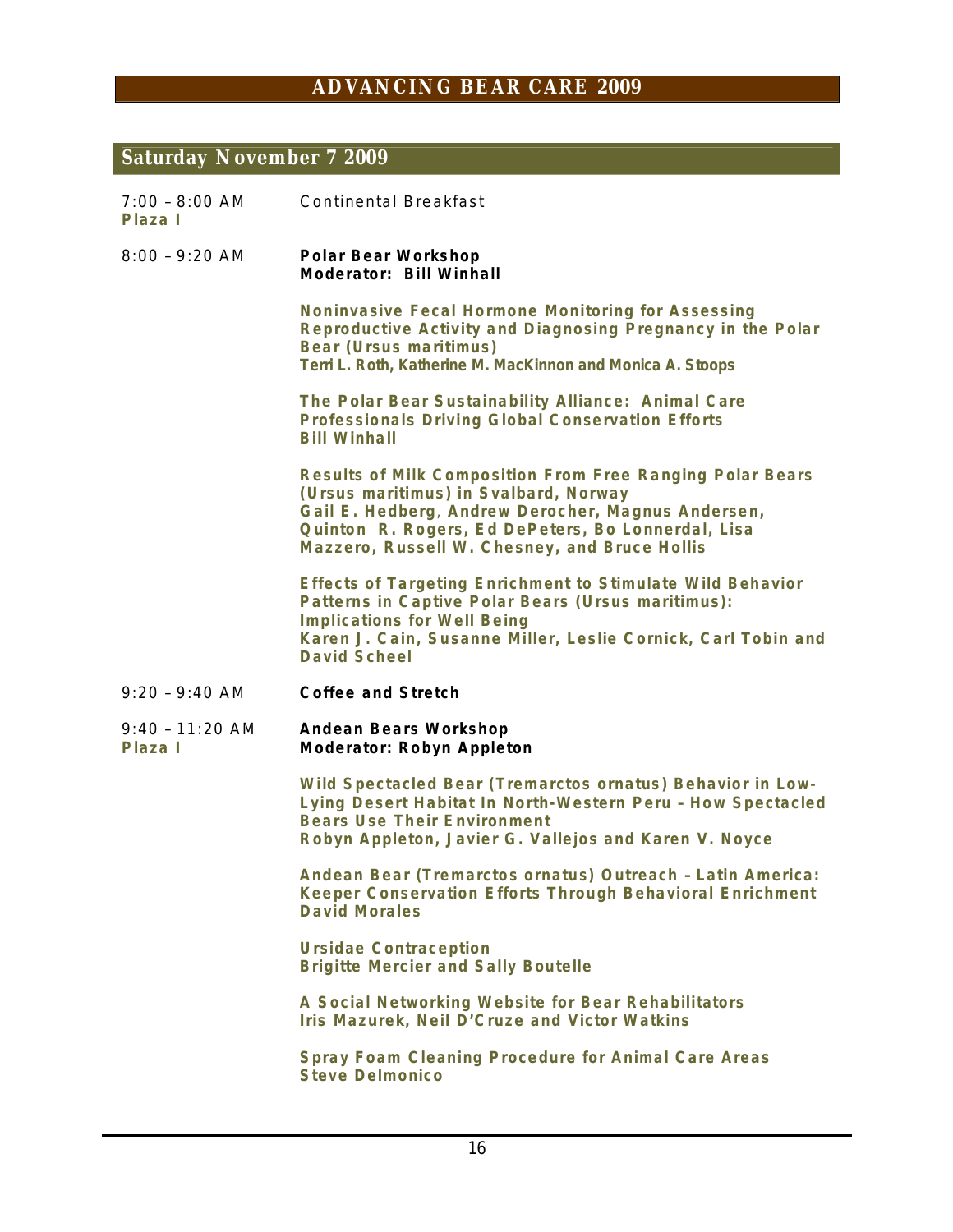## **Saturday November 7 2009 - Continued**

| 12:00 - 12:15 PM                              | <b>Meet Buses</b>                                                                                                           |
|-----------------------------------------------|-----------------------------------------------------------------------------------------------------------------------------|
| 12:15 - 1:00 PM                               | In Route to San Francisco Zoo<br>Sponsor: B&E Solutions                                                                     |
| $1:00 - 2:00$ PM<br><b>Great Hall</b>         | Smiling Bears - A Zookeeper Explores the Behavior and<br><b>Emotional Life of Bears</b><br>Else Poulsen                     |
| $2:00 - 4:00$ PM<br><b>Great Hall Patio</b>   | <b>Bear Grotto Tour</b>                                                                                                     |
| $2:00 - 3:00$ PM<br>Animal Resource<br>Center | Animal Resource Center Open House                                                                                           |
| $2:30$ PM<br>Lion House                       | African Lion Training Demonstration                                                                                         |
| $3:00$ PM<br><b>Lion House</b>                | Spray Foam Cleaning Demonstration<br><b>Steve Delmonico</b>                                                                 |
| $4:00$ PM<br><b>Giraffe Barn</b>              | Giraffe Feeding                                                                                                             |
| $5:30 - 7:00$ PM<br><b>Great Hall</b>         | Dinner and Silent Auction: Host San Francisco Zoo<br>Welcome Announcement<br>Tanya Peterson - Executive Director, President |
| $7:00$ PM                                     | <b>Board Buses</b>                                                                                                          |
| $7:30 - 8:00$ PM                              | In Route to Crowne Plaza Hotel                                                                                              |
| $8:00 - 10:00$ PM<br>Plaza Foyer              | Poster Display                                                                                                              |
| 8:00 - 9:00 PM                                | <b>Concurrent Discussion Groups</b>                                                                                         |
| Bayside I                                     | Problem Solving Session - Behavior<br><b>Gail Laule</b><br><b>Sponsor: Active Environments</b>                              |
| <b>Bayside II</b>                             | Problem Solving Session - Ask The Vet<br>Heather Bacon and Brigette Mercier<br>Sponsor: Animals Asia                        |
| Plaza I                                       | Grizzlies Among Glaciers - DVD and Q&A<br><b>Steve Stringham</b><br>Sponsor: Bear Viewing Association                       |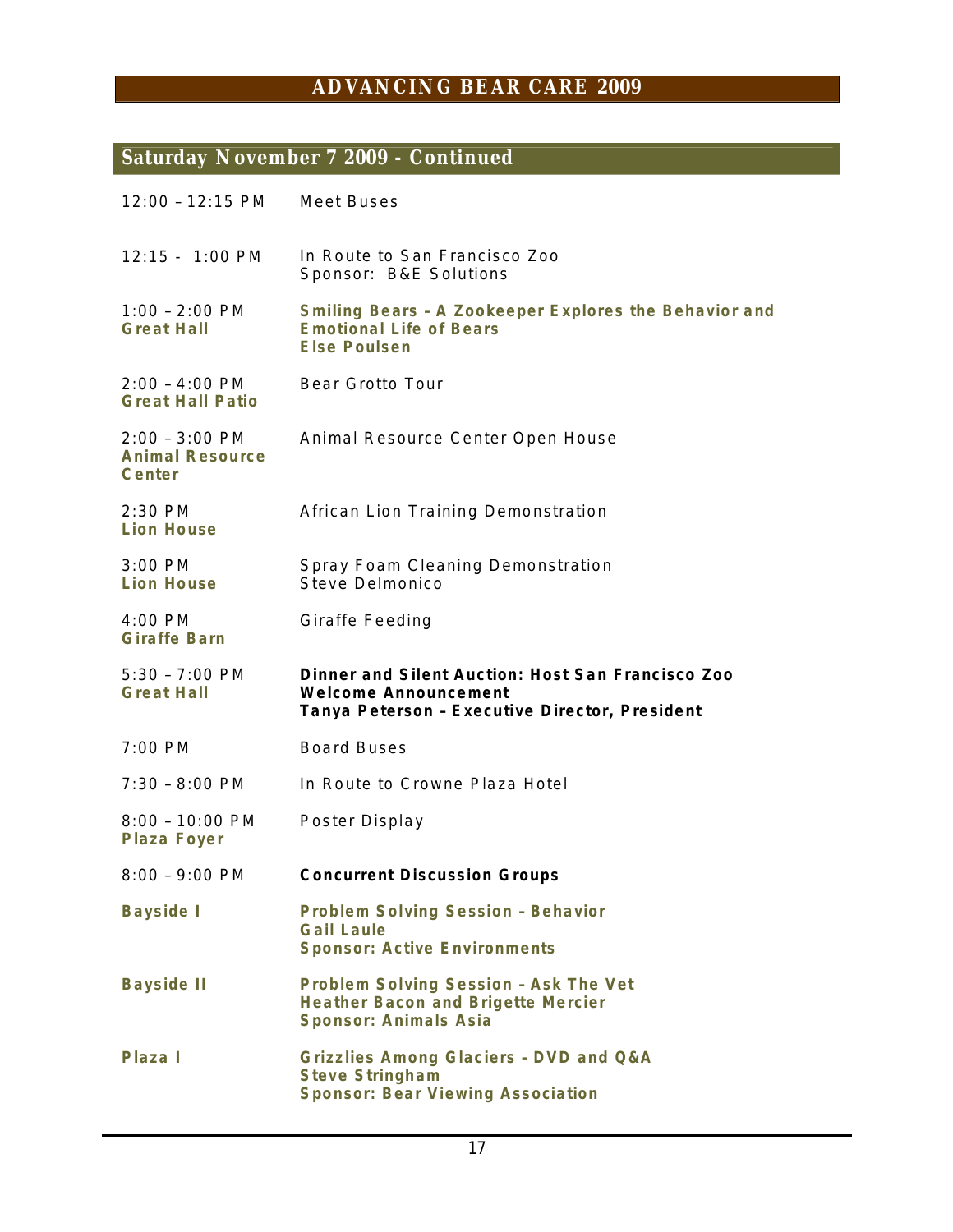## **Saturday November 7 2009 - Continued**

| $9:00 - 10:00$ PM | <b>Concurrent Discussion Groups</b>                                                            |
|-------------------|------------------------------------------------------------------------------------------------|
| Bayside I         | Problem Solving Session - Behavior<br><b>Gail Laule</b><br><b>Sponsor: Active Environments</b> |
| Bayside II        | Problem Solving Session - Human Resources<br><b>Judy Willard</b><br>Sponsor: JLW Consulting    |
| Plaza I           | Bear Man DVD and Q&A<br>Ben Kilham<br>Sponsor: Benkilham.com                                   |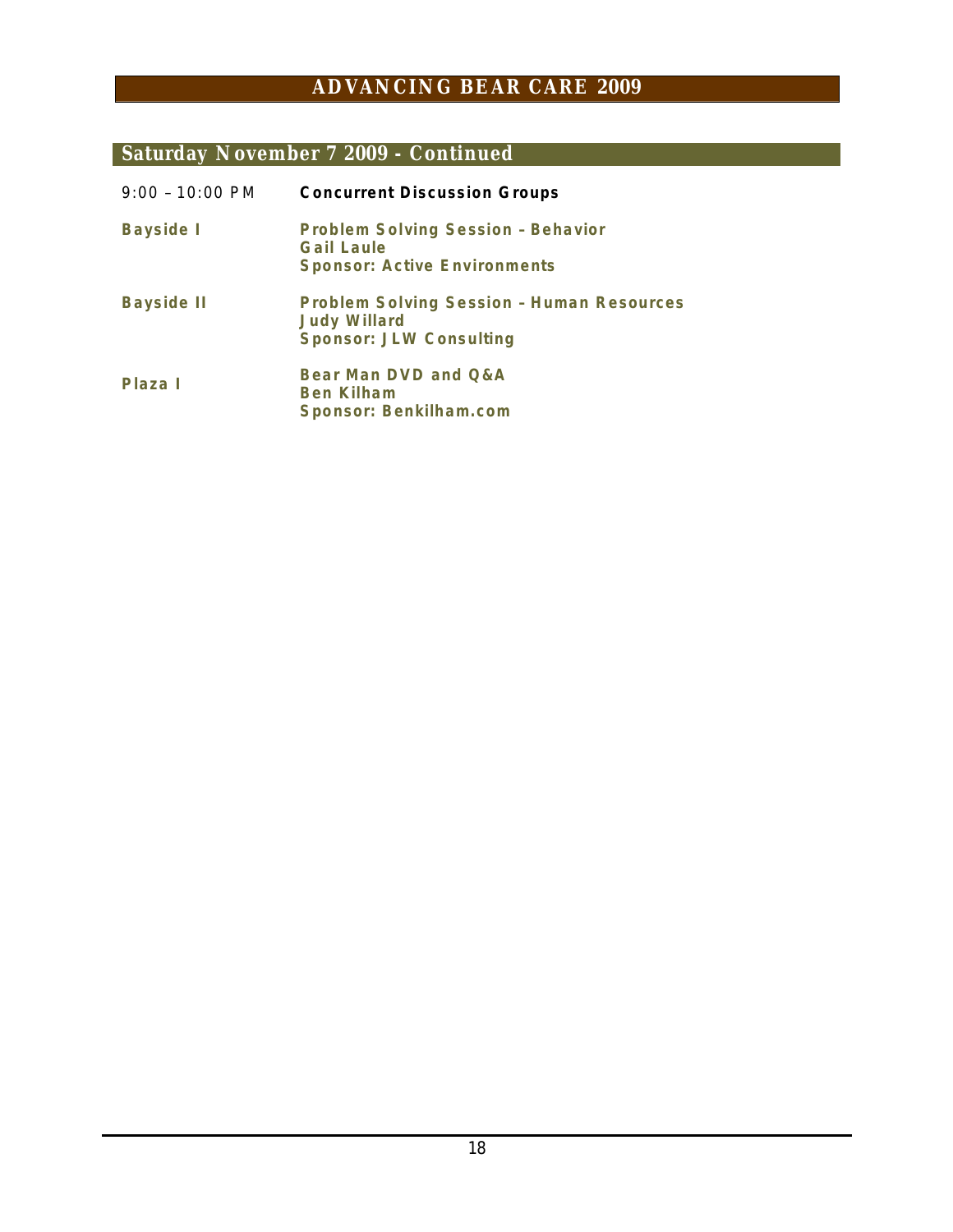#### **NON-INVASIVE FECAL HORMONE MONITORING FOR ACCESSING REPRODUCTIVE ACTIVITY AND DIAGNOSING PREGNANCY IN THE POLAR BEAR (***Ursus maritimus***)**

#### **TERRI L. ROTH, KATHERINE M. MACKINNON and MONICA A. STOOPS**

The reproductive performance of captive polar bears has been poor with few bears producing cubs and high neonatal mortality experienced by cubs that are born. A method for confirming the occurrence of reproductive events (estrus and ovulation) and for diagnosing pregnancy could be a very valuable tool for animal care staff who need to know the reproductive status of their bears so that the appropriate care and management can be implemented. Such information is also essential for population managers responsible for making breeding recommendations and transferring animals among facilities to improve genetic diversity. The hypothesis that noninvasive fecal hormone monitoring can be used as a tool for documenting reproductive events and diagnosing pregnancy in the polar bear is being tested in this study. Fecal samples were collected thrice weekly from 13 female polar bears at 9 zoos in the United States and Canada over a 12 month period. Samples were stored and shipped frozen to CREW where they were thawed, dried, extracted and analyzed by enzyme immunoassay for androgen and pregnanediol glucuronide (PdG) metabolite. Mating behavior was recorded by keepers throughout the breeding season. Androgen metabolite concentrations in fecal samples spiked whenever mating was observed, and bears with consistently low androgen values were never observed mating. These results indicate that the androgen metabolite assay is a valid method for documenting estrus and confirming ovarian follicular activity in the polar bear. The PdG pattern also proved to be informative but more difficult to accurately interpret. Seven bears were diagnosed not pregnant, and none of these bears produced cubs. Of the 6 remaining bears diagnosed "possibly pregnant", only two produced cubs. These results suggest that PdG data alone may not provide definitive information for distinguishing pseudopregnancy from true pregnancy in polar bears. However, by integrating the results from both hormone assays, additional clues have been noted and potentially will prove helpful in our effort to diagnose true pregnancy in this species. Supplementary data are being collected in 2009 from 23 bears at 16 zoos. Although this study was conducted on captive polar bears, being completely noninvasive, the technologies established have tremendous potential for studying reproductive function in wild populations.

#### **BIOGRAPHICAL NOTES**

Dr. Terri Roth is the VP of Conservation and Science and the Director of the Center for Conservation and Research of Endangered Wildlife (CREW) at the Cincinnati Zoo & Botanical Garden.

**For details of projects and publications** 

Mail**:** Center for Conservation and Research of Endangered Wildlife (CREW), Cincinnati Zoo & Botanical Garden, 3400 Vine St., Cincinnati, OH 45220 Telephone: 513-569-8220 Email: [terri.roth@cincinnatizoo.org](mailto:terri.roth@cincinnatizoo.org)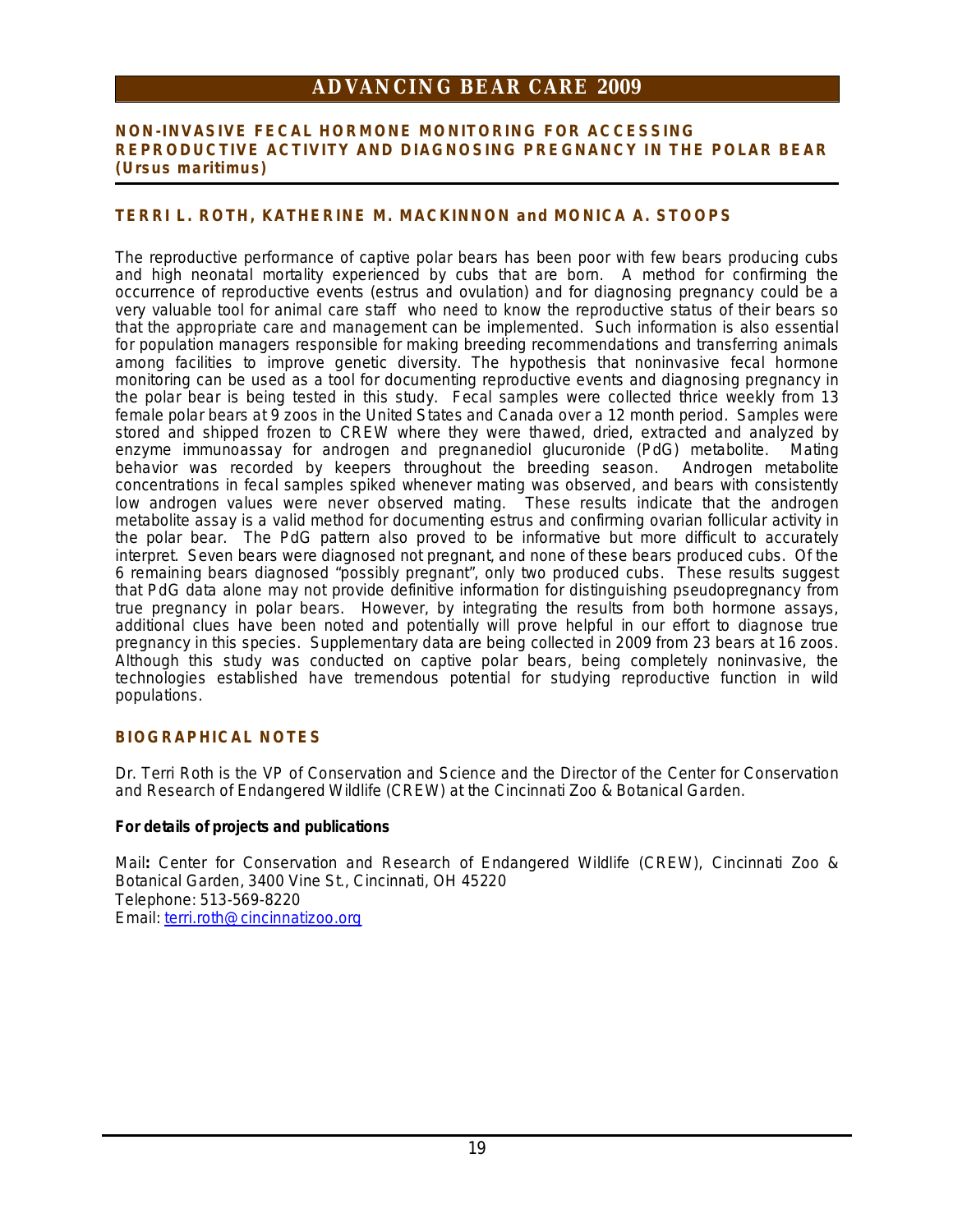#### **THE POLAR BEAR SUSTAINABILITY ALLIANCE: ANIMAL CARE PROFESSIONALS DRIVING GLOBAL CONSERVATION EFFORTS**

#### **BILL WINHALL**

The Polar Bear Sustainability Alliance (PBSA) is an ad hoc group focusing on polar bear conservation concerns. PBSA members and advisors collectively represent a wide range of professional expertise brought together by Polar Bears International (PBI), and led by zoological professionals. Alliance members represent NGOs, resource extraction companies, wildlife managers, and field biologists all collaborating on developing strategies to conserve the polar bear at this critical time.

Over the last decade, PBI has developed a reputation as a nimble, apolitical organization dedicated to the conservation of the polar bear by bringing together stakeholders from all perspectives and facilitating discussion and understanding. The PBSA is a natural extension of this spirit of collaboration. Our focus is in three major areas: contingency planning around compromised bears (orphaned, injured, oiled), capacity building for human/polar bear conflict mitigation efforts and developing a list of research priorities that can inform management of the species in a rapidly warming Arctic. This presentation will describe how wildlife biologists advised PBI to convene a task force of zoo professionals to develop contingency plans for compromised bears and other emerging issues because of predicted loss of habitat from climate change. The zoo community is one example because of its leadership in this conservation arena due to a unique skill set Opportunities for involvement by interested individuals and organizations will be outlined.

Although the outlook is grim for polar bears in light of predicted climate warming trends, zoo professionals are leading the effort to respond, proactively, to the situation as it develops. By facilitating cooperation between the parties, we are marshalling resources, increasing communication and consolidating similar efforts into a single, powerful force for change.

#### **BIOGRAPHICAL NOTES**

Bill has over 31 years of marine mammal experience utilizing his knowledge of husbandry, training, enrichment, rescue, rehabilitation and release programs for a variety of marine mammals. For the last twelve years he has managed the *Wild Arctic* attraction at SeaWorld in San Diego. He developed and is responsible for the husbandry, training and enrichment programs for the polar bears as well as the other marine mammals at the *Wild Arctic*. Bill has given numerous oral presentations and published articles on enrichment, training, neonatal care of marine mammals, socialization and exhibit design for polar bears.

For the last eight years he has been a member of the Advisory Council for Polar Bear International and more recently an active member of Polar Bear Sustainability Alliance. Past AZA Bear TAG Steering Committee Member and current Institutional Representative. He holds a Bachelor of Arts in Biological Science (Marine Biology) and a Master of Science in Counseling: Marriage, Family Child Counseling.

**For details of projects and publications** 

Mail**:** SeaWorld Wild Arctic, 500 SeaWorld Drive San Diego, CA 92109 Telephone: 619 226-3857 Fax: 619 226-3951 Email: [william.winhall@seaworld.com](mailto:william.winhall@seaworld.com)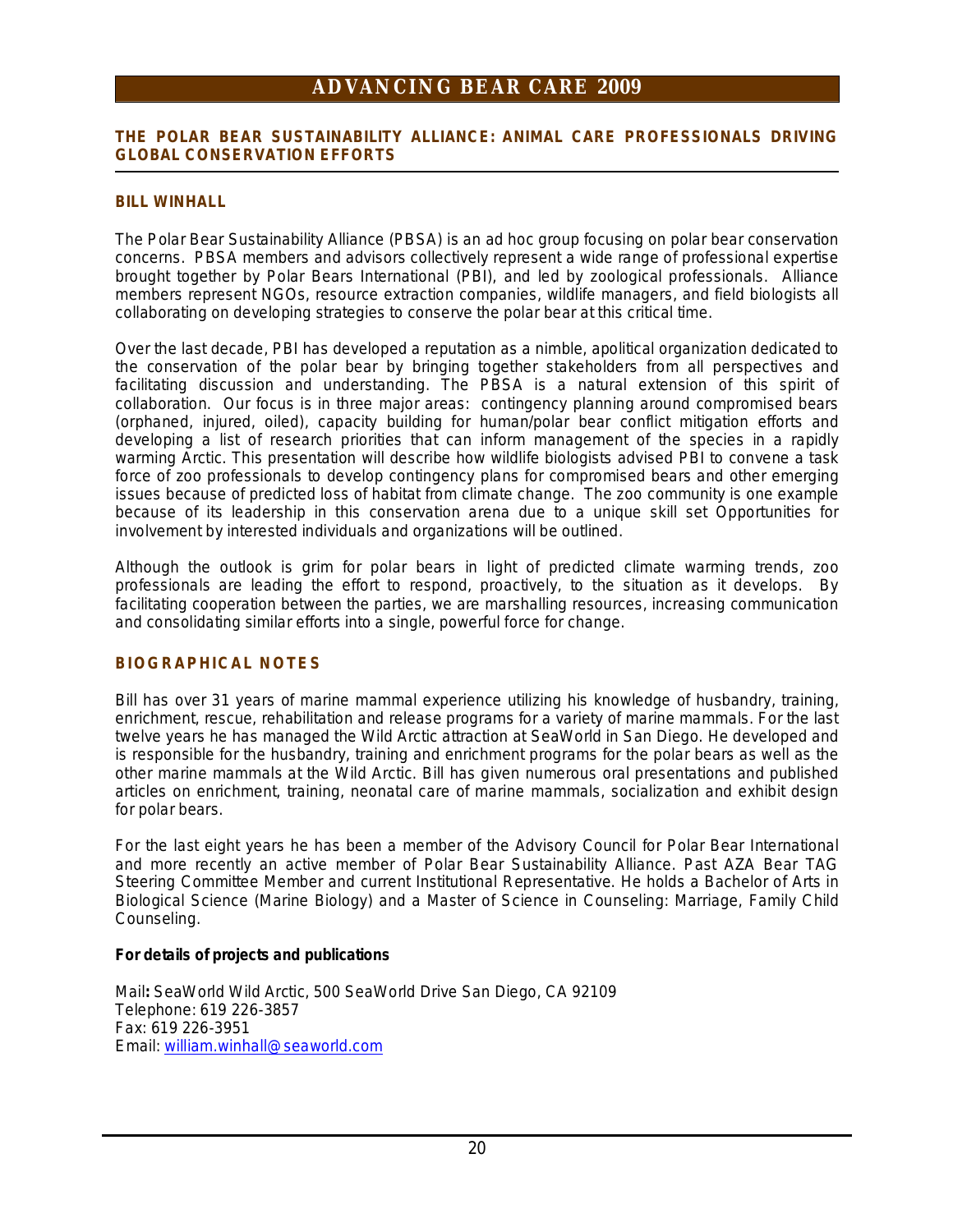**PRELIMINARY RESULTS OF MILK COMPOSITION FROM FREE-RANGING POLAR BEARS (***Ursus maritimus***) IN SVALBARD NORWAY** 

#### **GAIL E. HEDBERG, ANDREW DEROCHER, MAGNUS ANDERSEN, QUINTON R. ROGERS, ED DePETERS, BO LONNERDAL, LISA MAZZERO, RUSSELL W. CHESNEY and BRUCE HOLLIS**

To improve the success rate for captive hand-rearing of polar bear cubs, milk formulas must be developed with the proper nutrient and energy content to meet the requirements of the growing cubs. To achieve this goal, more data on milk composition from early and mid-lactation of polar bears is needed. The purpose of this study was to obtain information on the composition of total protein, fat and carbohydrate as well as specific composition of fatty acid, amino acid and fat soluble vitamins in the milk of free-ranging polar bears.

Originally, the early data for maternal milk composition of polar bears were used to formulate handrearing formulas for polar bear cubs in captivity. Unfortunately these early studies did not provide a comprehensive analysis of polar bear milk composition. Improved analytical methods now available allow improved accuracy for measuring chemical constituents in milk.

As climate change becomes a concern for polar bears the need for captive rearing of polar bears may become an important conservation and management option. Successful polar bear ecology requires attention to nutritional requirements of the newborn.

#### **BIOGRAPHICAL NOTES**

Gail Hedberg, RVT has been a registered veterinary technician at the San Francisco Zoo since 1981. Her job has included but has not been limited to assisting with anesthesia, surgical nursing, radiography, clinical pathology, pharmacy inventory and various treatments throughout the zoo. Her clinical laboratory skills in microbiology and parasitology have provided the foundation for a full spectrum "in-house" lab. She is responsible for the RVT training programs, maintains many preventive health care programs, and is well versed with the daily operations of the zoo hospital and quarantine facility.

As a neonatal care specialist, Gail is a well known international consultant for hand rearing. In the summer of 2004, she was the team leader for the giant panda cub-raising program and facilities for Zoo Atlanta. She supervised, provided protocols for the giant panda neonatal care program. "When people ask what type of animals have you raised?" It is easier to list the animals that she hasn't raised" A 2008 trip to China was a career highlight when she presented a PowerPoint discussion on infant mammal IgG protocols to the veterinary and senior staff of the Chengdu Research Base for Giant Panda .

Gail has published her work in both peer review journals and has written the chapter for hand-rearing polar bears and felids in the book titled *Hand Rearing Wild and Domestic Mammals.* She is Vice-President of the Bear Care Group. Her most recent publication in Zoo Animal Nutrition IV, *Hedberg et.al 2009* set the foundation for this polar bear milk study. Her next project is developing a hand rearing summit in late 2010.

**For details of projects and publications** 

Mail**:** San Francisco Zoological Garden, One Zoo Rd., San Francisco, CA 94132 Telephone: 415-753-7078, Fax: 415- 681-2039 Email: [gailh@sfzoo.org](mailto:gailh@sfzoo.org)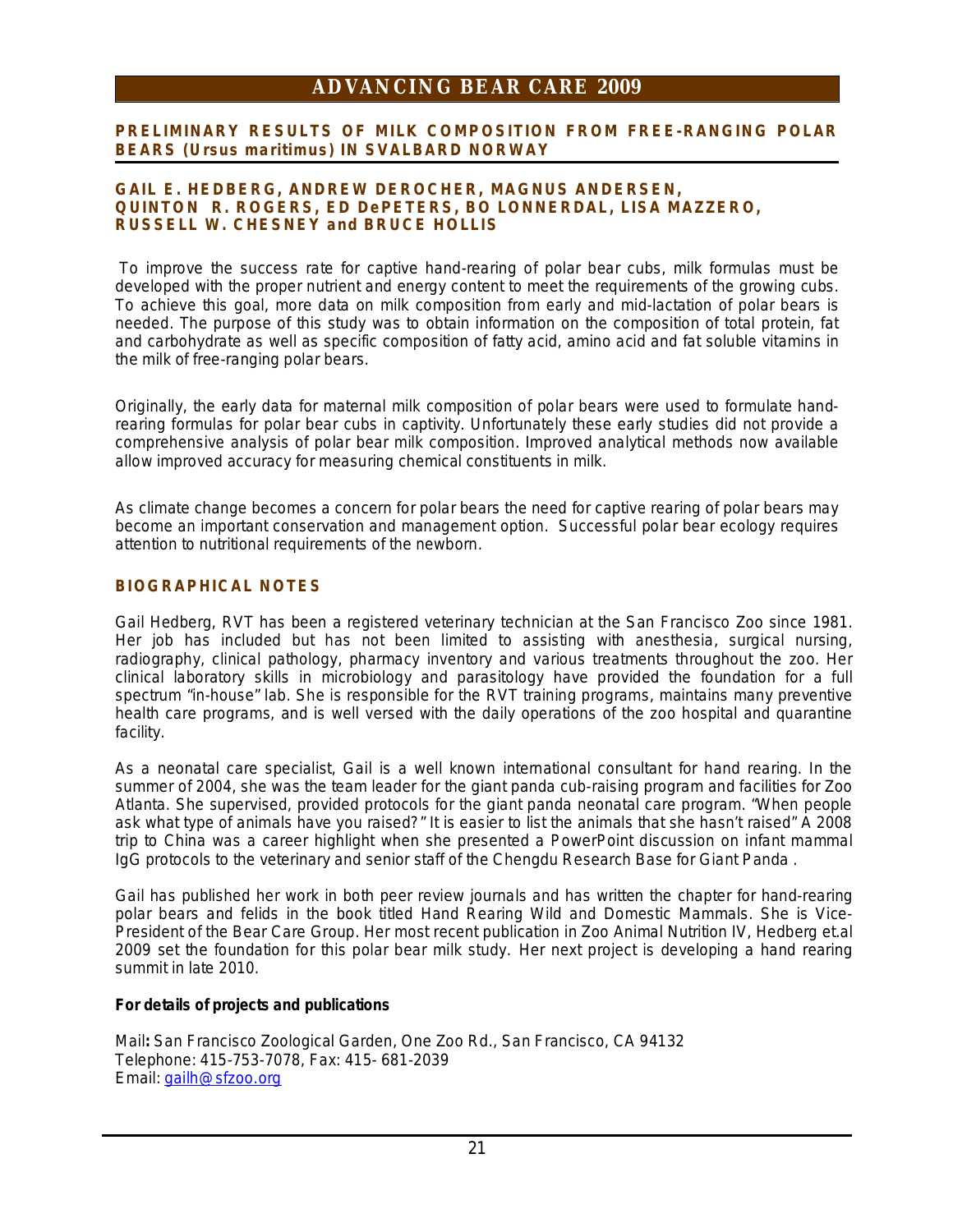#### **EFFECTS OF TARGETING ENRICHMENT TO STIMULATE WILD BEHAVIOR PATTERNS IN CAPTIVE POLAR BEARS (***Ursus maritimus***): IMPLICATIONS FOR WELL-BEING**

#### **KAREN J. CAIN, SUSANNE MILLER, LESLIE CORNICK, CARL TOBIN and DAVID SCHEEL**

Species-specific wild behaviors, sequenced to achieve an end goal, are frequently suppressed in captivity due to a lack of stimulation. The result is abnormal captive behaviors such as pacing and increased aggression, probable indicators of poor wellbeing. Activity budgets of wild polar bears (*Ursus maritimus*) were compared to 2 captive adult polar bears (male/female) to discover if wild behaviors were missing from the captive bears' behavioral repertoire. Digging day beds for resting was absent. The hypothesis: introduction of gravel day beds would target and stimulate the release of the wild polar behavior patterns of digging day beds in the captive polar bears, resulting in their decreased pacing. Two removable 2.44 m x 3.66 m x 0.30 m log containers were placed in the bears' enclosure, and filled with gravel similar to that used for summer beds by wild polar bears on Alaska's northern barrier islands. Twelve weeks of observational data collection was divided into 4 sessions with 2 control periods (beds absent) and 2 treatment periods (beds present) to assess 12 behaviors across 2 seasons. The importance of the results of this 2-bear study to captive polar bear management, is that targeting enrichment (gravel beds) to stimulate one behavior (digging day beds) resulted in 1) significantly decreased pacing and aggression in the male 2) significantly increased affiliative behavior in both bears 3) increased play with other enrichment objects 4) no habituation to the beds. Importantly, as pacing declined, affiliative and play behaviors, cited as indicators of improved wellbeing, increased.

#### **BIOGRAPHICAL NOTES**

KAREN J. CAIN was a docent at the Woodland Park Zoo and a volunteer at the Alaska Zoo. After attending the 2005 International Conference on Environmental Enrichment, she implemented enrichment programs at the Alaska Zoo. In her master's thesis, she successfully stimulated wild polar bear (*Ursus maritimus*) behavior patterns, absent in 2 captive polar bears, to decrease pacing and aggression and promotes wellbeing by increasing affiliative and play behaviors in the 2 captive bears.

**For details of projects and publications** 

Mail: 8511 Solar Dr., Anchorage AK 99507 Telephone: 907-346-2620 Email: [kjc@alaska.net](mailto:kjc@alaska.net)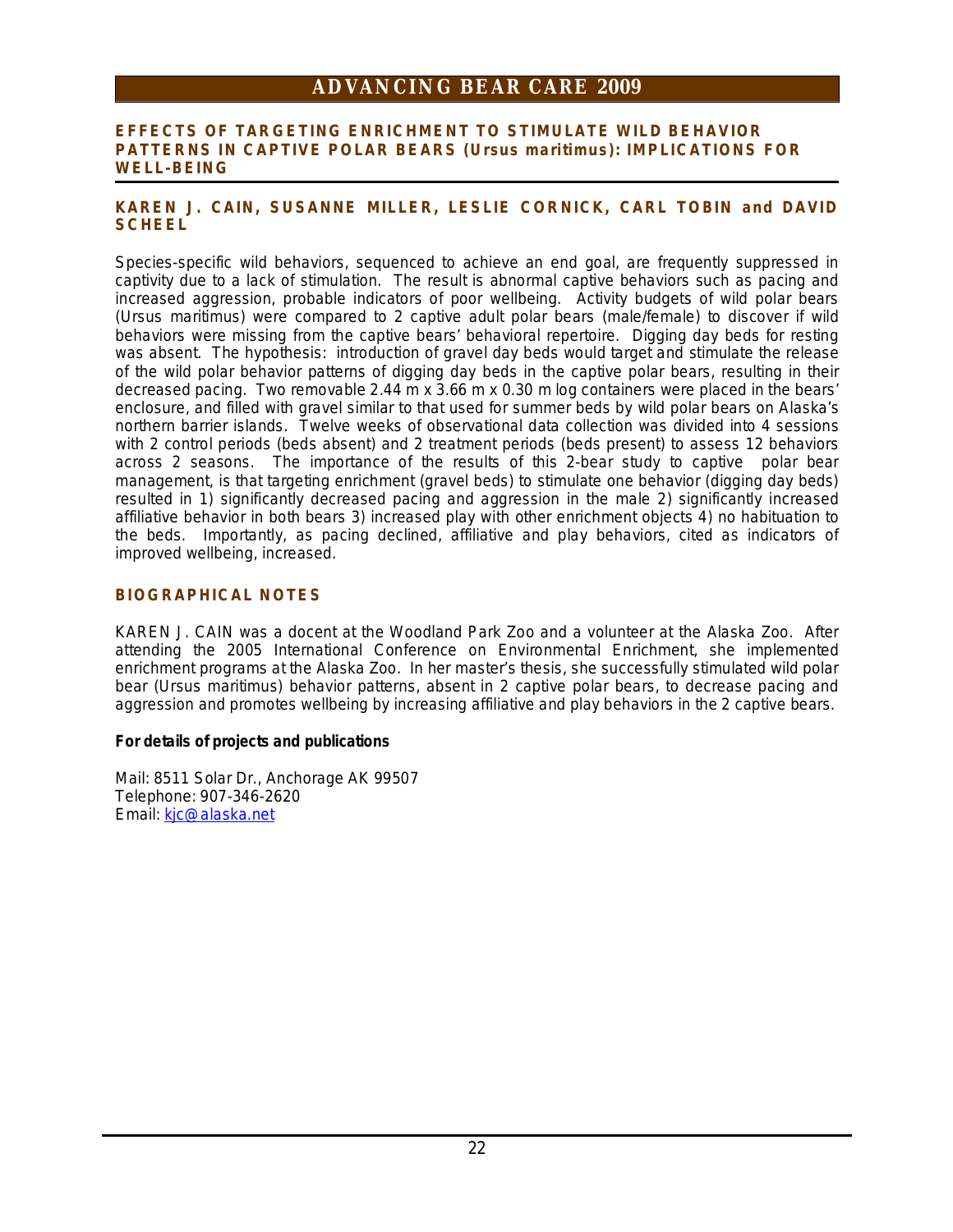#### **WILD SPECTACLED BEAR (***Tremarctos Ornatus***) BEHAVIOR IN LOW-LYING DESERT HABITAT IN NORTH-WESTERN PERU – HOW SPECTACLED BEARS USE THEIR ENVIRONMENT**

#### **ROBYN D. APPLETON, JAVIER G. VALLEJOS and KAREN V. NOYCE**

The relatively open terrain of Peru's dry forest provides excellent visibility throughout the dry season, and the concentration of bear activity around small dispersed water holes provide a unique and perhaps unparalleled opportunity to observe the spectacled bear in its natural habitat. Unique facial markings and human-tolerant behavior of some bears that we discovered in this area make it possible to identify, and thus monitor, individual bears during visual observations. A twenty month study using remote cameras and direct observations enabled us to identify 32 individual bears six of which were cubs and also discover the first female spectacled bear in her den with an approximately 30 day old cub. Observation data was collected on maternal care and the unique habitat use by females and cubs when they first leave their den sites to feed on passallo trees perched on small ledges across rock cliffs up to 500 meter high. Other data collected and recorded through photographs and video footage includes building of day and night beds, solitary play behavior, feeding behavior, social interactions at shared food sites and water holes, movements across extreme rock landscapes, and survival strategies in an extreme hot and dry environment. This observation data collected on wild spectacled bears will increase our basic knowledge on their needs in the wild and will help caregivers from zoos and rehabilitation facilities meet their basic needs and improve the quality of life for spectacled bears in captivity.

#### **BIOGRAPHICAL NOTES**

Robyn Appleton: Founder and research director for the spectacled bear conservation society- Peru (SBC), a Canadian registered non-profit. Through scientific research, environmental education, and community outreach SBC was established in 2007 to ensure the conservation of the spectacled bear in the equatorial dry forest of northern Peru. Robyn holds a double honors degree in wildlife management and culture geography and a professional masters degree from Simon Fraser University's' department of Resource and Environmental Management, specializing in spatial landscape and black bear ecology. Particular questions from Robyn's current research on spectacled bear ecology and behavior will be presented in her doctoral thesis in applied conservation biology and is the first behavioral study to have been conducted on wild spectacled bears. Robyn has presented these findings around the world at international conferences such as the IBA conference in Monterrey Mexico where she won the award for best presentation. More recent presentations were at the symposium on Andean Bears, Lima, Peru and for the Society for Conservation Biology, Beijing, China

**For details of projects and publications** 

Mail**:** Spectacled Bear Conservation Society- Peru**,** Squamish, British Columbia Canada Telephone (Canada) 778-855-2670 (Peru) 51-74-699870 Email: [robyn@specdtacledbearconservationsociety.com](mailto:robyn@specdtacledbearconservationsociety.com) [www.spectacledbearconservationsociety.com](http://www.spectacledbearconservationsociety.com)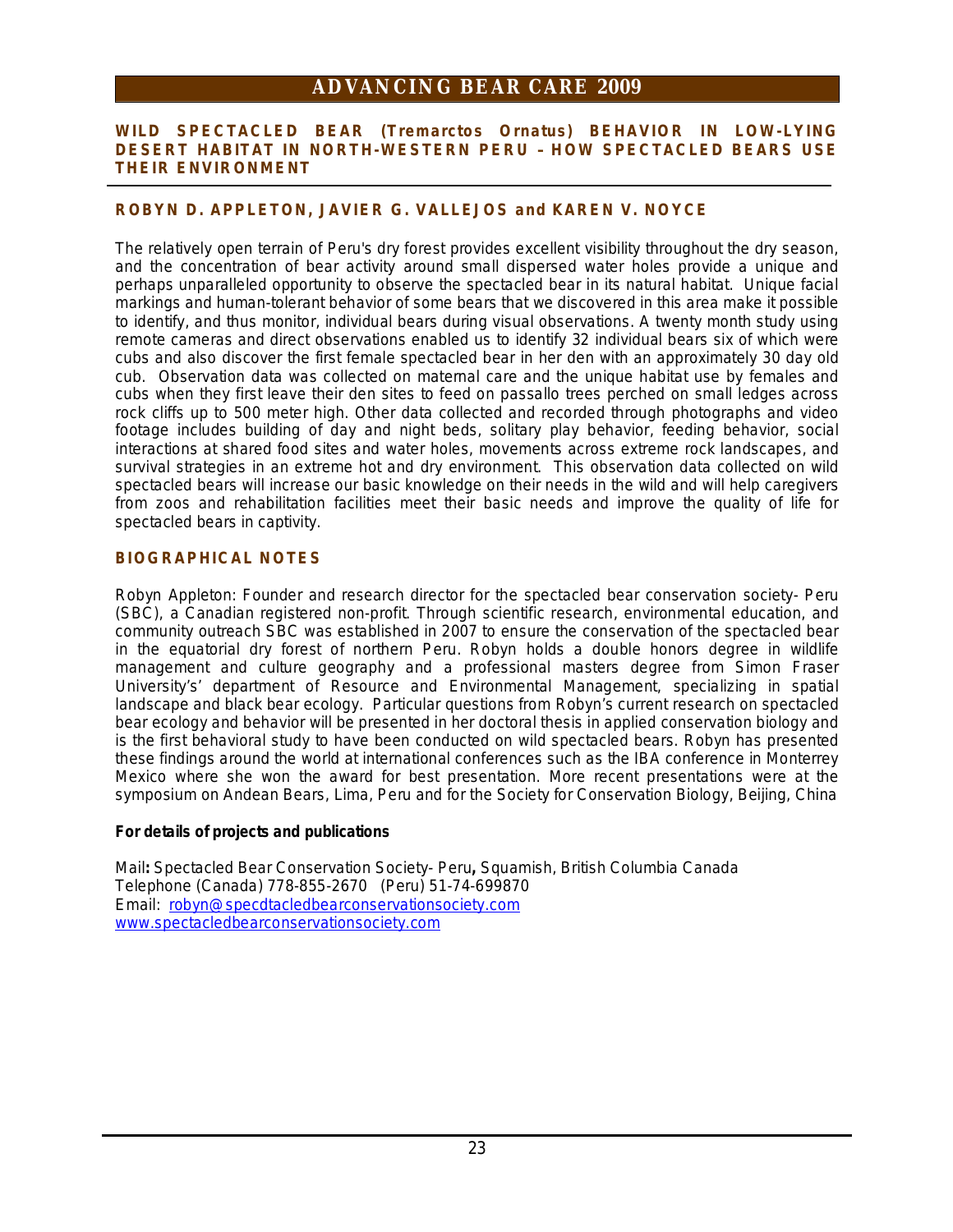#### **ANDEAN BEAR (***Tremarctos ornatus***) OUTREACH – LATIN AMERICA: KEEPER CONSERVATION EFFORTS THROUGH BEHAVIORAL ENRICHMENT**

#### **DAVID MORALES**

The Andean Bear *(Tremarctos ornatus)* Out-Reach Program in Latin America is a conservation based keeper program concentrating on behavioral enrichment and husbandry training. Since 2004 the program has enhanced captive management practices in Venezuela, Colombia, Argentina, Ecuador, Peru, and Panama. David Morales has worked in and or advised for nearly 20 zoos housing Andean bears in Latin America. A multi-media presentation will describe this project in Latin American zoos, emphasizing zookeeper professionalism through enrichment and training. A wide range of zoos in Latin America have demonstrated successful advancements in implementing captive studies using enrichment and training, as well as exhibit and holding den design., Detailed enrichment results include a natural history approach with four enrichment methods applied in every zoo housing Andean bears. Olfactory, nesting, food based, and exhibit enhancements are four methods that have produced instant behavioral results, and set a foundation for successful enrichment programs. Husbandry training results in Latin America have produced basic and some advanced behaviors such as tactile, weight, and medical behaviors for injections, and treatments. The program is supported by the Latin American Association of Zoos and Aquariums (ALPZA) which has fostered the expansion throughout Latin America. A working program agenda is to increase keeper conservation efforts for Andean bears through enrichment and training in Latin America.

#### **BIOGRAPHICAL NOTES**

For the last 20 years, David Morales has been a WCS employee and for the last 15 years a keeper for Queens Zoo. He has specialized in enrichment and training programs for Andean bears and cougars. Enrichment projects include two WCS *in situ / ex situ* collaborations with Andean bears and cougars. A keeper out-reach program was developed from these collaborations in 2004, and has expanded to six countries throughout Latin America, and a few national facilities. In November of 2008 he received a scholarship to attend the 2<sup>nd</sup> International Symposium on the Andean Bear as one of four selected workshop panelist. The workshop was entitled "Exhibit design, enrichment, husbandry, and health care of ex situ populations". To date the out-reach program has been displayed for nearly 300 participants from 50 zoological facilities between Latin America, Europe, and the US.

**For details of projects and publications** 

Mail: WCS Queens Zoo, 53-51 111th Street, Flushing, NY, 11368 Telephone: 718-271-1500 E-mail:[dmorales@wcs.org](mailto:dmorales@wcs.org), [dmoso@msn.com](mailto:dmoso@msn.com)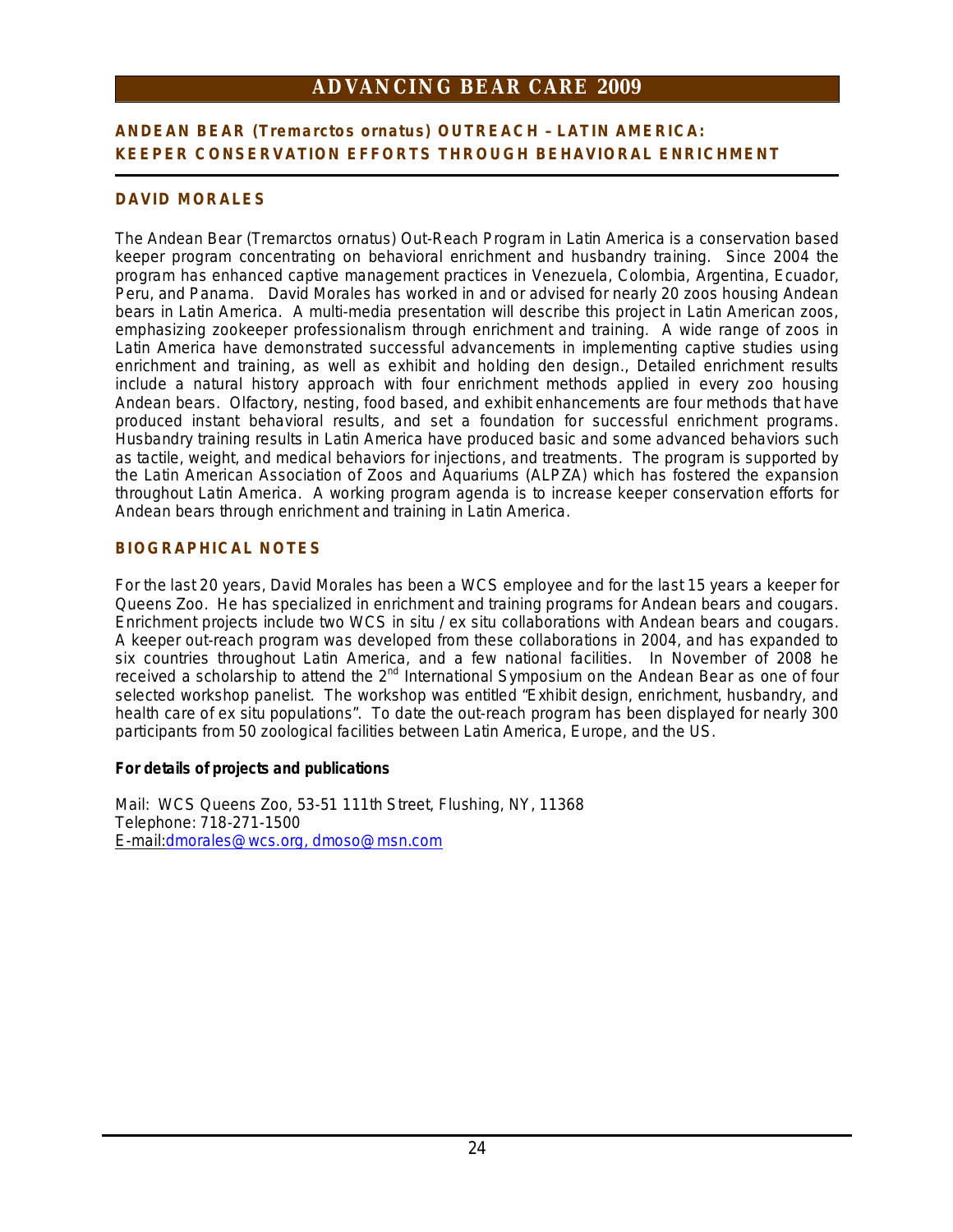#### **URSIDAE CONTRACEPTION**

#### **BRIGETTE MERCIER and SALLY BOUTELLE**

Reproduction and contraception are ongoing topics of discussion for wildlife, aquarium and zoological communities. Contraception is one strategy to help ensure responsible breeding programs. This maintains genetic diversity, prevents inbreeding and controls wildlife populations. When choosing the appropriate contraceptive method, many factors are taken into consideration. Some of these include reproductive physiology of the animal, age, gender, reproductive status, and any medical complications. Each product is decided upon by looking at the reversibility of the method, product safety, efficacy, duration, and the delivery system. New options have emerged that provide reliable contraceptive methods. The AZA Wildlife Contraceptive Center [\(www.stlzoo.org/contraception](http://www.stlzoo.org/contraception) ) maintains a current database of the contraceptive methods used in captive animal species by collecting yearly survey reports on contraception. Permanent sterilization, Gonadotropin Releasing Hormone (GnRH) Agonists (such as deslorelin implants), progestin contraceptives (e.g. melengestrol acetate implants and Depo-Provera®) and Porcine Zona Pellucida (PZP) vaccines have been used in ursidae. A general description of these methods, with recommendations, cautions and current findings in bears, will be discussed in this presentation. .

#### **BIOGRAPHICAL NOTES**

Brigitte obtained her degree in Veterinary Medicine at the Université de Montréal with a concentration in zoological and wildlife medicine. She practiced as a staff veterinarian at the Québec Zoo & Aquarium (Canada) and at the Granby Zoo (Canada), then as head veterinarian at the Cheyenne Mountain Zoo in Colorado. Besides bears and reproduction, her other main areas of interest include nutrition (she was supportive executive for the Nutrition Advisory and Research Group of the Canadian Association of Zoos and Aquariums for the last three years), physiotherapy (she was a physical therapist prior to becoming a veterinarian), anesthesia & analgesia (she co-wrote articles on these topics), animal welfare and emergency preparedness & rescue.

**For details of projects and publications** 

Mail: 995 Trudeau, Saint-Laurent, Qc, H4N 2B8, Canada Email [brimercier@hotmail.com](mailto:brimercier@hotmail.com)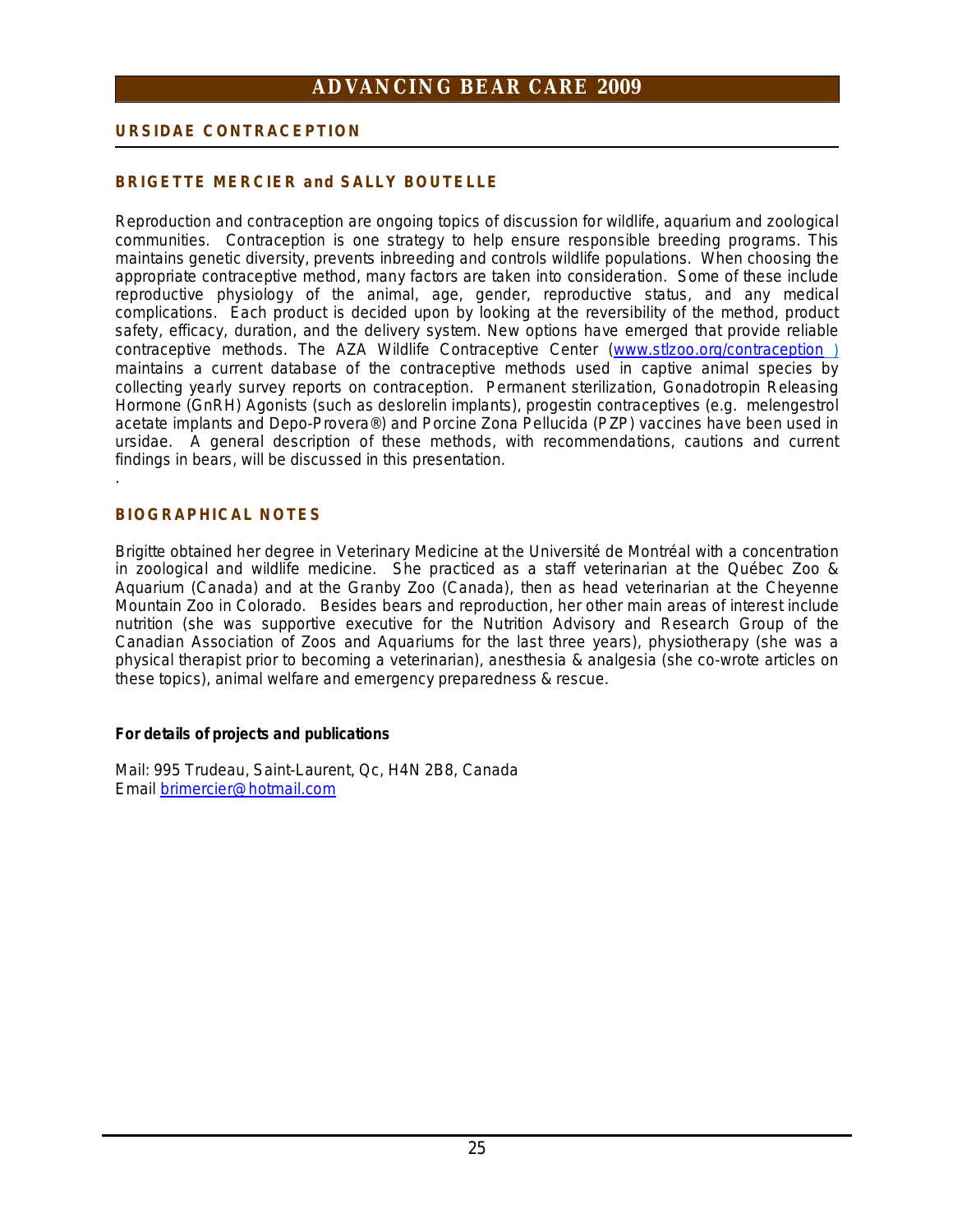#### **A SOC IAL N E TWORKIN G WEBSITE FOR B EAR REHABILIT ATORS**

#### **IRIS MAZUREK, NEIL D'CRUZE and VICTOR WATKINS**

Due to the nature of the bear cub rehabilitation and release, centers are often located in relatively remote areas. The intensity of the work, restricted staffing, long hours, and international locations complicate the process for easy and constant information exchange between these experts. [www.Bearcubrelease.org](http://www.Bearcubrelease.org) is a virtual, fun and easy-to-use communication platform which enables bear rehabbers to interact with each other and keep updated on the latest developments in the field. This website allows rehabbers to form a virtual community and facilitate sharing knowledge, opinions and expertise on a regular basis. This application enables each user (rehabber) to upload pictures and material, as well as post events, updates and further information about their work. The goal is to be as intuitive as possible. Users can send and receive e-mails as well as participate in multi-user discussions through a discussion board with counters parts around the world. Joining this virtual community is free. The World Society for the Protection of Animals (WSPA) hopes this social networking application will become a central hub for networking, sharing and increase expertise between bear cub rehab-releasers.

#### **BIOGRAPHICAL NOTES**

The World Society for the Protection of Animals is an international animal welfare charity with a head office in London (UK) and 13 offices around the world. Improving animal welfare internationally through building a united animal welfare movement has proven to be successful. The WSPA has a long standing history of working on bear issues in many countries. After specializing in captive bear ethology at the Sorbonne (Paris, France), Iris went on to do an MSc in Science Communication (Imperial College London, UK) where she developed the skills to use communication tools to promote scientific knowledge. Iris has worked the fields of environment and animal charity, museum exhibition and TV documentary film production. Since joining the WSPA, she has worked on a variety of issues affecting the welfare of bears in Europe, Asia, North and South America. As a Wildlife Programmes Manager, she is in charge of designing and overseeing programmes on bear cub rehabilitation and release, and it's implications on human wildlife conflict.

**For details of projects and publications** 

Mail: World Society for the Protection of Animals (WSPA- International), London, UK Telephone +445875012 Cell: +447810366172 Email: [irismazurek@wspa-international.org](mailto:irismazurek@wspa-international.org)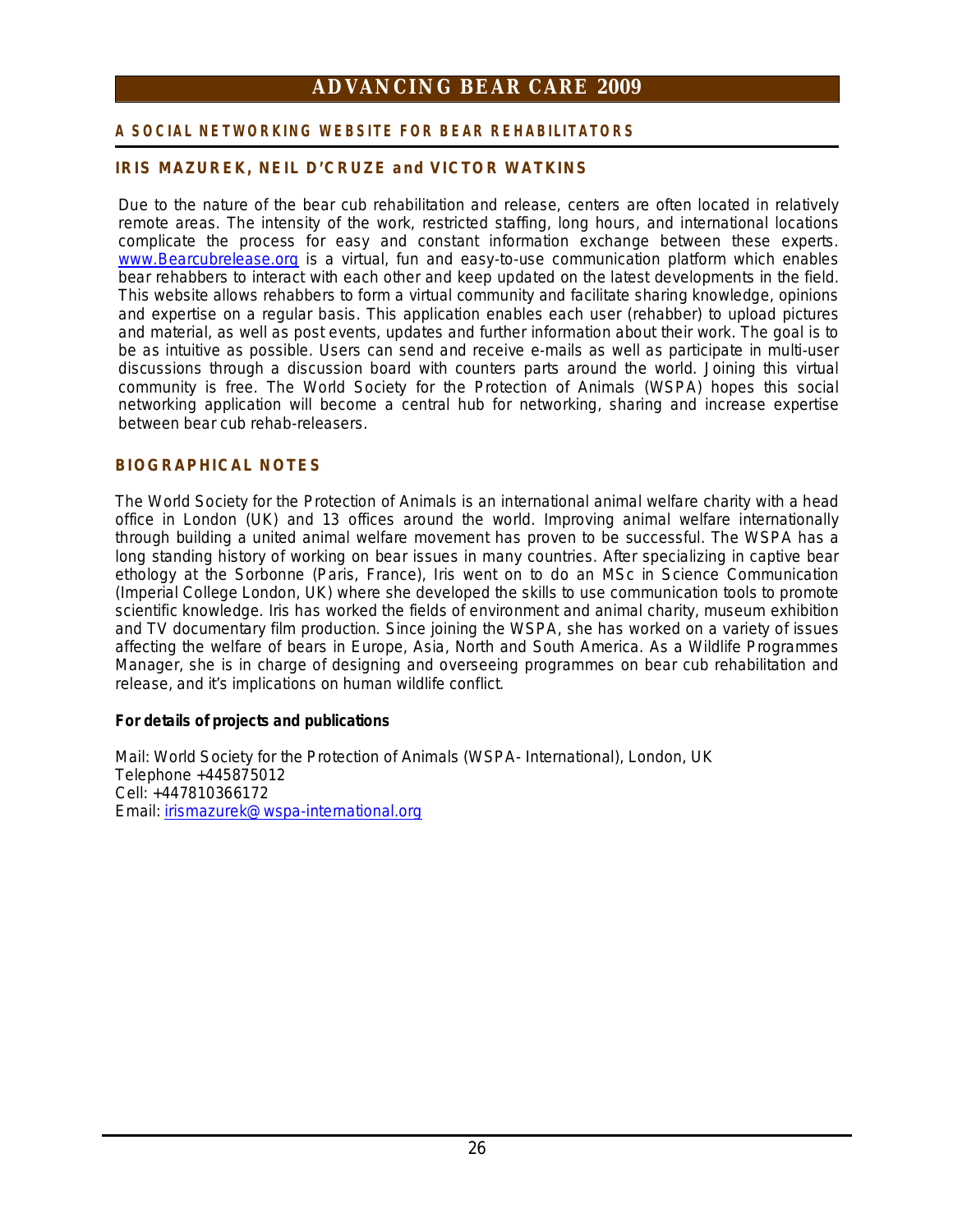#### **SPRAY FOA M C LEAN IN G PROCEDU RE FO R A N IM A L CARE AREAS**

#### **STEVE DELMONICO**

Historically, captive animal care facilities have adopted or inherited animal exhibit cleaning guidelines without serious evaluation. Products are often used full strength even though the manufacturers label states it should be diluted. One example is using full strength Bleach instead of one ounce (30ml) per gallon (3.78L)

Animal caretakers spend countless hours trying to deep clean surfaces with little or no satisfaction. This is because of penetrating oils, urine and feces i.e. organic material absorbing into porous surfaces. Other staff may be using inappropriate cleaning products or unaware of the potential risks to themselves and to the animals in their care.

The San Francisco Zoos animal care division has undergone a training program as well as product evaluation to improve the efficiency and staff time devoted to daily cleaning of animal exhibit areas. Keepers were asked to fill out a questionnaire to better understand the current procedures and to assist in developing new training procedures. This audit was extremely beneficial as it provided the necessary detailed descriptions and information needed for retraining the experienced keeper as well as standardizing the work practices for the new hires.

The food service industry has developed effective degreasing cleaners that are very effective on cage surfaces and floors. These food grade products are safe around animals. The San Francisco Zoo is using a method that actually creates foam that is applied to surfaces and allowed to soak for 30 min. Keepers are very pleased with the results and comment that little elbow grease is needed for satisfactory results. Once surfaces are clean, disinfectants can be applied and allowed to soak for 10 minutes. This new technique is time saving as well as cost effective for the zoo.

The zoos commissary department maintains an adequate inventory of cleaning products and disinfectants approved by the veterinary department.

This presentation will outline the important elements of this training program.

Products: Foam Up Degreaser, Action-D Disinfectants, Hydro Foam Unit

#### **BIOGRAPHICAL NOTES**

Steve Delmonico has been a facility supplies consultant for 19 years. His primary interest is in health care and as an education specialist focuses on infection control. He has been working with the San Francisco Zoo for the last 17 years

**For details of projects and publications** 

Mail**:** Unisource Facility Supplies, 4225 Hacienda Dr., Pleasanton Ca. 94588 Telephone: 650-207-6541 Email: [steve.delmonico@unisourcelink.com](mailto:steve.delmonico@unisourcelink.com)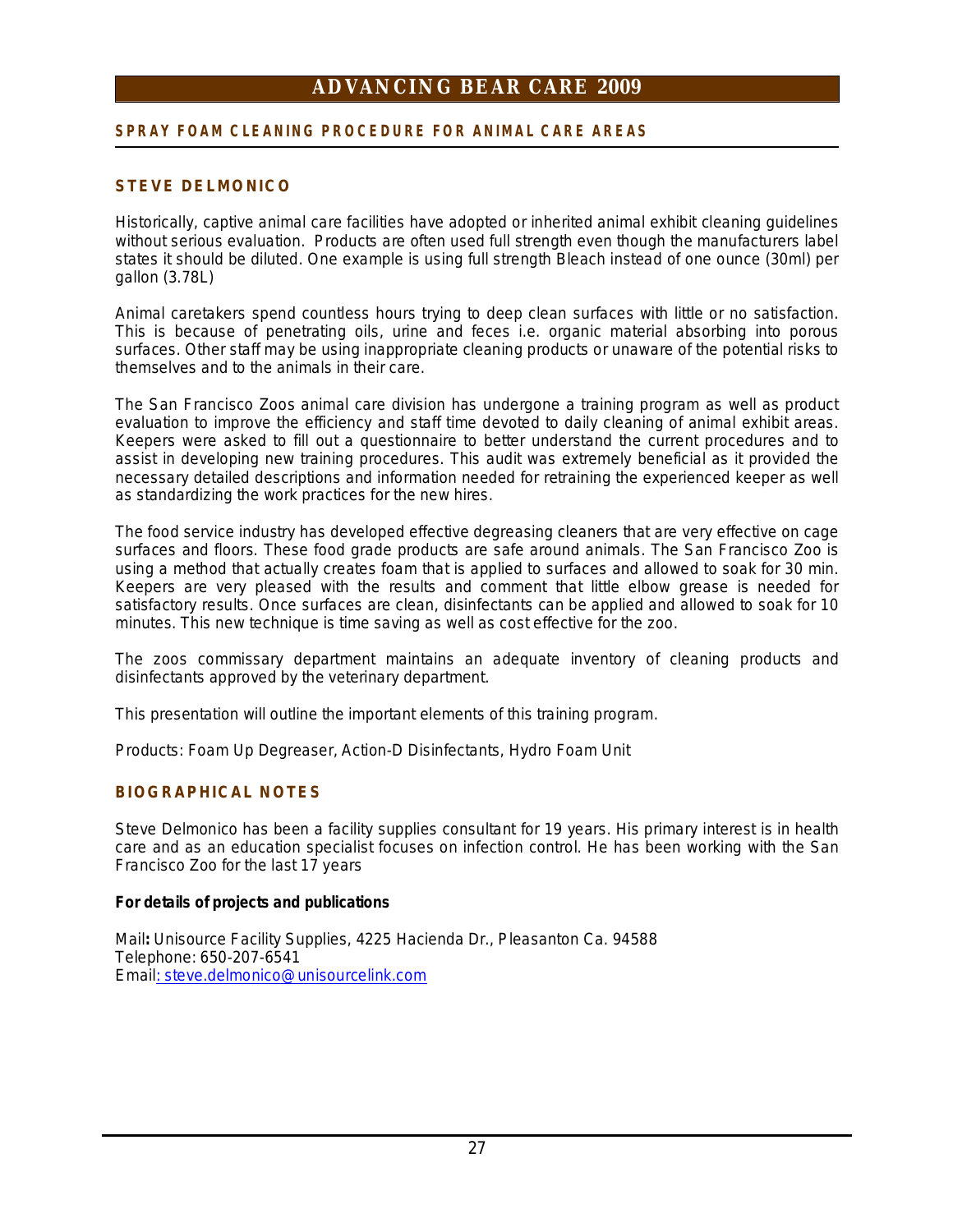# **Sunday November 8 2009**

| $8:00 - 9:00$ AM<br>Plaza I  | <b>Continental Breakfast</b>                                                                                                                                       |
|------------------------------|--------------------------------------------------------------------------------------------------------------------------------------------------------------------|
| $9:00 - 11:20$ AM<br>Plaza I | Asia Bear Workshop<br>Moderator: Jill Robinson                                                                                                                     |
|                              | Lessons Learned - Managing the Husbandry of Abused Asian<br>Bears at Sanctuaries in China and Vietnam<br><b>Jill Robinson</b>                                      |
|                              | Korean Bear Bile Farming<br>Gina Moon and John Walker                                                                                                              |
|                              | Integrating Asiatic Black Bears (Ursus thibetanus) Into Social<br>Groups at Animals Asia Bear Sanctuaries<br>Nicola Field                                          |
|                              | Veterinary Management of Bile Farmed Bears<br><b>Heather Bacon</b>                                                                                                 |
|                              | What to Expect when Expecting: How the National Zoo<br>Ensured the Successful Birth of a Sloth Bear (Melursus<br>ursinus)<br><b>Tracey Barnes and Mindy Babitz</b> |
|                              | From Weaning To Moving Out: Helping a Sloth Bear Cub<br>(Melursus ursinus) Poor Coping Skills<br>Mindy Babitz                                                      |
| $11:20 - 11:40$ AM           | Coffee and Stretch                                                                                                                                                 |
| $11:40 - 12:40$<br>Plaza I   | Hey Quit Poking Me - Bear Blood Draw Training<br><b>Jason Pratte</b>                                                                                               |
| $1:00 - 2:00$ PM<br>Plaza I  | <b>Farewell Lunch</b>                                                                                                                                              |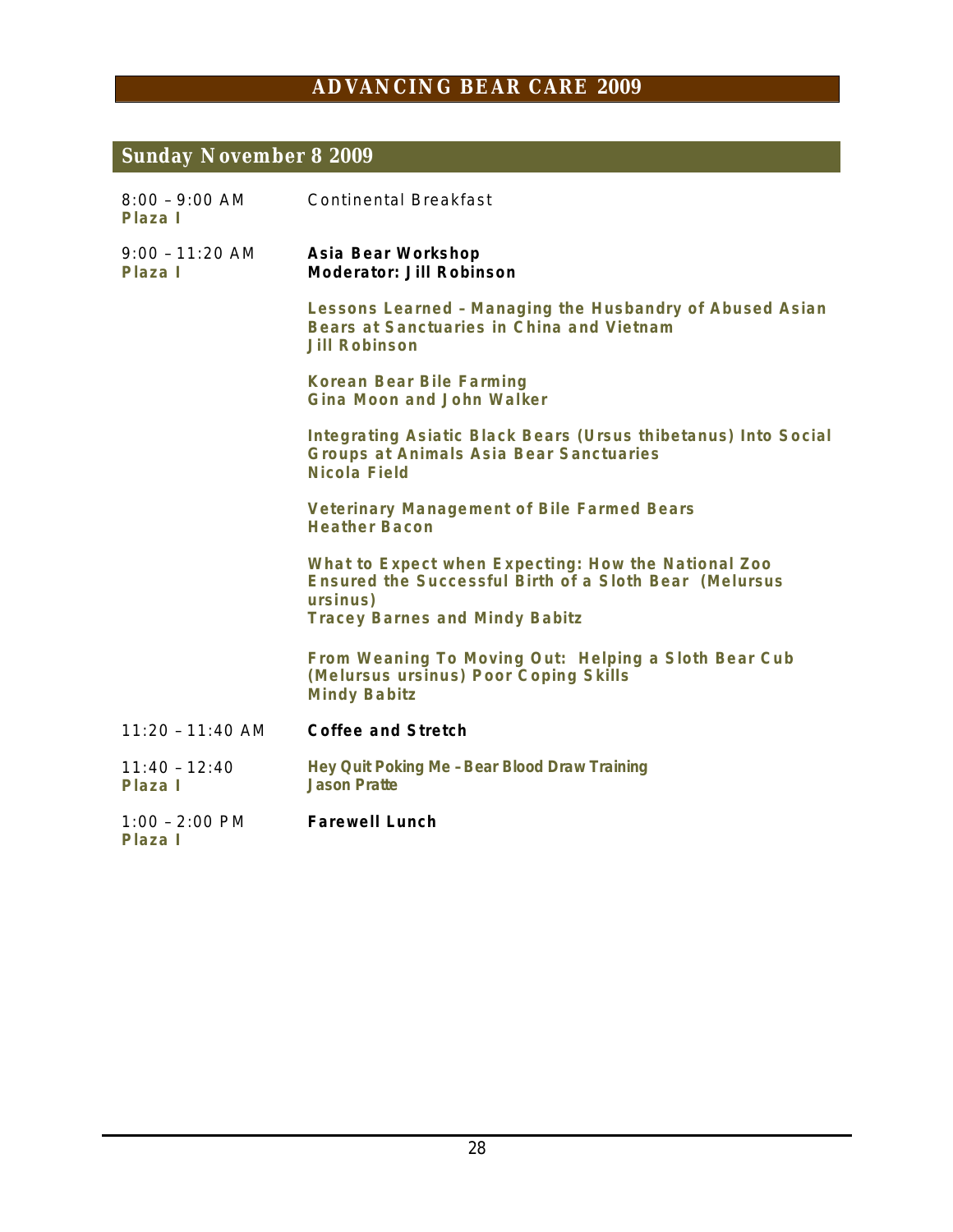## **Sunday November 8 2009 - continued**

| $2:00 - 5:00$ PM<br>Plaza I | American Black Bear and Brown Bear Workshop<br>Moderator: John Beecham                                                                                                        |
|-----------------------------|-------------------------------------------------------------------------------------------------------------------------------------------------------------------------------|
|                             | Best Management Practices for Rehabilitation and Release of<br><b>Orphaned Bear Cubs</b><br>John Beecham, Annad Ramanathan, Sergey Pazhetnov, and<br><b>Victor Watkins</b>    |
|                             | British Columbia's Pilot Grizzly Bear Rehabilitation Project<br>Angelika Langden and Ruth Fitzell                                                                             |
|                             | A Post-Release Study of Rehabilitated Grizzly Bears (Ursus<br>arctos horribilis) in Lillooet, British Columbia<br><b>Ryan Barnett</b>                                         |
|                             | Handling and Human Exposure as Factors in the<br>Rehabilitation of Orphaned and Injured Black Bear Cubs<br>(Ursus americanus)<br>Meghann Cant, David Fraser, and John Beecham |
| $3:20 - 3:40$ PM            | Coffee and Stretch                                                                                                                                                            |
|                             | Behavior Based Husbandry for Winter Denning: A Practical<br>Application at Fortress of the Bear, Sitka, Alaska<br><b>Christine Fenwick</b>                                    |
|                             | When Bears Whisper, Do you Listen? Roles of Mutual Trust<br>and Respect During Close Encounters with Wild Bruins<br>Stephen Stringham                                         |
|                             |                                                                                                                                                                               |
|                             | Black Bear Rehabilitation, Release and Research - Success<br>in New Jersey, the Most Densely Populated State in the USA<br><b>Tracy Leaver</b>                                |
|                             | Introducing the North American Bear Center<br>Donna Andrews                                                                                                                   |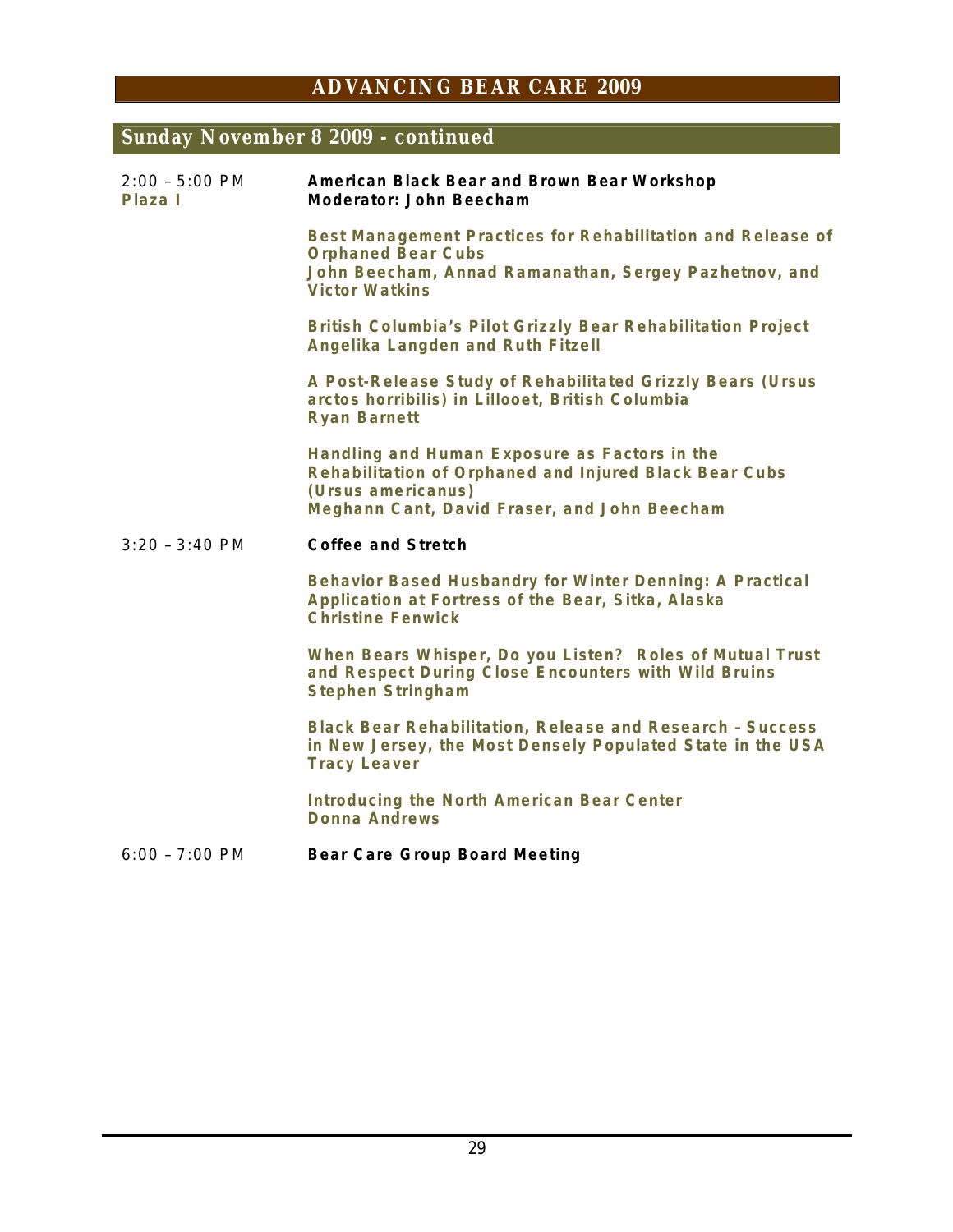#### **LESSONS LEARNED – MANAGING THE HUSBANDRY OF ABUSED ASIAN BEARS AT SANCTUARIES IN CHINA AND VIETNAM**

#### **JILL ROBINSON**

The Animals Asia Foundation (AAF) is a non-governmental organisation, founded by Jill Robinson MBE, whose primary mission is to end the practice of farming bears for bile extraction in China and Vietnam [\(www.animalsasia.org](http://www.animalsasia.org)).

A wild, intelligent, destructive and remarkably mischievous species, the Asiatic black bear is probably one of the most challenging species to manage in captive situations in the world. The problem is compounded a thousand fold when the species is tortured both physically and mentally on bear farms across Asia before arriving at a place of freedom and safety, where their rescuers promise to care for them - for life. Managing a variety of ages, characters and problems (and that's just the staff) - this presentation discusses what has worked, where could we improve and how, for the most part, the bears themselves have been the best teachers.

#### **BIOGRAPHICAL NOTES**

Born in the UK, Jill Robinson arrived in Hong Kong in 1985 and spent the next 12 years working in Asia as a Consultant for the International Fund for Animal Welfare. Repeatedly faced with scenes of widespread animal cruelty, Jill decided to introduce the concept of 'animal welfare through people welfare' and founded "Dog" in Hong Kong in 1991 - the first animal therapy program of its kind in Asia. Today, over 300 dogs and their dedicated volunteers make regular visits to hospitals, disabled centers, schools and elderly homes in 6 countries across Asia, spreading warmth and love to people in need, whilst promoting companion animals as our friends and helpers. In 1993 a chance visit to a bear farm in southern China changed Jill life. Exposing the plight of endangered Asiatic Black Bears cruelly farmed, and milked, for their bile, and learning how easily bear bile could be replaced by herbs and synthetics, Jill embarked on a promise to end the practice once and for all. In 1998 she founded the Animals Asia Foundation and in July 2000 she and the Animals Asia team signed an historic agreement with the Chinese authorities which would rescue 500 farmed bears and work towards the final elimination of bear farming.

Today, the "China Bear Rescue" has seen the rescue of over 200 bears in China and the start of a new rescue centre for 200 farmed bears in Vietnam. Animals Asia's Bear Sanctuary programs are spearheading far-reaching community, education and welfare programs which benefit animals and people alike. Jill is a former member of the Hong Kong government "Animal Welfare Advisory Group" and Honorary Advisor to the Ocean Park Conservation Foundation, Hong Kong

**For details of projects and publications** 

Mail**:** P.O. Box 374, General Post Office, Hong Kong Telephone: 852-2791-2225 Fax: 852-2791-2320 Email: [jrobinson@animalsasia.org](mailto:jrobinson@animalsasia.org)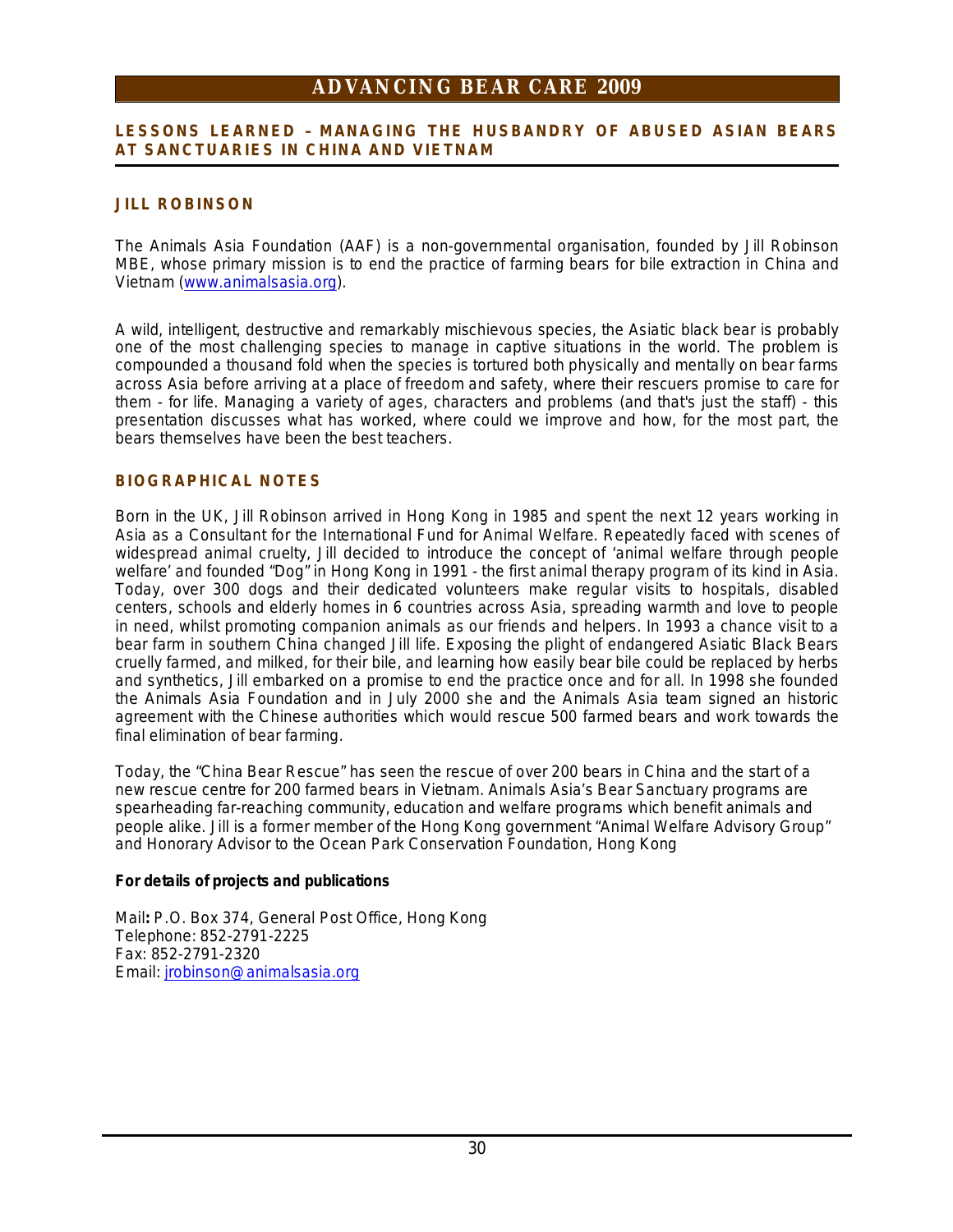#### **MOON BEARS IN SOUTH KOREA - TIME FOR CHANGE**

#### **GINA MOON and JOHN WALKER**

In Korea, there are only 16 moon bears in the wild with an estimated 1600 in captivity. This is ironic as according to legend the mother of the first Korean was a bear. Moonbears.org was established in 2007 to save farmed bears in Korea and to raise the awareness of Koreans about the negative impacts of consuming bear bile and on the welfare of this rare specie. This organization has worked closely with local organizations such as Green Korea and internationally with Animals Asia Foundation. Moonbears.org continues to raise awareness with the Korean government to ban the farming policy and to set up bear sanctuaries, establish education, and surveillance programs with commercial airlines, international airport customs, and zoos to improve the quality of life and to stop illegal trade of bear products between China, Vietnam and Korea. Moonbears.org believes that resolution of this issue requires strong government action and fund raising to help to develop sanctuaries, and education programs, which are respectful and sensitive to Korean culture.

#### **BIOGRAPHICAL NOTES**

Gina Moon Walker is the Founder of [www.Moonbears.org](http://www.Moonbears.org). She is the author of the articles on the moonbears.org Website homepage. She has co-authored several articles, and has helped produce several documentaries on bear bile farming. She also leads all of the meetings with the Korean affiliates, and is one of the few activists to have visited both the Chengdu sanctuary and Korean bear farms. In addition, she collaborated in the publication of a children's book titled "Ura's World", which was published this in May 2009 to help raise public awareness amongst young people about moon bears. Before becoming an active conservationist, she worked for 22 years in the airline industry. She currently resides in Hong Kong, Seoul and Sydney, but the bulk of her work is done in Korea, her native country.

John Walker (Co-Founder) is Australian, but has lived and worked in Korea for the last 10 years. He is a senior investment banker with previous experience in Australia's governmental affairs. His company is the largest foreign investment bank in Korea. In 1999, he was made a Member of the Order of Australia for his contribution to economic reform, and for the design of the transportation plan for the Sydney 2000 Olympic bid. In 2005, he received a Presidential Citation from the President of Korea for being a model foreign investor. In 2009, John published a children's book, which has become very popular in Korea, and has now been released in Hong Kong; who's central character is a moon bear cub named Ura.

**For details of projects and publications** 

Mail: PO Box 167 SaiKung Kowloon, Hong Kong Telephone: 852- 903 706 12 Email: [g.moon@moonbears.org](mailto:g.moon@moonbears.org) [www.moonbears.org](http://www.moonbears.org)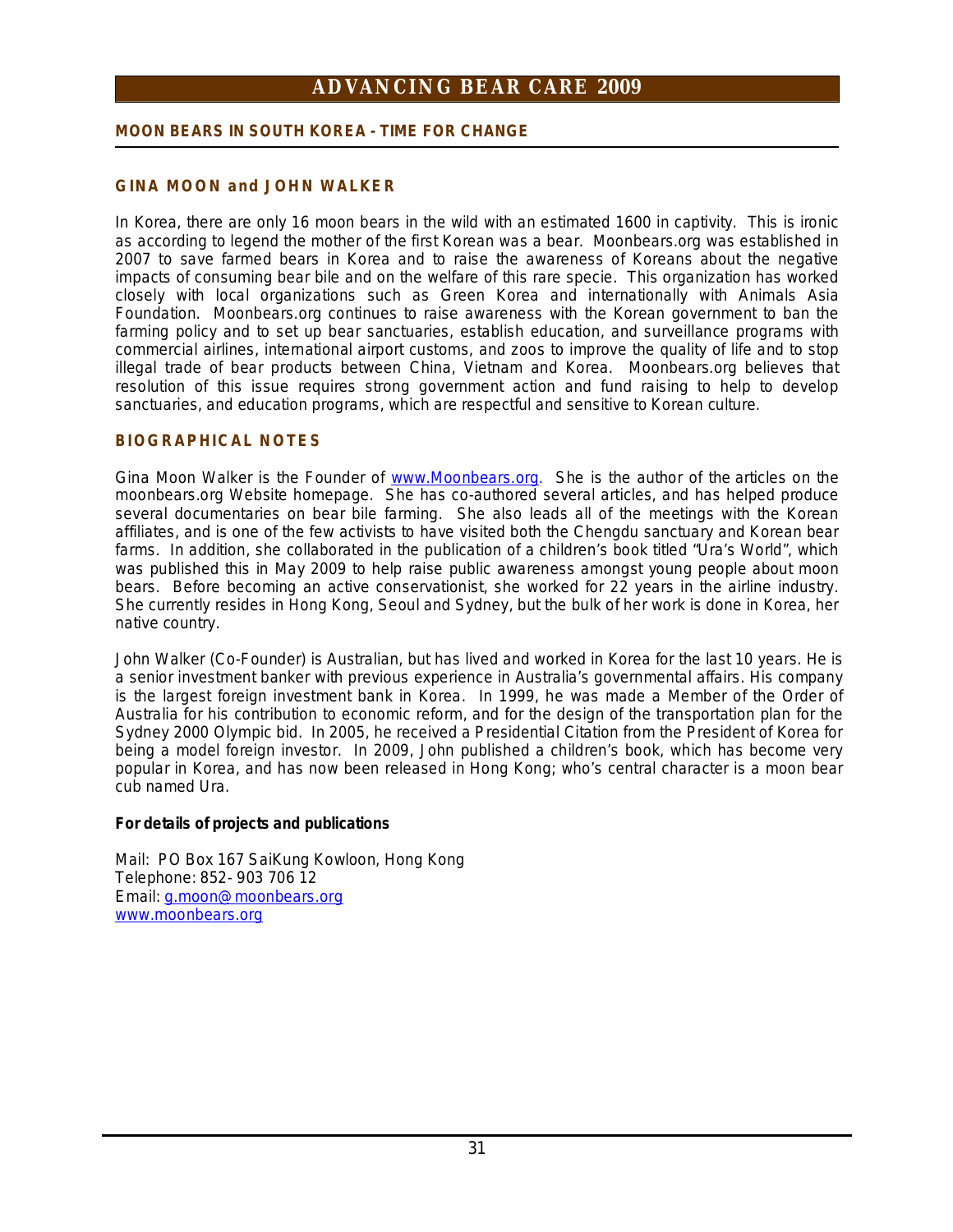#### **INTEGRATING ASIATIC BLACK BEARS (***Ursus thibetanus***) INTO SOCIAL GROUPS AT ANIMALS ASIA BEAR SANCTUARIES**

#### **NICOLA FIELD**

At Animals Asia Foundation's bear sanctuaries in China and Vietnam, our goal is to provide our rescued bears with a safe, comfortable and stimulating environment. Our facility allows these bears to extend their lives, free of the fear and pain associated with their previous lives on bile farms.

Among the groups of bears we manage, a large number are physically challenged – blind, or missing limbs, claws and teeth. We have successfully integrated all the bears into groups. In managing Asiatic black bears *(Ursus thibetanus)*, we consider a complexity of issues to meet the behavioral and veterinary needs. Having rescued over 280 bears, we now manage this naturally occurring solitary species, in large social groups sometimes up to 21 individuals.

This has been achieved through a carefully planned integration process and with much patience. We consider many factors including a bears' characters, sex, ages, enclosure sizes, feeding and veterinary requirements along with group dynamics and disabilities.

Since the opening of the China sanctuary in 2000, integrating bears into groups is part of the bears' rehabilitation and husbandry. For the last decade, our team has learned about integrating, not only bears, but bears with special needs. We believe that by managing our bears in social groups, we are enhancing the quality of their lives at our sanctuaries, and a similar approach in managing bears could be adapted for use with other species of bear in captivity. This presentation will talk about the methods adopted by Animals Asia in integrating bears, lessons learned and the planning process when integrating bears.

#### **BIOGRAPHICAL NOTES**

Nicola Field is the Senior Bear Manager at Animals Asia Foundation's Moon Bear Rescue Centre, China, where she been working for three years. She has an MSc in Wildlife Biology & Conservation. Nicola worked for nearly 10 years as a keeper in the UK, taking care of a variety of species, including North American black bears. She spent two years in education in the UK working as an animal-care assessor. She has also spent time working in Uganda and Vietnam as a researcher on conservation projects. Nicola has overseen a number of bear integrations since working at Animals Asia's China sanctuary.

**For details of projects and publications** 

Mail: Animals Asia Foundation, Hong Kong Head Office GPO 374, Hong Kong Telephone: 852-2791 2225 Fax: 852-2791 2329 Email: [nfield@animalsasia.org](mailto:nfield@animalsasia.org)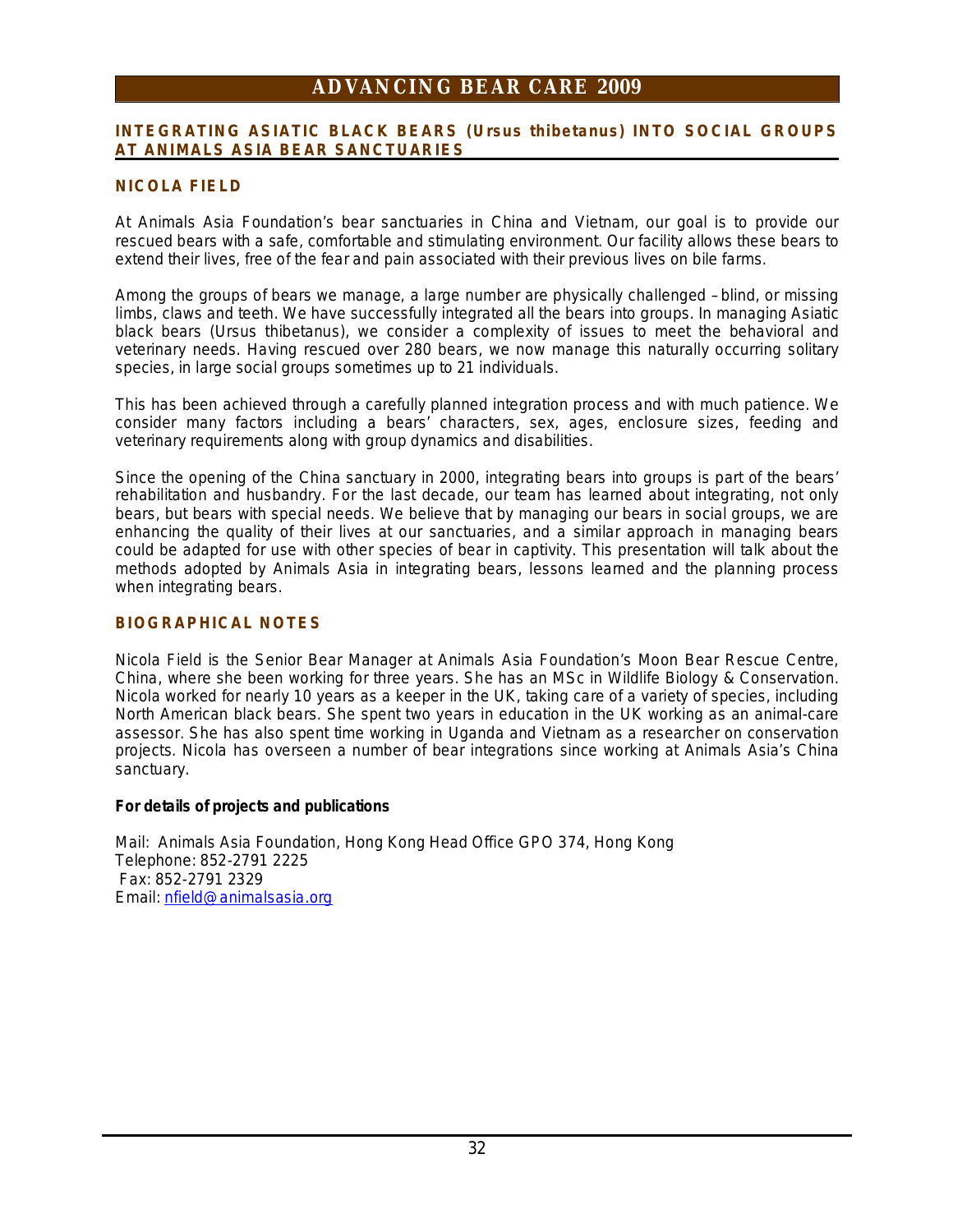#### **VETERINARY MANAGEMENT OF BILE FARMED BEARS**

#### **HEATHER BACON**

Across China, over 7000 bears languish in body-sized cages. Bile is extracted from their gall bladders through crude fistulas or via unsanitary catheters for sale as a component of traditional medicine, or as an additive in other ancillary products such as soap, toothpaste and wine. Extensive medical and husbandry strategies will be summarized outlining the challenges for caring for geriatric as well as physically and emotionally compromised bears after rescue from bile farms. This paper will discuss the multiple pathologies recorded in this bear population, both in live bears and through post mortem examination. Multiple pathologies not previously recorded in the literature in other bear populations have been noted within this population (neoplasias, ocular pathology, and dilated cardiomyopathy). Additionally, comparatively high levels of hepatobiliary neoplasia are recorded within this population, with significant degenerative joint disease and dental disease. The occurrence of these medical issues are more commonly recorded in this population than in other captive bear populations, likely as a direct consequence of their use in bile production. The veterinary expertise developed in this population of severely disabled bears may also be applied to the management of captive bears in other collections.

#### **BIOGRAPHICAL NOTES**

Heather graduated from Liverpool University, UK with a degree in Conservation Medicine before graduating from the University of Bristol, UK with her Veterinary degree. After working with domestic, zoo and wildlife species in the UK and Africa, Heather joined Animals Asia to directly contribute to the health and welfare of the bears rescued from bile farms.

As Veterinary Director, Heather oversees veterinary and animal care staff in China and Vietnam. She is developing research projects highlighting the problems caused by bear farming and the human health implications of bear bile consumption.

**For details of projects and publications** 

Mail**:** Veterinary Director, Animals Asia Foundation Sichuan-Longqiao Black bear rescue centre, Longqiao, Xin Du District, Chengdu, 610505, China. Email: [hbacon@animalsasia.org](mailto:hbacon@animalsasia.org)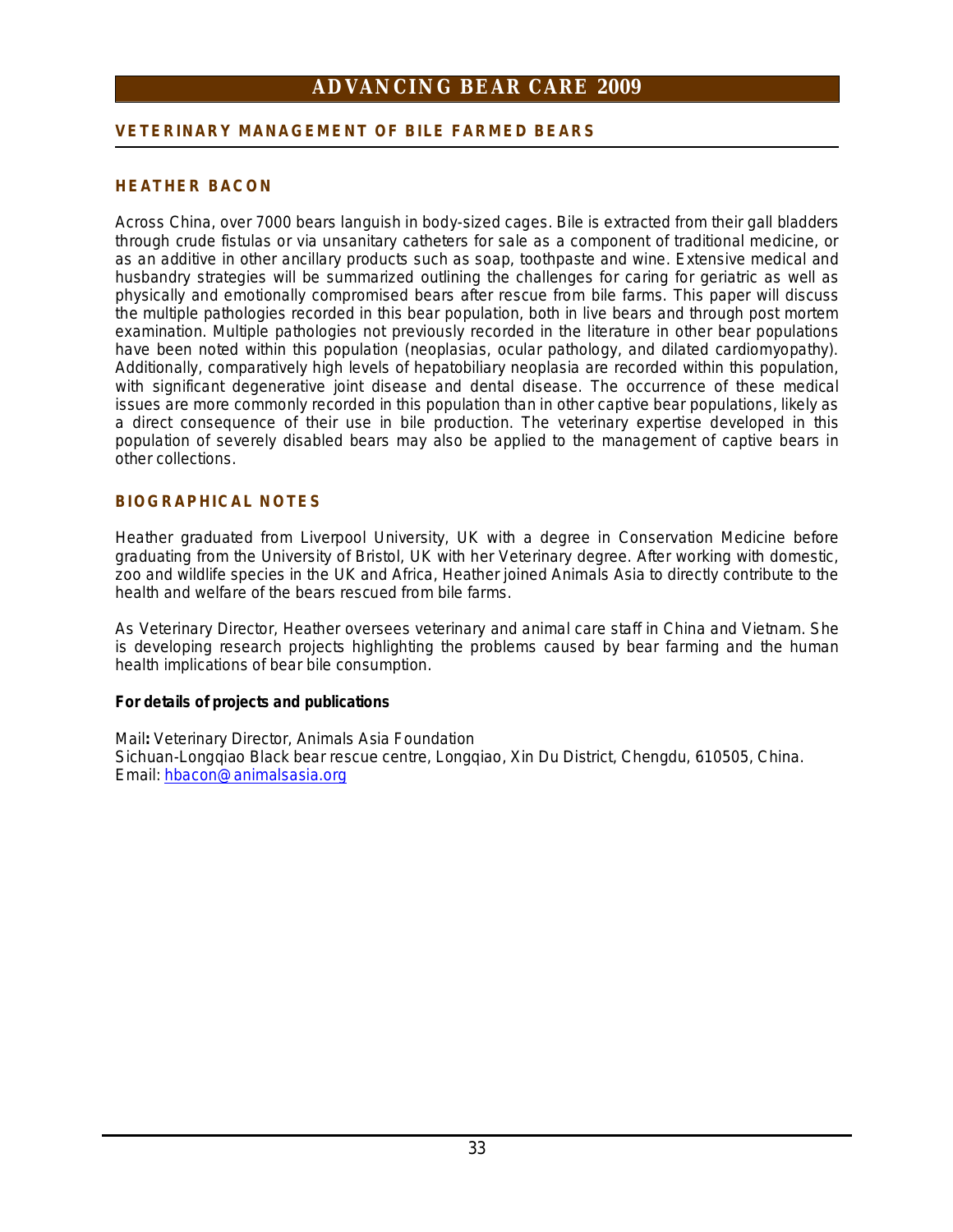#### **WHAT TO EXPECT WHEN EXPECTING: HOW THE NATIONAL ZOO ENSURED THE SUCCESSFUL BIRTH OF A SLOTH BEAR (***Melursus ursinus***)**

#### **TRACEY BARNES and MINDY BABITZ**

In late December 2004, a sloth bear *(Melursus ursinus)* at the Smithsonian National Zoological Park (NZP) surprised animal-care staff by giving birth to a singleton cub. Over the years the ten-year-old mother had bred with no success and was presumed infertile. The four day old cub did not survive and the post-mortem findings were inconclusive. Knowing that the female was reproductively active, animal caretakers were proactive in outlining a detailed birth plan to increase the chances of a successful parturition. Zoo husbandry guidelines for pregnancy, parturition and the neonatal period were non existent for this species. The best resources turned out to be the two zoos where each sloth bear had been born the previous season. Animal-care staff at the Little Rock and Woodland Park zoos graciously entertained questions about their experiences and, with the information they collected, NZP staff successfully "MacGyvered" a 30-year-old holding area into an acceptable cubbing den. This effort paid off when, in January 2006, a male cub was born, survived, and has been paired with a mate. Through the two births, NZP keepers learned much about preparing for cubs as well as what to expect from an infant bear. It is the hope that by sharing this information, other zoos will benefit with an increased knowledge base to help ensure the success of their breeding programs.

#### **BIOGRAPHICAL NOTES**

Mindy Babitz is a senior animal keeper at the Smithsonian's National Zoological Park where she has worked since 1998. She has worked with primates, big cats, bears, hoofstock, and a variety of small carnivores. Since the opening of Asia Trial, Mindy has been primarily responsible for a variety of Asian carnivores including the sloth bears. She is currently the National Zoo's institutional representative to the Sloth Bear SSP. Mindy has a background in animal cognition, completing a BA from the University of Virginia and PhD from the University of St. Andrews in Psychology.

**For details of projects and publications** 

Mail**:** Smithsonian's National Zoological Park, Washington, DC Telephone: 202-633-4381, Fax: 202-633-8727 Email: [babitzm@si.edu](mailto:babitzm@si.edu)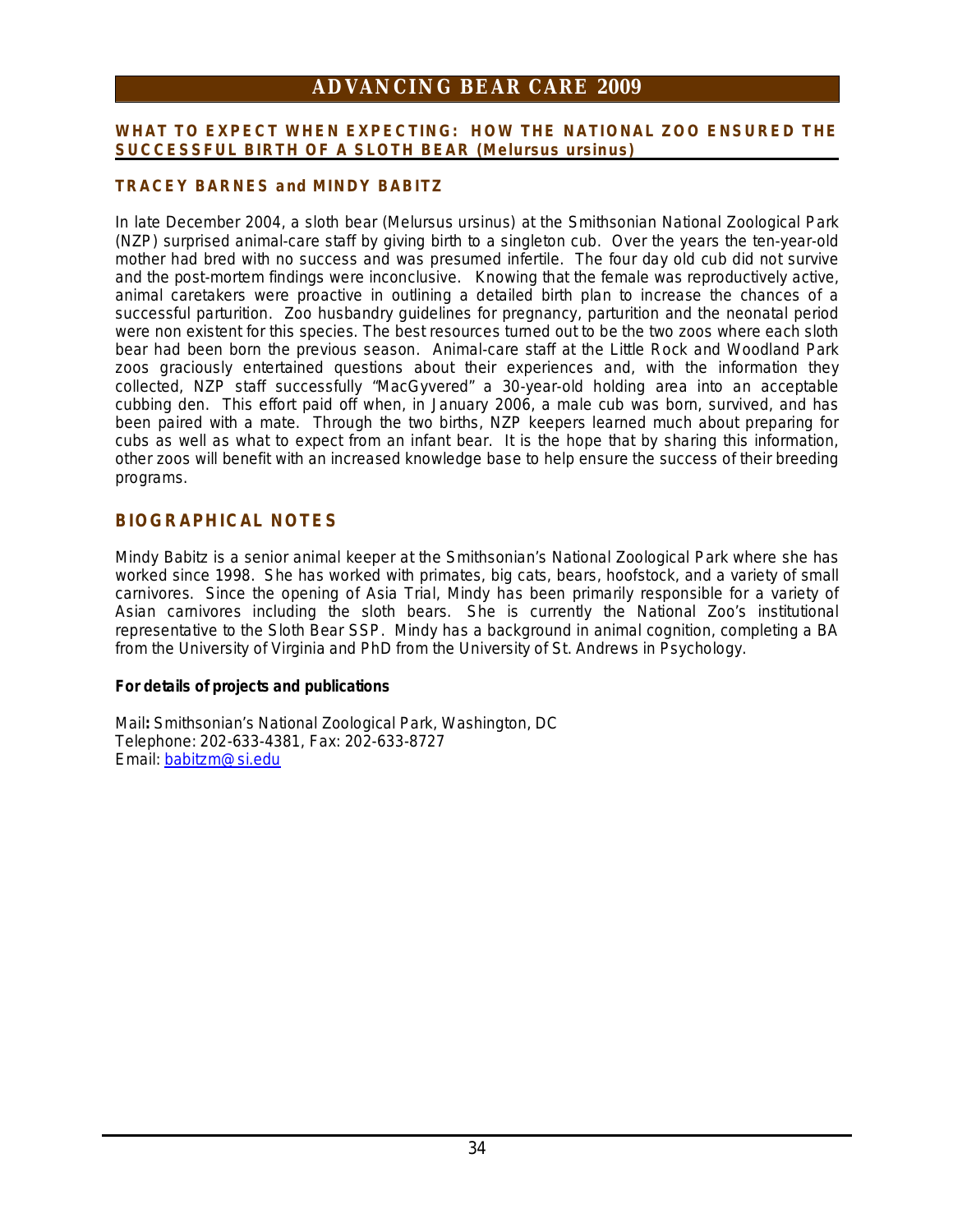#### **WEANING TO MOVING OUT - HELPING A SLOTH BEAR CUB (***Melursus ursinus***) WITH POOR COPING SKILLS**

#### **MINDY BABITZ**

Weaning is often one of the most stressful times in a captive born cub's life. Keepers at National Zoo spent a year working closely with a singleton sloth bear that developed a stereotypy during his transition into adulthood. The cub was housed with his first-time mom and had no other social companions. Two other adult bears were housed in adjacent enclosures. Instances of dramatic behavior including anorexia, depression, lethargy and temper tantrums were seen in the year leading up to and after the final weaning and separation from his mom. Several factors may have contributed to this bear's poor adjustment to the separation: genetic predisposition, being a singleton, sudden and aggressive rejection from the female after she was implanted with the GnRH agonist deslorelin, and physical separation from her before the cub was mentally ready.

In an effort to keep the female and 2.5 year old cub together through breeding season the female was implanted with deslorelin, considered one of the safest contraceptives for use in carnivores with no known contraindications for lactating females. Deslorelin suppresses the reproductive system after an initial stimulation of it. To prevent early ovulation which can sometimes occur, the female was given the recommended supplemental progestin treatment (Megestrol acetate). Six days after implantation the female began exhibiting extreme aggression towards the cub; a decision was made to separate them before he was severely injured. We attribute this sudden aggression towards and rejection of the cub to an early ovulation stimulated by the implant. Attempts to reunite them over the following weeks were unsuccessful. Within weeks the cub developed a severe stereotypy and an intensive program of enrichment, training, and social companionship was implemented in an effort to stop it. Eventually the cub became more comfortable spending longer periods of time alone, and developed the needed skills for his breeding loan to another zoo the following year.

#### **BIOGRAPHICAL NOTES**

Mindy Babitz is a senior animal keeper at the Smithsonian's National Zoological Park. She has experience with primates, big cats, bears, hoof stock, and a variety of small carnivores. Since the opening of Asia Trial, her primary responsibility is caring for a variety of Asian carnivores including the sloth bears. She is currently the National Zoo's institutional representative to the Sloth Bear SSP.

**For details of projects and publications** 

Mail**:** Smithsonian's National Zoological Park, Washington, DC Telephone: 202-633-4381, Fax: 202-633-8727 Email: [babitzm@si.edu](mailto:babitzm@si.edu)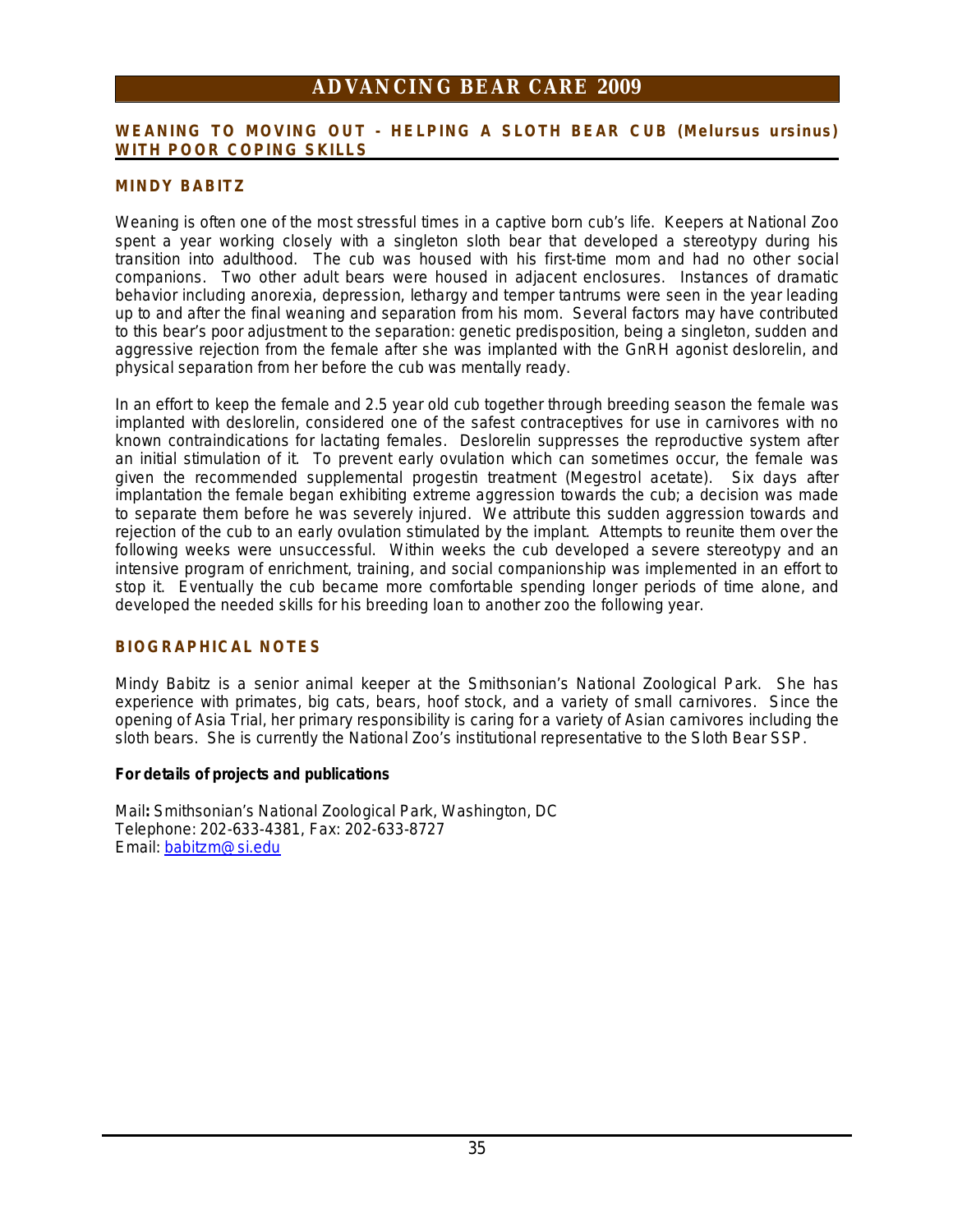#### **"HEY QUIT POKING ME!" OR BEAR BLOOD DRAW TRAINING**

#### **JASON PRATTE**

Presenter will discuss the benefits of training bears for voluntary blood draws. The positive impact of this behavior on research, rehabilitation and ongoing husbandry/collection management will be described. Bear morphology differs greatly between various species, and presents a challenge in how to train for blood collection. The variability in species and possible approaches to training bears this behavior will be outlined. The session will discuss practical step-by-step approaches to training this behavior, including: accompanying/leading behaviors, reward schedules, trainer/animal safety and exhibit/environmental modification.

A focus study will be presented on successful giant panda blood draw training. Use of a blood sleeve and its construction/implementation will be discussed, along with the steps taken and subsequent results. The sleeve method and its generalized use in other species of comparable physiology will be discussed, and contrasted with methods to train and elicit the same behavior in bear species that do not possess similar limb dexterity. Q & A addressed throughout presentation, and resources/contact information provided to delegates seeking future assistance or information.

#### **BIOGRAPHICAL NOTES**

JASON (JAY) PRATTE is currently working as Lead Keeper for the Program Animals Department at Zoo Atlanta. He has worked as a keeper and animal/bear caregiver for over seventeen years, and this experience covers zoos, game farms, and animal training in the film industry. He moved to Atlanta and spent four years working specifically with giant pandas in research, husbandry and training. This rounded out the bear species he has worked with, and he now has experience with all eight extant bear species in captive management facilities. Jay collaborated with the Chengdu Research Base of Giant Panda Breeding in China to teach training to both pandas and caregivers. He has also been active for several years on a national basis as a member of the AAZK, Inc. Behavioral Husbandry Committee (previously the Animal Training Committee), and is currently on the Board of Directors for the Bear Care Group. He has published several papers on captive animal husbandry/management, and is column co-editor of "Training Tales" in the monthly AAZK, Inc. Forum journal. Jay co-authored "Spatial Memory Recall in the Giant Panda (*Ailuropoda melanoleuca*) with Bonnie Perdue *et al*, recently published in Vol. 123 of the Journal of Comparative Psychology, 2009.Currently working on his Masters degree in Zoo and Aquarium Leadership, he is always open to discussions regarding bear (and animals in general) care, husbandry and especially training.

**For details of projects and publications** 

Mail**:** Zoo Atlanta, Program Animals, 800 Cherokee Ave SW, Atlanta, GA 30315 Telephone: 404-788-4788 Email: [jpratte@zooatlanta.org](mailto:jpratte@zooatlanta.org)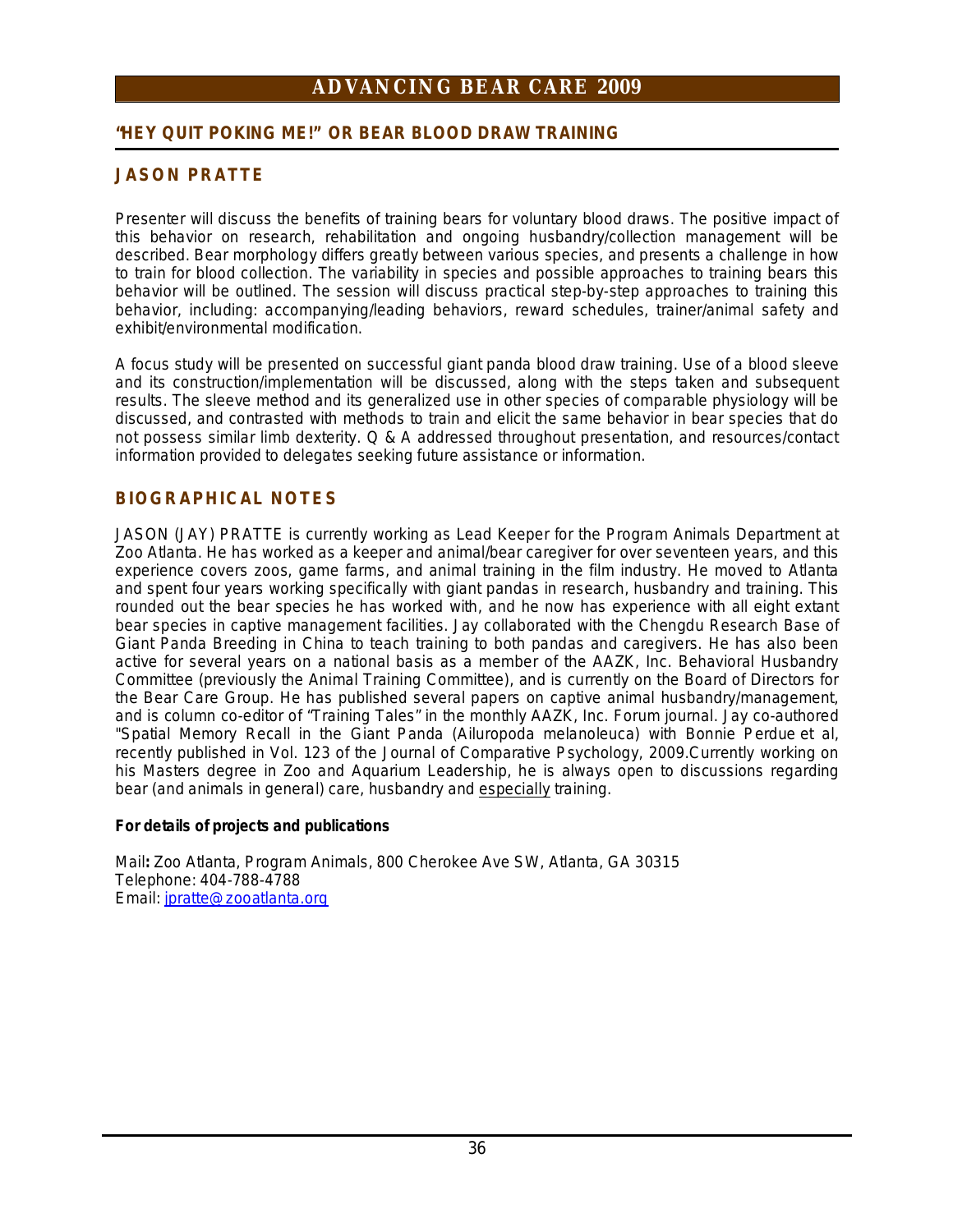#### **BEST MANAGEMENT PRACTICES FOR REHABILIATION AND RELEASE OF ORPHANED BEAR CUBS**

#### **JOHN BEECHAM, ANAND RAMANATHAN, SERGEY PAZHETNOV and VICTOR WATKINS**

For more than three decades, biologists and rehabilitators in the United States and Canada have been involved in releasing orphaned American black bear cubs into occupied bear habitat. Techniques used ranged from fostering very young cubs to lactating female bears in their winter dens to pen-raising the cubs and releasing them when they were considered self-reliant and capable of surviving on their own. Considerable experience and expertise in bear rehabilitation now exists in many other countries. In May 2007, experienced wildlife rehabilitators and management authorities met to discuss rehabilitation methods, release, and monitoring strategies for returning orphaned bear cubs to the wild. The primary goal was discuss guidelines for best management practices for bear rehabilitation and release programs. The workshop consisted of four technical sessions related to rehabilitation issues and a fifth session on bear welfare, conservation, and education. An attempt was made to identify the "Best Practices" for bear rehabilitation efforts. This proved to be a difficult task because of differences among geographical regions and species. Generally, the participants agreed that the rehabilitation process should be outcome oriented, regardless of differences in approaches to rehabilitation. However, during each session a variety of generalizations were agreed upon regarding the rehabilitation process. These consensus items were listed as "Best Practices", with qualifications in many cases. "Best Practices" were identified during the technical sessions for the following categories: 1) Criteria for Accepting Cubs into Rehabilitation; 2) Critical Components of the Care and Rehabilitation of Orphaned Bear Cubs; 3) Criteria for Making Decisions about the Suitability of Bears for Release; and 4) Release and Post-Release Monitoring of Bears.

#### **BIOGRAPHICAL NOTES**

John has been involved in bear research and management since 1972. He completed his Ph.D. (Population characteristics, denning, and growth patterns of black bears in Idaho) at the University of Montana in 1980. He is a past president of the International Association for Bear Research and Management (IBA) and has also served that organization has a Council member, associate editor, newsletter editor and currently chairs the IUCN-Bear Specialist Group's Human-Bear Conflict Expert Team. John has published numerous scientific papers on bear ecology and bear rehabilitation methods, and co-authored, with Jeff Rohlman, a book entitled *A Shadow in the Forest - Idaho's Black Bear* that was published in 1994. John has been involved in rehabilitation and release of over 150 orphaned black bears in Idaho and recently completed a publication entitled *Orphan Bear Cubs – Rehabilitation and Release Guidelines.* He continues to work as a consultant on efforts to release orphan bears back to the wild in the U.S., Canada, Russia and Romania. John recently co-chaired an international workshop in Russia on rehabilitation and release methods for orphan bear cubs, and is currently involved in raising and releasing orphaned bears cubs in Idaho and Romania.

**For details of projects and publications** 

Mail: 2723 N Lakeharbor Ln, Boise Idaho 83703 USA Email: [john.beecham@gmail.com](mailto:john.beecham@gmail.com)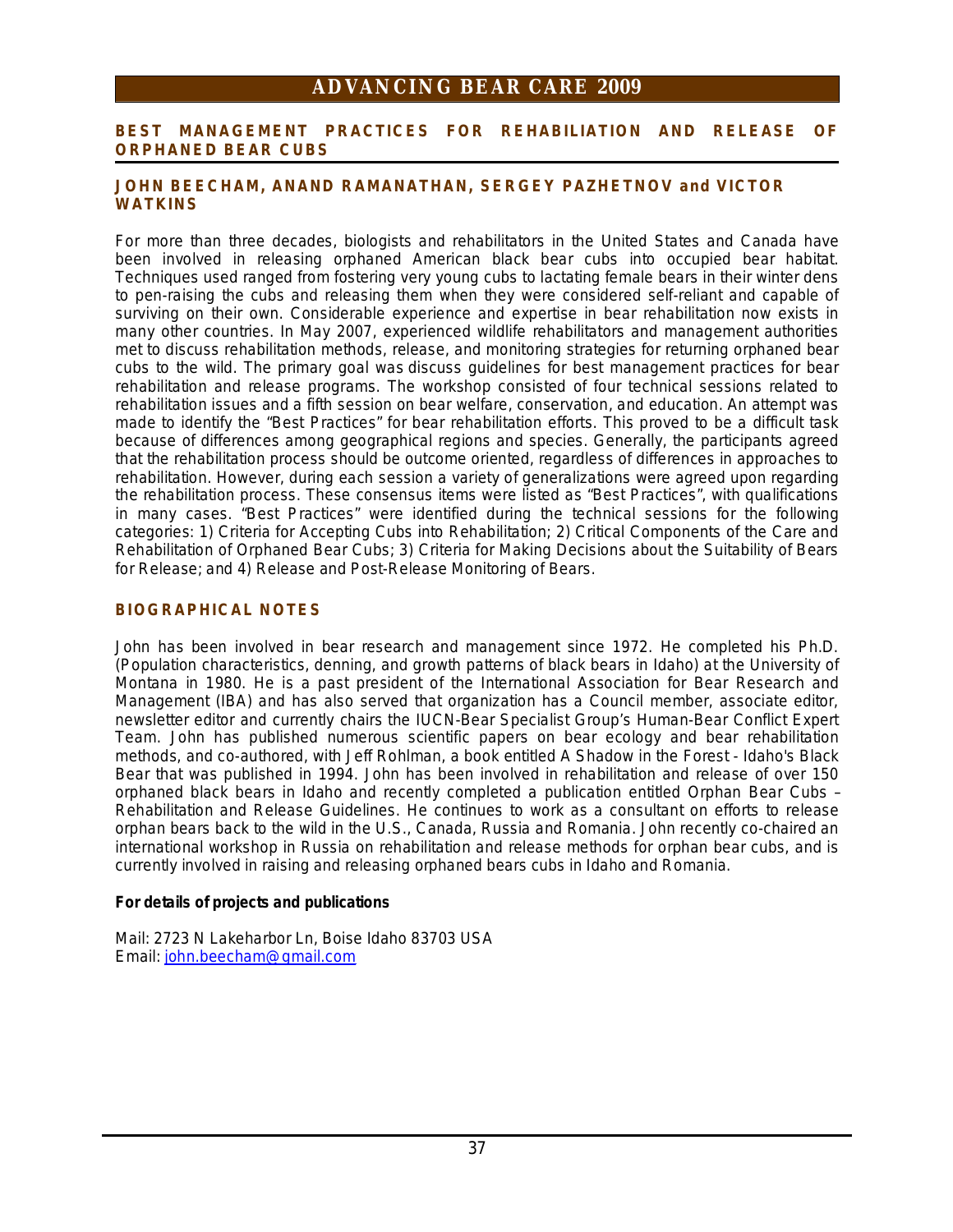#### **BRITISH COLUMBIA'S PILOT GRIZZLY BEAR REHABILITATION PROJECT**

#### **ANGELIKA LANGDEN and RUTH FITZELL**

Healthy grizzly bear cubs are orphaned for several reasons including poaching, human-bear conflicts, vehicle collisions and human encroachment on habitat. Traditionally the Government of British Columbia has euthanized these animals or placed them in zoos. In 2007 the Government sanctioned a pilot rehabilitation project which allows these orphaned animals to be raised in a shelter in the northern part of the province. The pilot grizzly bear rehabilitation project brings orphaned bears into human care until they can be released back to the wild. One of the goals of this project was to document the requirements needed to successfully raise grizzly bears in a short-term captive setting so that they can be released. This talk will discuss the methods used to care for the four grizzly bears since the first animal arrived in June 2007 including capture methods, housing, nutrition, veterinary care and social interaction. The first two years emphasized important animal care standards that should be implemented for grizzlies. Pairing the bears decreased the tendency to focus on their human caretakers (including the pairing of grizzlies and blacks if necessary). Limiting the number of caretakers to one or two as well as providing a secluded enclosure helped with reducing stress. Diarrhea was a serious medical concern in these grizzly bear cubs and required aggressive monitoring.

#### **BIOGRAPHICAL NOTES**

.

Sharing their experiences with the animals is a vital part of Angelika's and Peter's life and each year brings more invitations to speak about their experiences in the field. With a permit that provides a mandate for not only rehabilitation of animals but also public education and research into animal behavior, Angelika and Peter conduct study projects in conjunction with the Northern University of British Columbia.

In 2007, Angelika traveled to Russia in order to share their experiences with bear cubs at the *International Bear Rehabilitation and Release Workshop* hosted at the IFAW Bear Rehabilitation Centre in Tver Region. In the same year both her and Peter attended the *43rd Annual North American Moose Conference* at the University of Northern BC in Prince George as a guest speaker. This resulted them to be mentors of the first ever official moose rehab project in Idaho in 2007, which gave 2 moose calves a second chance at life.

In 2007 NLWS also laid the foundation for the first ever official Grizzly rehab project, which successfully released 2 cubs in the spring of 2008 and 2009. The rearing and post release monitoring of these cubs has given them insights to some interesting facts about young grizzly bears.

**For details of projects and publications** 

Mail**:** 17366 Telkwa High Rd, Smithers BC, V0J 2N7 Canada Telephone: 250-847-5101 Email: [info@wildlifeshelter.com](mailto:info@wildlifeshelter.com)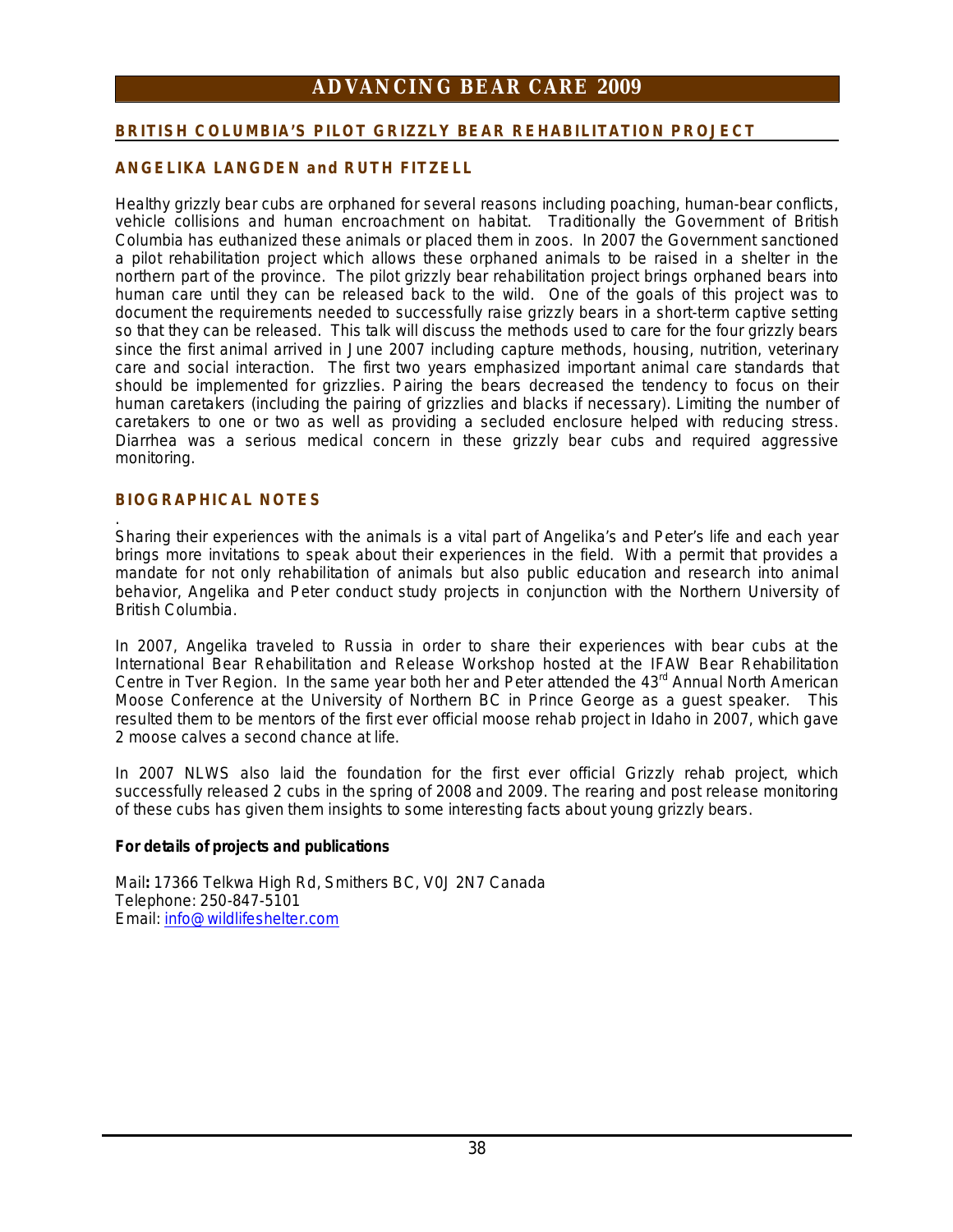#### **A POST - RELEASE STUDY OF REHABILITATED GRIZZLY BEARS (***Ursus arctos horribilis***) IN LILLOOET, BRITISH COLUMBIA**

#### **RYAN BARNETT**

This study was primarily concerned with evaluating whether two rehabilitated grizzly bears could adapt back to the wild. The behavior, diet, and movement of the rehabilitated grizzly bears *(Ursus arctos horribilis)* were studied while in captivity and once released in Lillooet, British Columbia. Stereotypic behaviors were observed to be mild in both bears while in captivity. The bears were habituated to their handlers but showed a marked avoidance to unknown human individuals. Upon being released, the bears were found to demonstrate a level of learning and adaptation to their new environment. The bears were also found to successfully forage on wild foods they had never been exposed to before and to shift their diets with the phenologic progression of the available fruits. The main foods consumed were Saskatoon (*Amelanchier alnifolia*) berries, sedges/grasses (*Cyperaceae* /*Poaceae*), and ants of the genus, *Formica*. In addition to dietary flexibility, we noted a level of learning associated with choosing the bed sites. The number of beds per bed sites decreased from an average of two per site to one within a single week. The locations of the bed sites changed from exposed open hillsides to sites that most often maximized shade and concealment. The movement of that rehabilitated bear showed a tremendous dispersal of 109.6 km from the release site within two weeks. This dispersal was unprecedented and unique as the bear travelled such long distances for a yearly grizzly bear. We compared the ethogram, diet patterns, diet selection, and bed site location with two rehabilitated bears from the previous year (2008) and also with known preferences of grizzly bears in the wild.

#### **BIOGRAPHICAL NOTES**

Ryan M. Barnett is an ecologist, conservationist and explorer. He became fascinated by bears while working in Yellowstone National Park as a wrangler. His passion for wildlife rehabilitation and conservation was fully awakened after serving a year as an anti-poacher in Sumatra, Indonesia. He studied ecology and environmental sustainability at the MSc level while attending the University of Aberdeen in northern Scotland. His thesis was written on post-release grizzly bears in British Columbia, Canada. He was awarded his Masters of Science degree with commendation in 2009 and is now actively pursuing his next step.

**For details of projects and publications** 

Mail: University of Aberdeen, King's College Aberdeen AB24 3FX, Telephone+1 (231) 929-8103 Email: [Ryan.Barnett.07@aberdeen.ac.uk](mailto:Ryan.Barnett.07@aberdeen.ac.uk)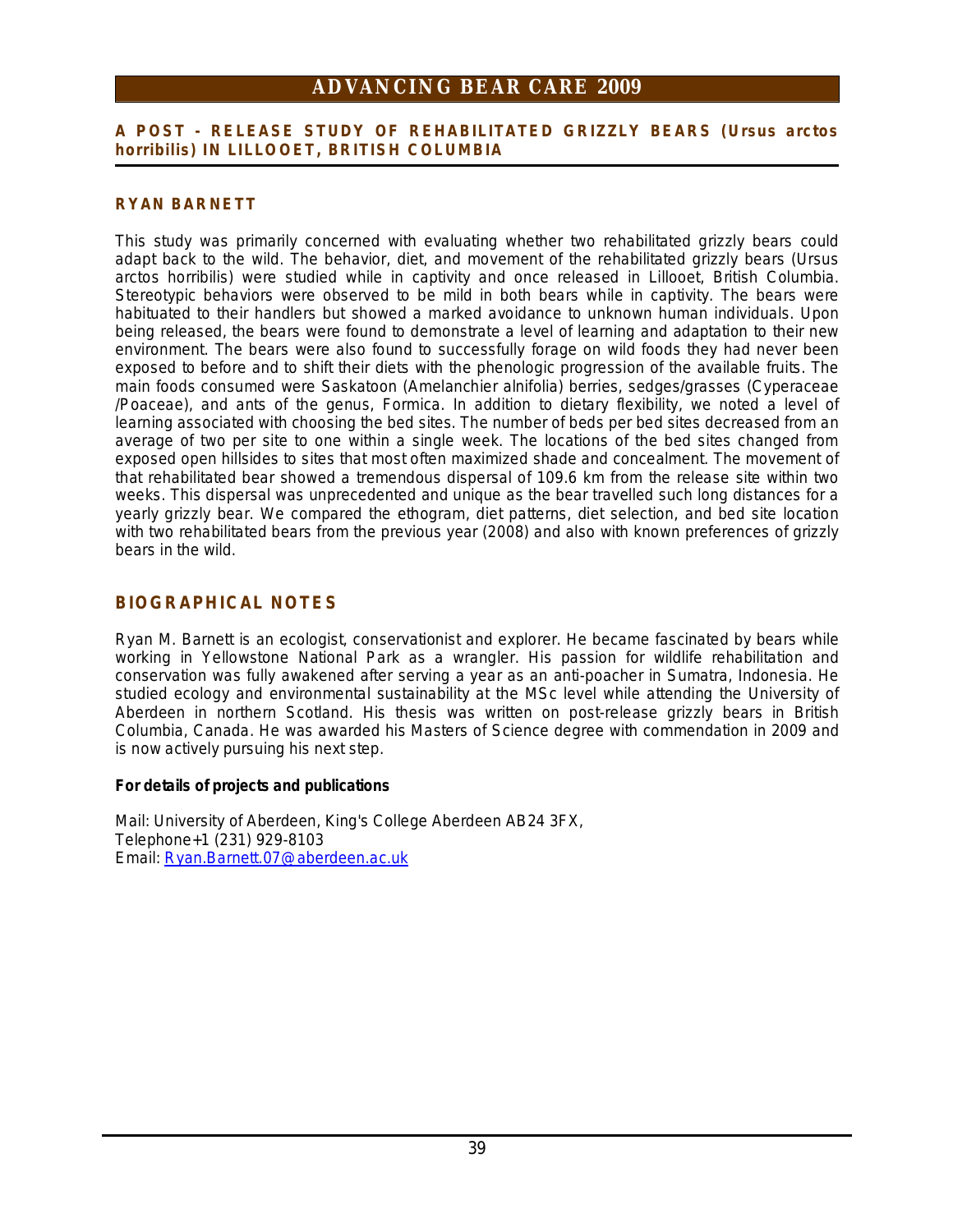#### **HANDLING AND HUMAN EXPOSURE AS FACTORS IN THE REHABILITATION OF ORPHANED AND INJURED BLACK BEAR CUBS (***Ursus americanus***)**

#### **MEGHANN CANT, DAVID FRASER and JOHN BEECHAM**

Historically, government wildlife agencies are cautious in allowing rehabilitation of orphaned and injured black bear cubs (*Ursus americanus*). There is concern that exposure to humans during the rehabilitation process may increase the likelihood of bears becoming nuisances once released. Previous research suggests that their genetic predisposition to emigrate and lead relatively solitary lives may limit the effects of habituation to humans. Clearly, there is a need to identify successful methods of rehabilitation to determine whether this is a viable option for black bears in North America. A survey was sent out to North American rehabilitation centers (8 in Canada and 17 in the United States) to obtain detailed information on how cubs are raised and released. Preliminary results of the multi-institution, multi-year study suggest that black bear rehabilitators are well aware of the risks associated with handling and human exposure. Most rehabilitators take great care to minimize contact. In the future, government wildlife agencies may be more open to supporting black bear rehabilitation and release.

#### **BIOGRAPHICAL NOTES**

Meghann Cant graduated with a B.S. degree in Agroecology from the University of British Columbia. Soon after, she began working as an animal care supervisor at Critter Care Wildlife Society (481 216<sup>th</sup>) Street, Langley, BC, V2Z 1R6, Canada). This inspired Meghann to pursue a Masters degree in the Animal Welfare Program. She is being supervised by Dr. David Fraser, a renowned animal welfare expert, along with bear biologist Dr. John Beecham. Meghann believes the research will provide vital information for wildlife rehabilitators and government.

**For details of projects and publications** 

Mail**:** Animal Welfare Program, Univ. of British Columbia, 2357 Main Mall, Vancouver, British Columbia, V6T 1Z4, Canada Telephone: 604-822-5715 Email: [mbcant@yahoo.com](mailto:mbcant@yahoo.com)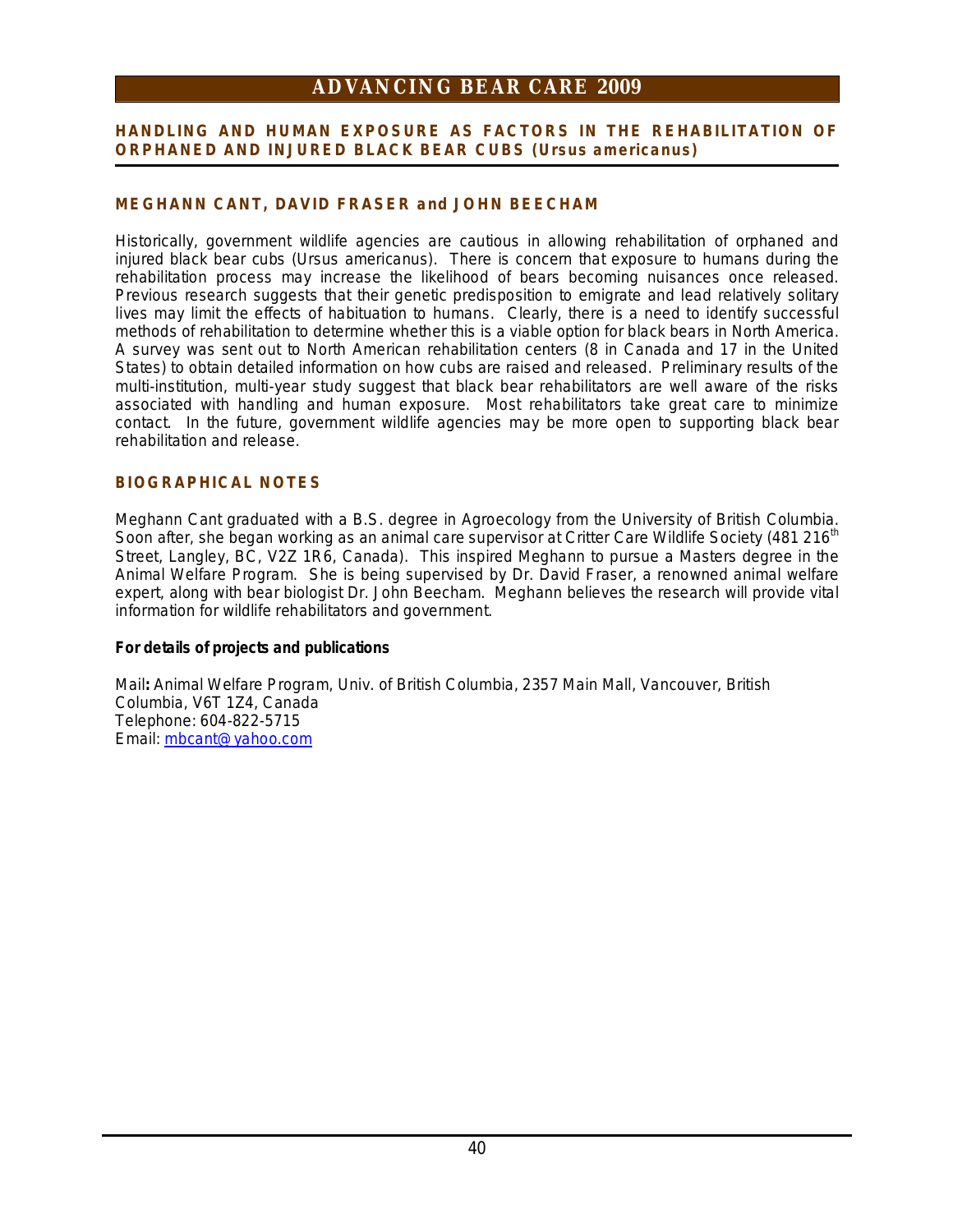#### **BEHAVIOR-BASED HUSBANDRY FOR WINTER DENNING – A PRACTICAL APPLICATION AT FORTRESS OF THE BEAR, SITKA, ALASKA**

#### **CHRISTINE FENWICK**

Behaviors were closely monitored for two, two-year old, male brown bear *(Ursus arctos)* cubs at Fortress of the Bear in Sitka, Alaska during the fall 2008, winter 2008, and spring 2009. Denning behaviors became evident in early November with changes in food consumption, and activity periods. Food consumption decreased from 14,000 kilocalories per day per bear in September to 4,100 kilocalories per day per bear in November. Killisnoo and Chaik weighed 200 and 225 kilograms respectively in September. Daylight hours and daily temperatures decreased in November; however the fall was atypically warm by 2 to 7 degrees Celsius. Diet consumption reached a low of 1,696 kilocalories per day per bear in late December. Each bear exhibited its own unique behavioral response to the changes in the captive environment. Keeper routines changed in response to changes in bear behavior. Visitor attendance decreased, and other disturbances were also reduced. In the deepest part of winter, the bears were still eating, defecating, and urinating. The cubs had decreased activity for parts of the day, and were spending 18 to 20 hours in the den. Food consumption and activity levels returned to normal with the increase in daylight hours and temperatures of March and April. Most influential on their behavior, was the dynamic relationship between the two cubs. Although allowed to feed to satiation during the hyperphagia stage of late summer, they may not have had enough fat on them for winter denning. As cubs, their bodies continued to grow through the winter as they lost fat and gained length and height, emerging from the den 1.5cm taller than when they entered. There were also uncontrollable outside disturbances, and there may have been other factors affecting their denning behavior. The bears were fed according to their consumptive needs, given denning space and denning materials, and keeper interactions with the bears were changed in response to the changes in the bears' behaviors

#### **BIOGRAPHICAL NOTES**

Christine is the Bear Manager at a newly opened brown bear rescue and education center called Fortress of the Bear, Sitka, Alaska. She has a BS degree in Zoology from Washington State University, and a professional certificate in Zoo Keeping from Cat Tales Zoological Center. Christine has been working with large carnivores for the past 7 years, and has a passion for bears. Christine grew up in Seattle Washington, and her career as a keeper has allowed her the opportunity to live in Idaho, Oregon, and now Alaska. She has worked at a variety of facilities including Wildlife Safari, an AZA zoo in Oregon and prior to transferring to Alaska. She has done field work in Ecuador radio tracking Andean bears through the cloud forest, and strives to work with all bear species as her career continues. Christine worked with Else Poulsen in the past, coordinating brown bear introductions at Wildlife Safari, and presented that work at the 2007 BIERSZ Symposium

**For details of projects and publications** 

Mail**:** Fortress of the Bear, PO Box 2337 Sitka, AK 99835 Telephone: 541-965-2180 Fax: 907-747-3032 Email: [christine@fortressofthebear.org](mailto:christine@fortressofthebear.org)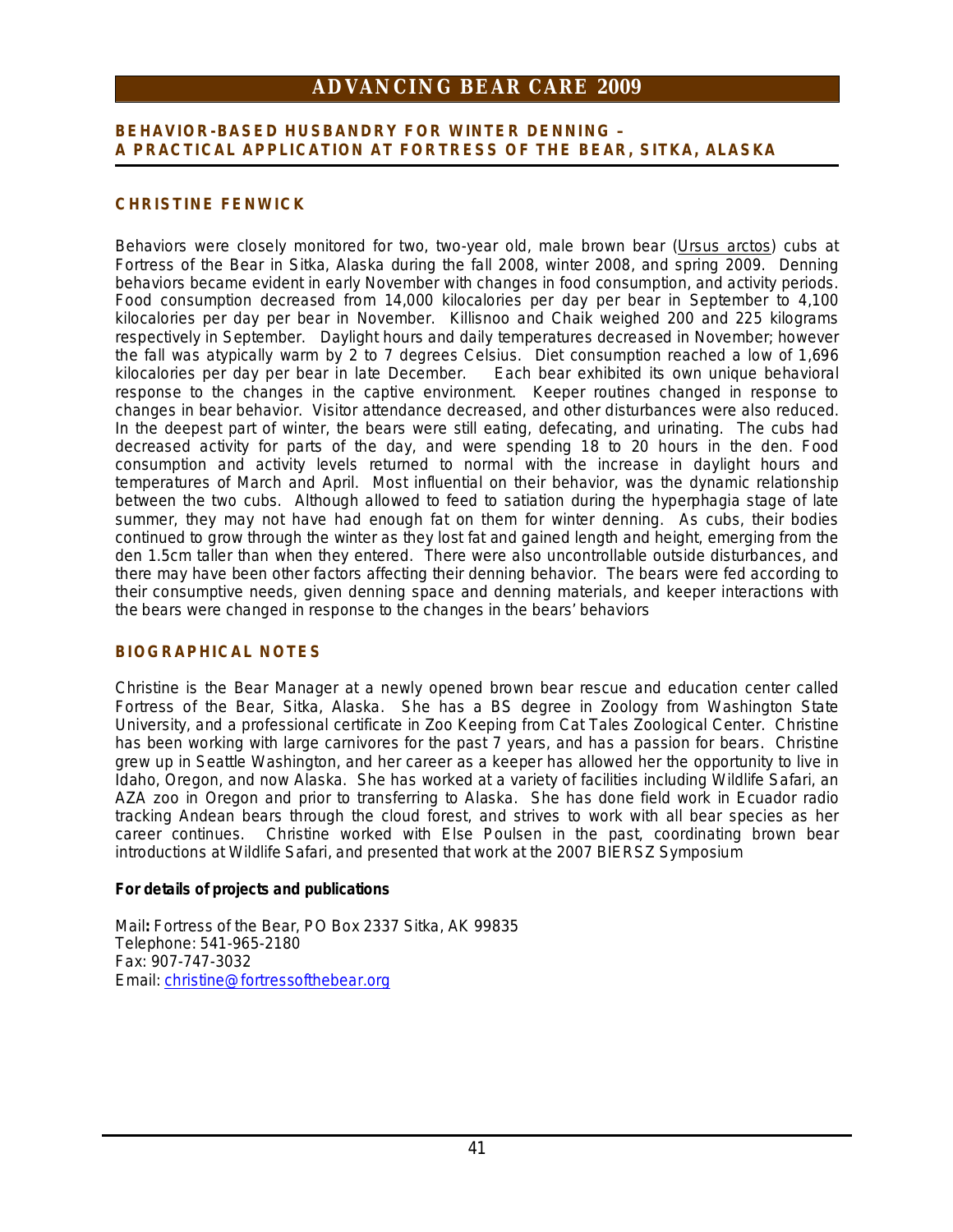#### **WHEN BEARS WHISPER, DO YOU LISTEN? ROLES OF MUTUAL TRUST AND RESPECT DURING CLOSE ENCOUNTERS WITH WILD BRUINS**

#### **STEPHEN STRINGHAM**

For animal caretakers and researchers there are obvious advantages to having animals not merely trust you, but cooperate with you. Social bonding between human and animal is also essential to interspecies rapport. Unfortunately, however widely accepted habituation and socialization may be for captive wildlife, these relationships are often bitterly opposed by managers of free-ranging wildlife – sometimes with good reason. Each year, humans are seriously injured or killed by wild animals, including bears. This could not occur if the animals never had close encounters with people. So a common management tactic is to deter actions by the public that increase likelihood of encounters. Not only are people advised to avoid potentially dangerous animals, but those animals which do not vigorously avoid humans are often labeled as "bold" or "aggressive." There is widespread opposition to releasing bears from captivity into the wild if these animals have become habituated. There is also opposition to raising orphans in wild conditions so that the youngsters can learn to fend for themselves once they become fully independent. However, contrary to common assumptions by wildlife managers, there *are* methods by which so-called habituation can actually reduce risk of injury by a bear. Understanding these methods is critical to facilitating coexistence between humans and large-bodied wild mammals, and thus for conserving at-risk populations that live near or among people. Basic to success is better understanding body language and psychology. This presentation summarizes the author's decades of experience with wild bears and other large-bodied wildlife.

#### **BIOGRAPHICAL NOTES**

Stephen F. Stringham began his career as a marine ecologist, and then turned to studying bears and ungulates in coastal ecosystems. He researched communication, aggression, and mother-offspring relations in wild Alaskan moose while rearing orphaned calves. He did similar studies on black bears (recounted in his book *Beauty Within the Beast*). He has researched roles of adult males in the social relations, population dynamics and ecology of European ungulates and North American grizzly/brown bears. While fostering conservation of Yellowstone grizzlies, he authored *Smokey and Mirrors: The War Between Science & Pseudoscience in Grizzly Bear Conservation*. His other books are *Bear Viewing in Alaska* (2007), the *Alaska Magnum Bear Safety Manual* (2008), *When Bears Whisper, Do You Listen?* (2009), *Ghost Grizzlies and Other Rare Bruins* (2010*)*; *Bear Aggression* (2010) and *The Language of Bears* (2011). His next book projects include *Grizzlies Among Glaciers* summarizing his findings on behavior and ecology of Alaska's coastal bruins, and *Becoming Bear*: *Seeing Nature Through the eyes of Western and Indigenous Sciences*. Stringham is founding Director of the Bear Viewing Association and President of WildWatch LLC, a business whose activities include scientific research and consulting on environmental impact issues.

**For details of projects and publications** 

Mail**:** Bear Viewing Association, 39200 Alma Ave., Soldotna, AK 99669 Telephone: 907-260-9059 Cell: 907-394-6125 Email: [gobearviewing@hotmail.com](mailto:gobearviewing@hotmail.com)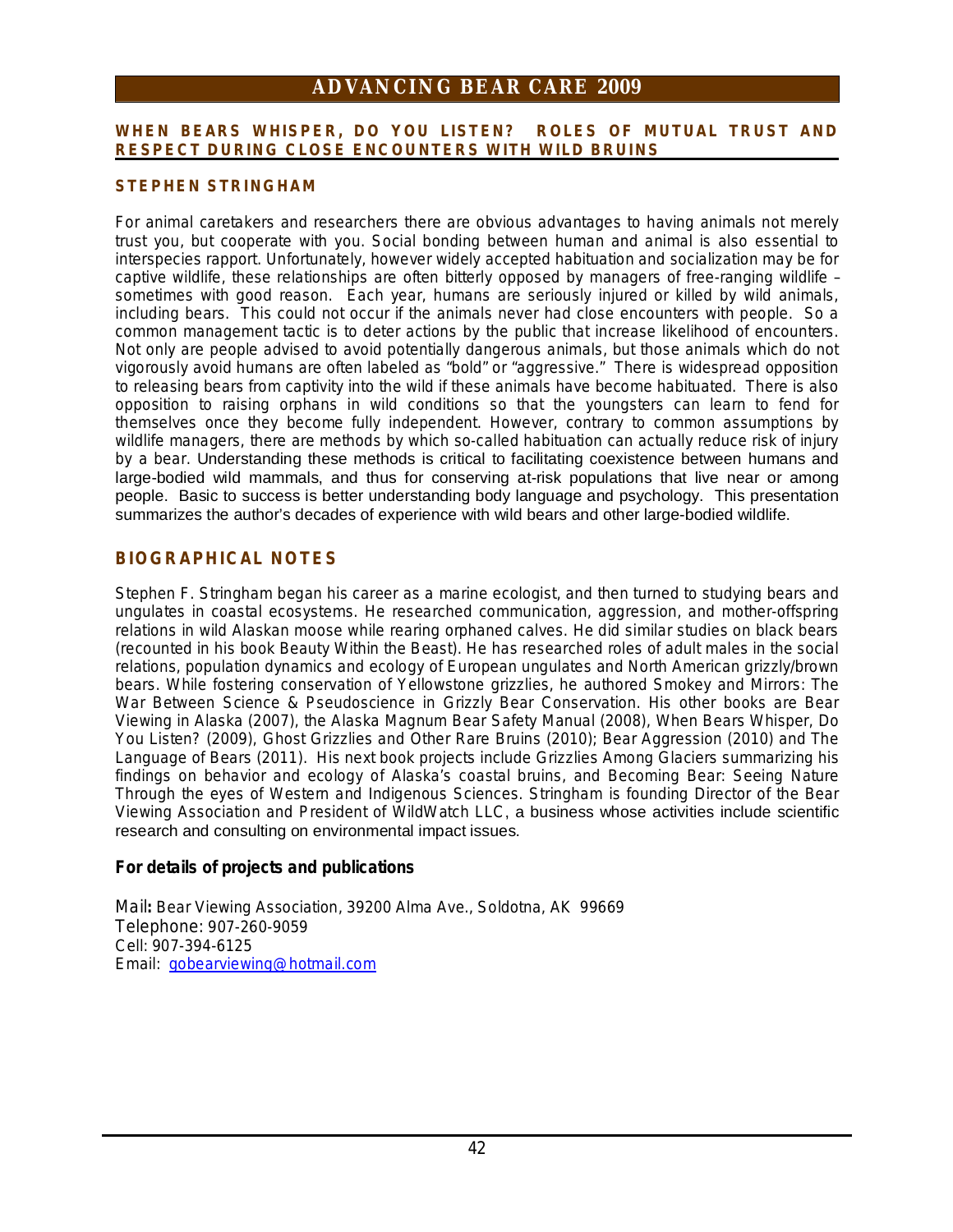#### **BLACK BEAR REHABILITATION, RELEASE AND RESEARCH – SUCCESS IN NEW JERSEY, THE MOST DENSELY POPULATED STATE IN THE USA**

#### **TRACEY LEAVER**

Woodlands Wildlife Refuge has rehabilitated and released 38 bears since 1995. It has been an interesting and on-going journey taking place in the most densely human populated state in the USA. With the help of the New Jersey Division of Fish and Wildlife's Black Bear Research Program we have had the opportunity to track the success of our released bears.

Our rehabilitation program has progressed by incorporating some**,** but ignoring other**,** more accepted methods. We hope by sharing our techniques, our stories and our statistics**,** that black bear rehabilitation can become more widely accepted and possible. The statistics include both long term tracking for released bears and their offspring – showing multi-generational success. We feel strongly that if this can be a successful program in New Jersey than it can be elsewhere.

#### **BIOGRAPHICAL NOTES**

Tracey Leaver: Founder and current Executive Director of Woodlands Wildlife Refuge, Inc. Woodlands is a 501c3 organization dedicated to the care and release of orphaned and injured wildlife and educating the public about NJ's wildlife since 1986. Tracy is a New Jersey permitted wildlife rehabilitator and holds the following permits: Rehabilitation permit, Captive Game permit for Education Animals, Scientific Holding permits for both Exotic and Non-game as well as potentially dangerous species. USDA Aphis Animal Care exhibitors permit for Education Animals. In 1995 Tracy began the first black bear rehabilitation program in New Jersey. As founder of the New Jersey Association of Wildlife Rehabilitators Tracy has served as a Board member, President, Vice President and is currently serving as Secretary. She also served 6 years on the Board of Directors of the National Wildlife Rehabilitators Association. Tracy gives numerous presentations on wildlife presentation topics.

**For details of projects and publications** 

Mail**:** Woodlands Wildlife Refuge, Inc. PO Box 5046, Pittstown, NJ, USA Telephone: 908-730-8300 Ext. 5 Cell: 908-310-1442 Email: [wildlife@eclipse.net](mailto:wildlife@eclipse.net) [www.woodlandswildlife.org](http://www.woodlandswildlife.org)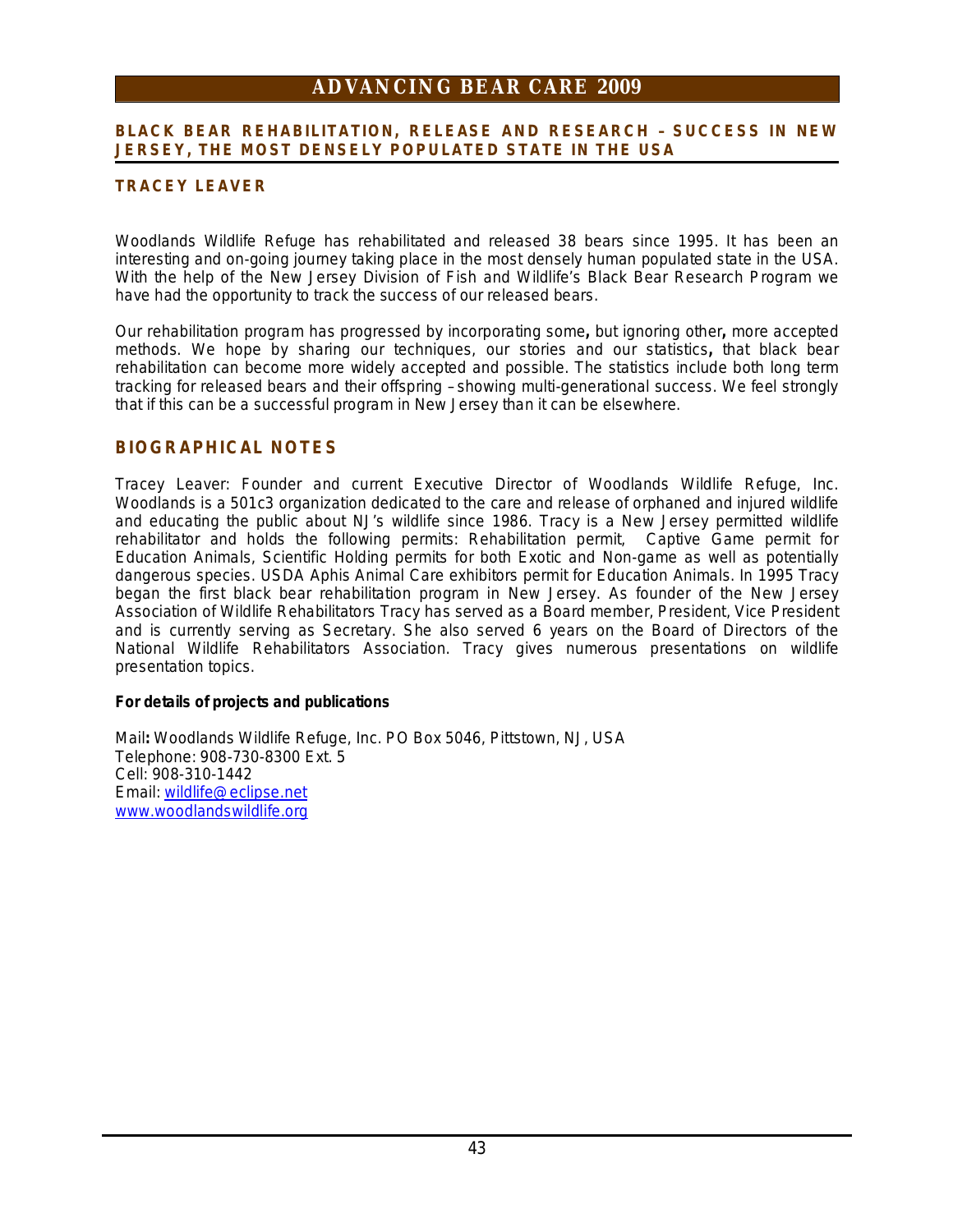#### **INTRODUCING THE NORTH AMERICAN BEAR CENTER**

#### **DONNA ANDREWS**

The North American Bear Center is in Ely, Minnesota, next to the Boundary Waters Wilderness Canoe Area. We are a Non-profit organization that receives no state or federal funding. The educational goal of the Bear Center is to replace myths about bears with balanced and factual information through video footage, live bears, and research data. The videos of wild black bears and brown bears featured at the Bear Center let people learn from the bears themselves. Two of our most successful programs are Bear Enrichment and Bear Language. The main thing that can help people get over their fear of bears, is learning to interpret bear bluster in terms of what the bears fear rather than our own fear, learning that behaviors we sometimes interpret as threatening are really expressions of our own apprehension.

This presentation will showcase the three resident black bears and follow their progress from arrival in 2007 and their exploration within their new enclosure.

#### **BIOGRAPHICAL NOTES**

Donna Andrews is past President of the Bear Interest Group (B.I.G.) a non-profit organization, working with the state wildlife agencies, to educate about bears. She lobbies for the ethical treatment of bears, and promotes sustainable bear population management. She managed the Wildlife Research Institute Bear Courses with Dr. Lynn Rogers (Bear Biologist & Bear Behaviorist), teaching bear behavior, vocalizations, social interactions, and bear sign. Donna attends and participates in state wide round table meetings for bear management with the Department of Natural Resources. She currently is Managing Director and Bear Curator for the North American Bear Center.

**For details of projects and publications** 

Mail: Donna Geode Andrews, Managing Director/Bear Curator, 1926 Highway 169, Ely MN. 55731 USA Telephone: 218-365-7879 Cell: 763-229-0570 Fax: 218-365-7333 Email: [curator@bear.org;](mailto:curator@bear.org) [director@bear.org](mailto:director@bear.org)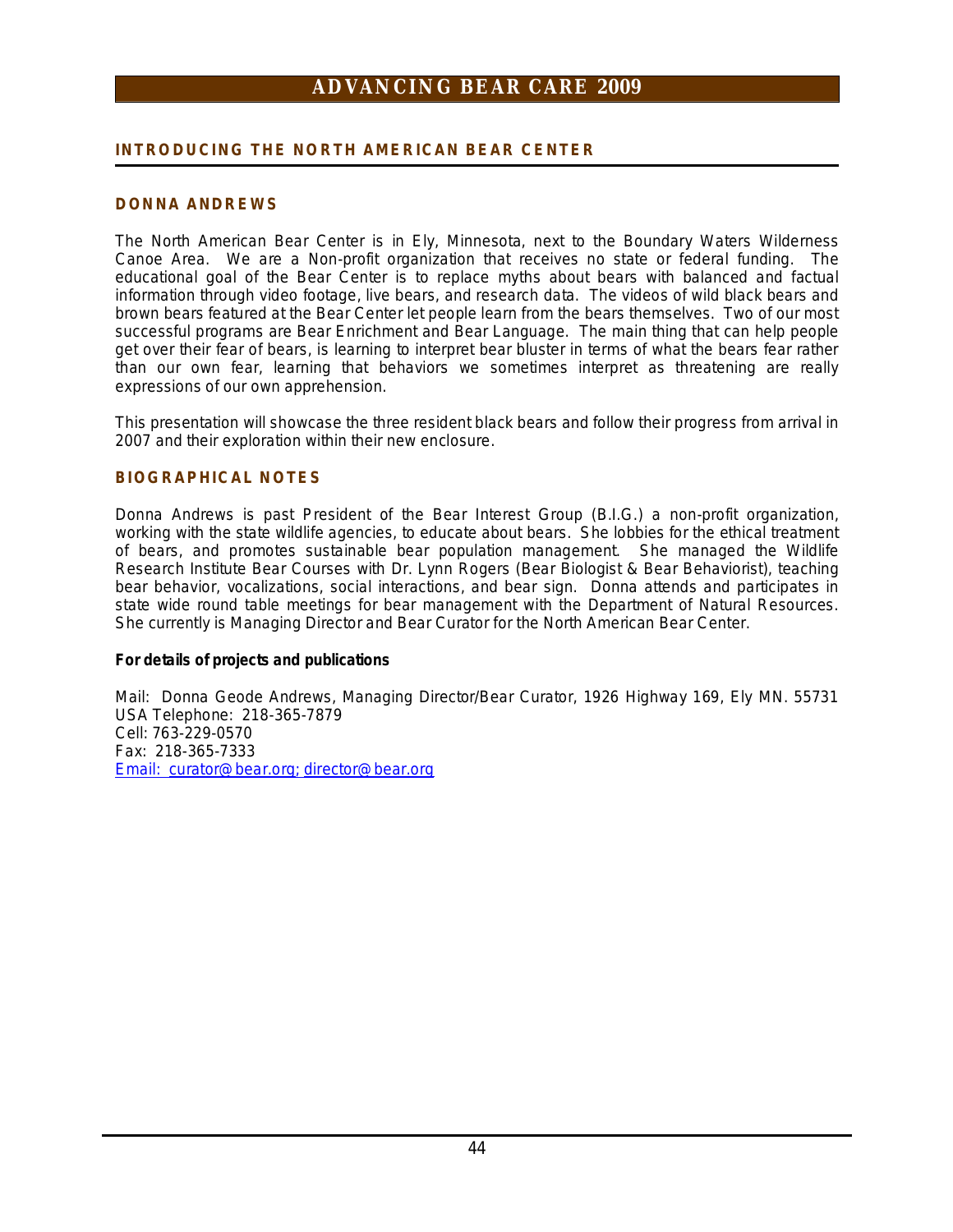#### **2009 Poster Sessions Presentations**

**Chronic, Progressive Hair Loss Among Captive Andean Bears (***Tremarctos ornatus***) in North America.** 

**Gaylene Thomas, Russ Van Horn, Jacob Shanks, Meg Sutherland-Smith, Megan Owen and Hali Anderson** 

**Integrated Roles of Wild Vs. Captive Studies of Bear Behavior. Stephen Stringham** 

**Identifying Motivational Factors Underlying Stereotypic Pacing in a Female Malayan Sun Bear (***Helarctos malayanus***). Joan Rog and Kristen Lukas** 

**Sloth Bear (***Melursus ursinus***) Enrichment and Training at Smithsonian's National Zoo. Mindy Babitz** 

**A Keeper's Point of View of Deslorelin Contraception Use with 0.2 Sloth Bears (***Melursus ursinus***). Mindy Babitz** 

**An Investigation of Sloth Bear (***Melursus ursinus***) Cub Development. Mindy Babitz and Tracey Barnes**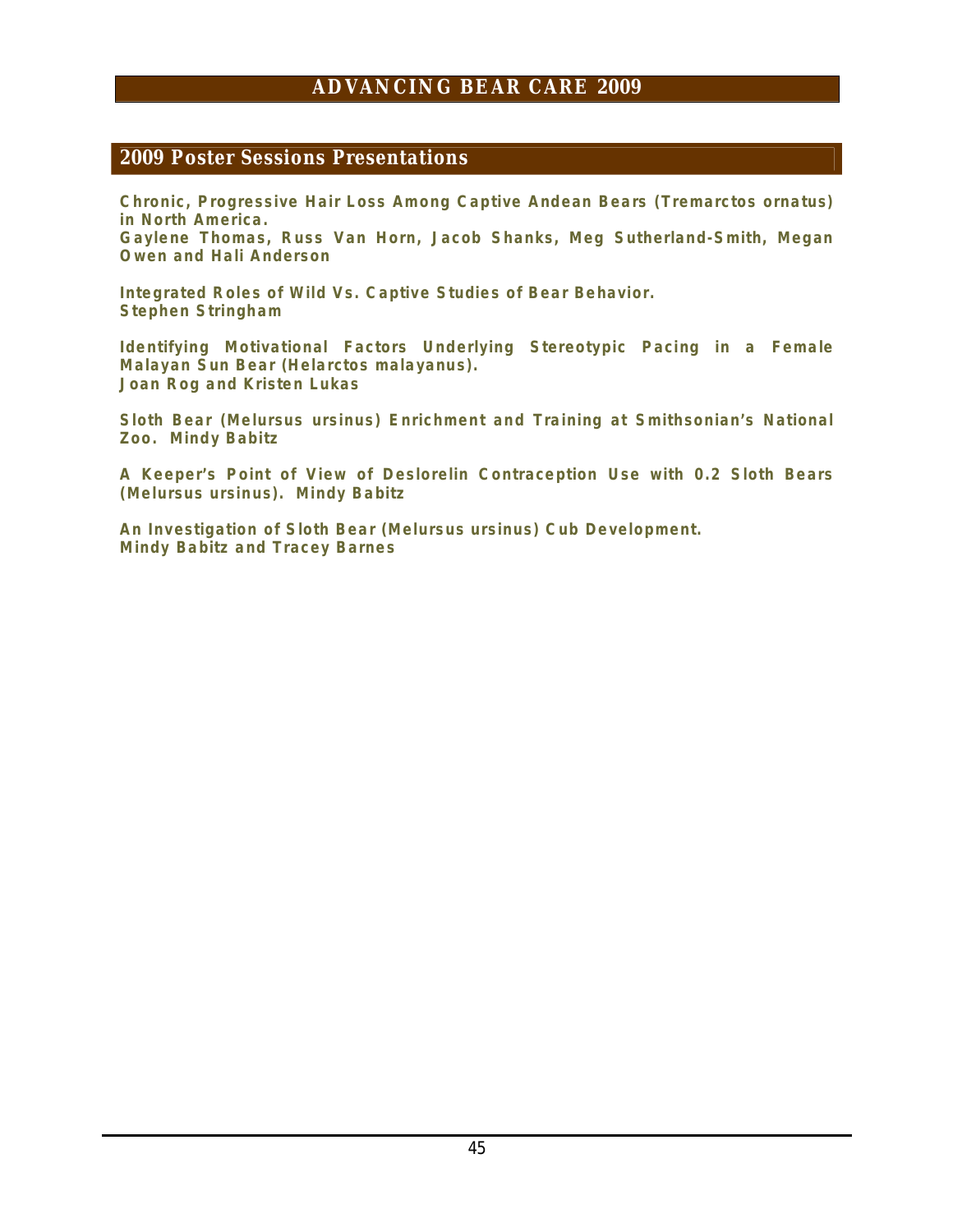#### **POSTE R PRESEN TA TION: CHRONIC, PROGRESSIVE HAIR LOSS AMONG ANDEAN BEARS (***Tremarctos Ornatus***) IN NORTH AMERICA**

#### **GAYLENE THOMAS, RUSS VAN HORN, JACOB SHANKS, MEG SUTHERLAND-** $SMITH$ , MEGAN OWEN and HALI ANDERSON

Several Andean bears in captivity have developed a chronic, progressive hair loss and skin condition. A female Andean bear at the San Diego Zoo has this condition. Despite multiple diagnostic procedures and treatments, her clinical signs have progressed over the last ten years. A two part survey was developed to seek data on husbandry risk factors and medical information with the objective of characterizing this recurring condition. The online surveys were sent to known zoos in North America that house Andean bears. We have collected husbandry data for 26 Andean bears. The veterinary data has not been included in the initial analysis due to a technical problem with the online survey. Six of the 26 bears (23.1%) identified in the husbandry survey currently have chronic skin conditions. One of the six affected bears is a male and is the only case of a chronic skin disorder without hair loss. We used logistic regression analyses to construct a model explaining the occurrence of chronic progressive hair loss. Based on this model we concluded that the bears most likely to have chronic hair loss in our sample group are females housed with males. We hypothesize that chronic hair loss in captive Andean bears may be the result of endocrine abnormalities caused by social housing of a typically solitary species. Husbandry and veterinary data received from additional surveys will be included in our final analysis. We believe this condition warrants further investigation, including the gathering of endocrine data. .

#### **BIOGRAPHICAL NOTES**

Hali Anderson began her career as a zookeeper in 1996 at Omaha's Henry Doorly Zoo. The last 7 years have been spent at the San Diego Zoo where she has worked with an amazing collection of both mammals and birds. Her bear experience includes taking care of Polar Bears, Sun Bears, Andean Bears and Brown Bears. Currently, she is the primary keeper for 1.1 Andean and 3.0 Brown Bears. Although she finds all animals incredible to work with, she especially enjoys carnivores and has a special interest in bears as she loves the challenge of working with their intelligence, inquisitiveness, seasonal changes, unique personalities and spirits.

**For details of projects and publications** 

Mail**:** San Diego Zoo – Collection Husbandry Science, San Diego, CA 92112-0551 USA Telephone: 619-231-1515 ext 50 Email: [halieden44@yahoo.com](mailto:halieden44@yahoo.com)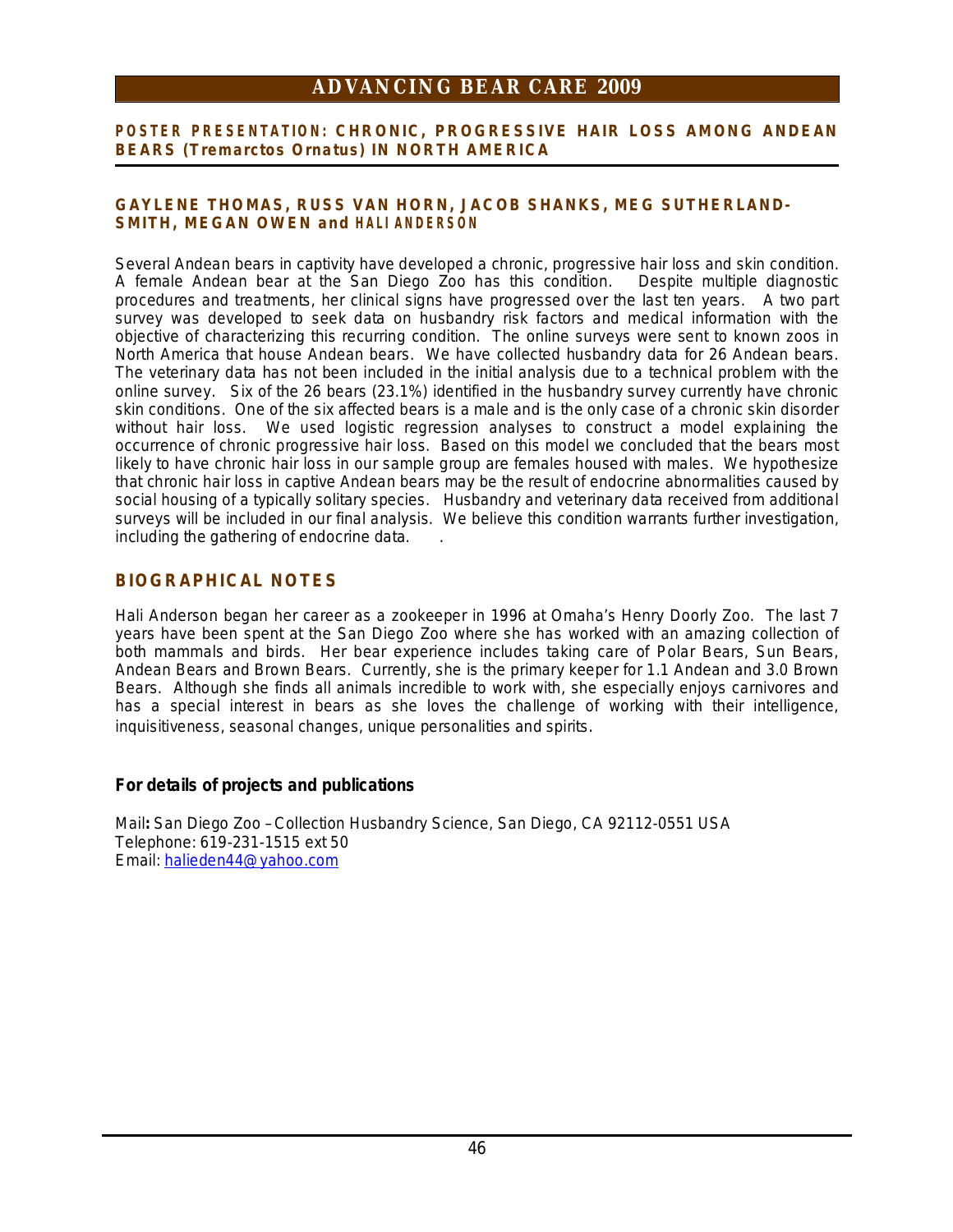#### **POSTE R PRES E N TATION: INTEGRATED ROLES OF WILD VS. CAPTIVE STUDIES OF BEAR BEHAVIOR**

#### **STEPHEN F. STRINGHAM**

Behavioral research in the wild needs to be more closely integrated with that in captivity. Captive studies alone suffer from lack of environmental and social context. The significance of some behavior is revealed only in the wild. Captive animals may have no opportunity to learn many natural behaviors including species-typical communication. Worse, captivity generates behavioral artifacts that would never occur in the wild, where they might be maladaptive. By contrast, wild studies suffer from limited continuity with the same individuals, and often from having to observe animals from so far away that subtle behaviors cannot be perceived, much less recorded. Wild studies offer less opportunity for some kinds of experimentation. Mid-way between those two methods of study is hand-rearing animals in wild conditions as one prepares them for self-sufficiency. Although I have employed all three methods in my research on moose (*Alces alces*), grizzly/brown bears (*Ursus arctos*), and black bears (*Ursus americanus*), focusing on wild studies has left me with a wealth of well-founded hypotheses and questions that cannot be fully resolved without additional captive studies. This poster presents a sample of these hypotheses and questions in hopes of inspiring bear care professionals to help us resolve them.

#### **BIOGRAPHICAL NOTES**

Stephen F. Stringham began his career as a marine ecologist, and then turned to studying bears and ungulates in coastal ecosystems. He researched communication, aggression, and mother-offspring relations in wild Alaskan moose while rearing orphaned calves. He did similar studies on black bears (recounted in his book *Beauty Within the Beast*). He has researched roles of adult males in the social relations, population dynamics and ecology of European ungulates and North American grizzly/brown bears. While fostering conservation of Yellowstone grizzlies, he authored *Smokey and Mirrors: The War Between Science & Pseudoscience in Grizzly Bear Conservation*. His other books are *Bear Viewing in Alaska* (2007), the *Alaska Magnum Bear Safety Manual* (2008), *When Bears Whisper, Do You Listen?* (2009), *Ghost Grizzlies and Other Rare Bruins* (2010*)*; *Bear Aggression* (2010) and *The Language of Bears* (2011). His next book projects include *Grizzlies Among Glaciers* summarizing his findings on behavior and ecology of Alaska's coastal bruins, and *Becoming Bear*: *Seeing Nature Through the eyes of Western and Indigenous Sciences*. Stringham is founding Director of the Bear Viewing Association and President of WildWatch LLC, a business whose activities include scientific research and consulting on environmental impact issues.

**For details of projects and publications** 

Mail**:** Bear Viewing Association, 39200 Alma Ave., Soldotna, AK 99669 Telephone: 907-260-9059 Cell 907-394-6125 Email [gobearviewing@hotmail.com](mailto:gobearviewing@hotmail.com)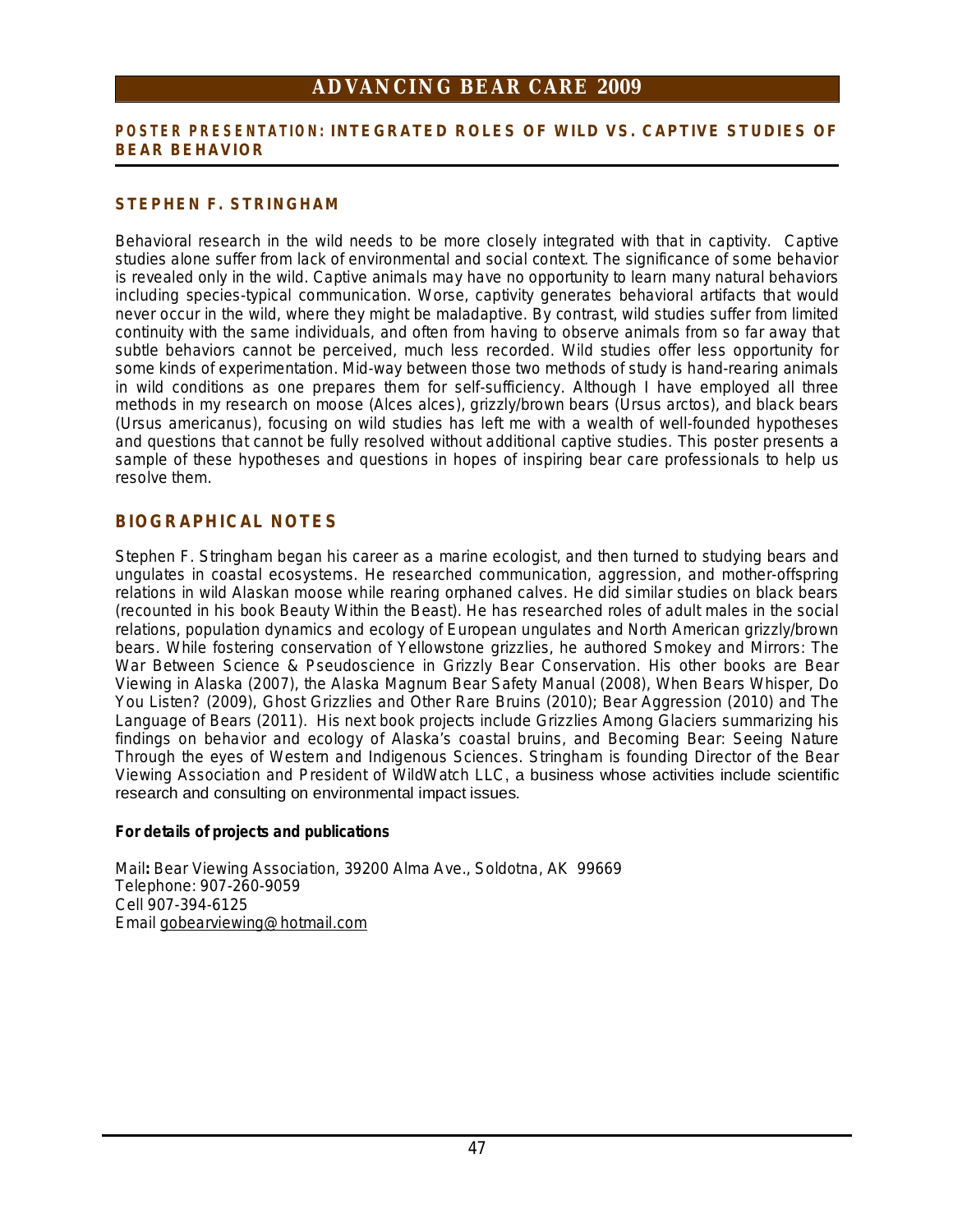#### **POSTE R PRES E N TATION: IDENTIFYING MOTIVATIONAL FACTORS UNDERLYING STEREOTYPIC PACING IN A FEMALE MALAYAN SUN BEAR (***Helarctos malayanus***)**

#### **JOAN ROG and KRISTEN LUKAS**

Stereotypic pacing in captive bears is well known, however the basis or reason for the behavior is less understood. The goal of this study was to identify the motivational factor or factors that underlie the stereotypic pacing behavior of a female Malayan sun bear. The focal female shared exhibit space with 1.1 adult sun bears. Therefore, in addition to stereotypic pacing, activity patterns for each bear and social interactions were also recorded. A total of 368 hours of data were collected between June and November 2005, and the months of April, June and August of 2006.Two data collection methods were employed. Data were collected for stereotypic pacing and social interactions by continuous focal observations, whereas individual activities were recorded by instantaneous scan sampling at 10 minutes intervals over a period of 4-7 hours each observation day. For correlation purposes hourly observations were recorded for the zoo visitor crowd size, noise level near the exhibit area and weather conditions.

Results from the 2005 data indicate that each bear engaged in a dominant activity, pacing for the focal female, long periods of inactivity for the second female, and the male spent a significant amount of time out of view. Pacing bouts occurred in one location with a strong connection between the onset of a bout and the male walking out of view. A high percentage of antagonism (85%) was also recorded between the two females. In 2006, the females were separated and several exhibit alternatives and enrichment variations were put in place. Subsequent observations noted a marked reduction in pacing. Additional data are being analyzed. Upon completion we will be better able to comment on motivations and what measures brought about this favorable change in behavior.

#### **BIOGRAPHICAL NOTES**

Joan is a research volunteer at the Cleveland Metroparks Zoo. She is a graduate of Baldwin-Wallace College in Berea, Ohio earning a Bachelor of Science degree in Biology with Masters Credits in Zoo Biology and Management from Oklahoma State University. Her volunteer work in research includes data collection for a multi zoo study of Sun Bear reproductive behavior and biology, Blanding's turtle basking behavior and conducted research on the stereotypic pacing of a female Sun Bear. Work in education includes, on grounds interpretative programs, docent mentoring and the development of background resources and workshops to support interpretive programs. She has attended numerous conferences on bear research, management and husbandry, and is a member of The International Association for Bear Research and Management, The American Association of Zoo Keepers, The American Institute of Biological Sciences, and The Wildlife Society.

**For details of projects and publications** 

Mail**:** 2951 Plum Creek Pkwy, Medina OH 44256 USA Telephone: 330-722-1105 Email: [Joanrog@aol.com](mailto:Joanrog@aol.com)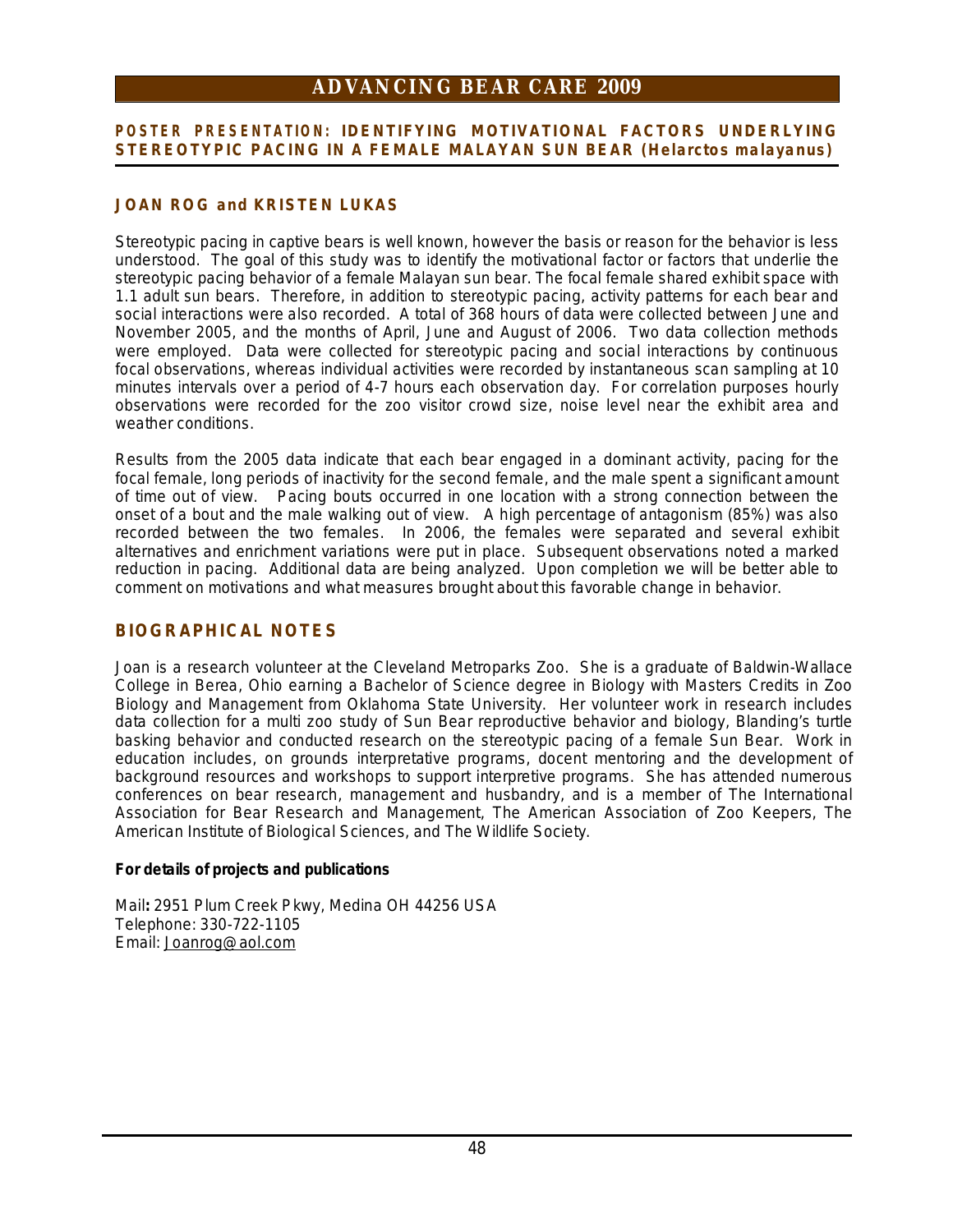#### **POSTE R PRESEN TA TION: SLOTH BEAR (***Melursus ursinus***) ENRICHMENT AND TRAINING AT SMITHSONIAN'S NATIONAL ZOO**

#### **MINDY BABITZ**

Bears are highly intelligent animals that require a great deal of mental stimulation in captivity. At the National Zoo's Asia Trail the sloth bears are provided with a variety of enrichment options. Some of the enrichment options along with the materials used is presented. Many of these activities can be done inexpensively with materials we already have on hand or can easily collect from staff and volunteers. Other activities make use of the pre-fabricated enrichment items sold online through companies like Boomer Ball and Otto Environmental. A video shows our bears interacting with a variety of enrichment. The sloth bears are also trained a variety of behaviors as part of their enrichment program, as well as for husbandry reasons. The video shows some of the behaviors we train our sloth bears.

#### **POSTE R PRES E N TATION: A KEEPER'S POINT OF VIEW OF DESLORELIN CONTRACEPTION USE WITH 0.2 SLOTH BEARS (***Melursus ursinus***)**

#### **MINDY BABITZ**

According to the AZA Wildlife Contraception Center, Gonadotropin Hormone Agonists (GnRH Agonists) such as deslorelin (Suprelorin) implants are considered the safest reversible contraceptives for use in carnivores. Unfortunately, dosages and duration of efficacy are not well established for all species. Using this contraceptive method with two of our female sloth bears, we learned that side effects may vary greatly between individuals. Out 10 year-old female, who has been on this implant for a couple years, has not exhibited any effects other than weight gain. Our 13 year old female, who was implanted for the first time, exhibited major mood swings along with sudden weight gain. It is unknown whether the side effects seen can be correlated with the implant, its dosage or may simply be the result of variation individual response.

#### **POSTE R PRES E N TATION: AN INVESTIGATION OF SLOTH BEAR (***Melursus ursinus***) CUB DEVELOPMENT**

#### **MINDY BABITZ and TRACEY BARNES**

Limited information is reported about sloth bear cub development in the wild or in captivity. After the successful birth of our sloth bear cub we developed a behavior study to improve documentation of cub development over time. The study began with the cub's debut on exhibit at 4 months of age and continued until he was 18 months of age, with a 4 month gap during his move and acclimation to a new exhibit. A group of behavior watchers recorded his activities for 6 hours each day using instantaneous scan sampling. A few behaviors were also recorded each time they occurred, such as the cub falling from a tree or other structure. The data was analyzed for trends showing the cub's development over time. As expected, an increase was seen in the amount of time spent foraging and eating over the first 5 months of the study. A decrease was seen in physical contact with mom over the same period, with riding on mom's back only occurring during the first 2 months of the study. There was also a decrease in falling from trees or other structures. Unfortunately, the study did not reveal much more about cub development due to a major factor interfering with data collection places in the exhibits where the bears could not be viewed. As a result, a correlation was found between behavior and weather; the bears spent most of their time out of view when it was hot or rainy. Although the study did not result in all of the information we were looking for, we gained valuable information to assist us in setting up future studies. In the future we plan to conduct observations in off-exhibit areas where the bears are more easily viewable.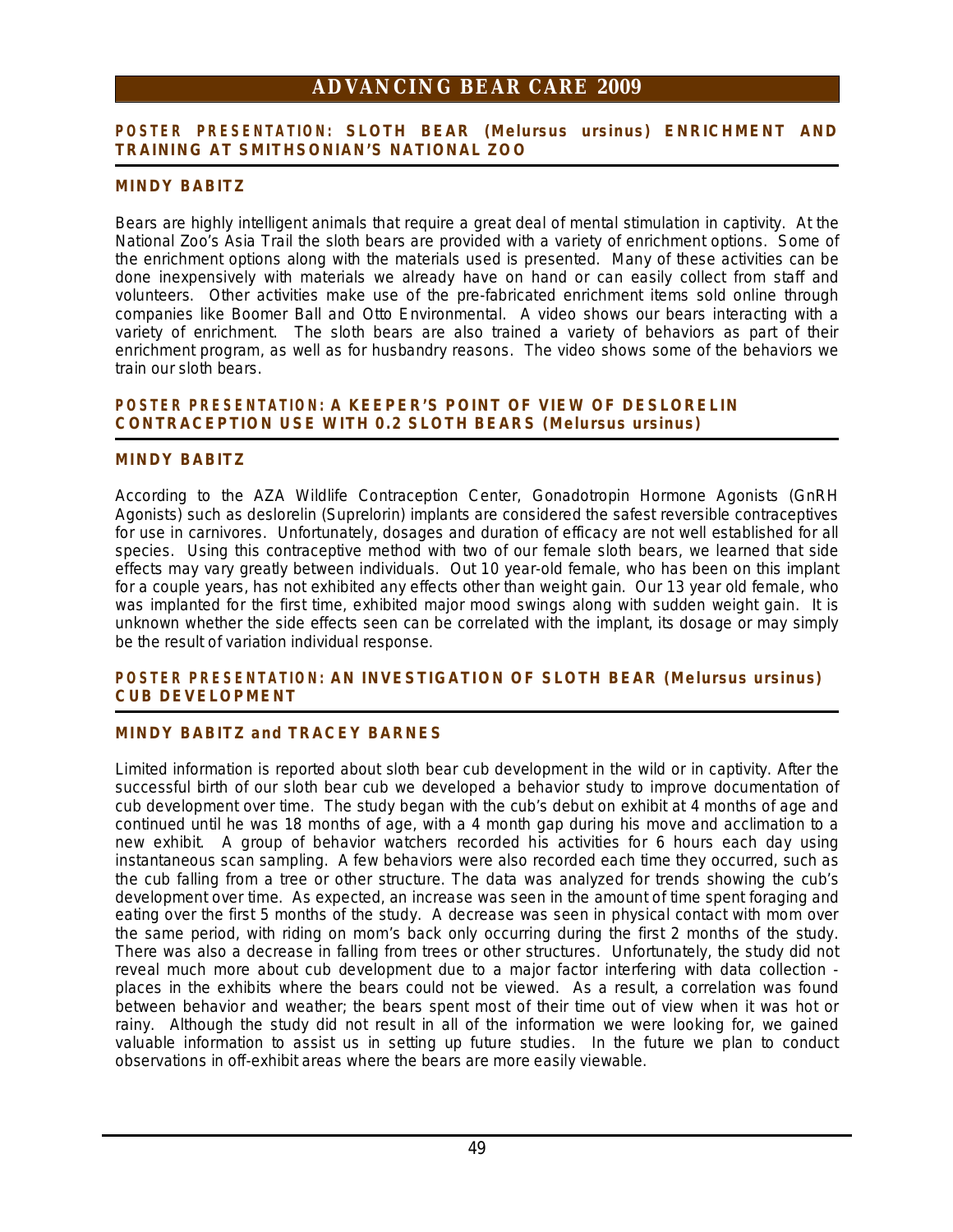#### **BIOGRAPHICAL NOTES**

Mindy Babitz is a senior animal keeper at the Smithsonian's National Zoological Park where she has worked since 1998. She has experience with primates, big cats, bears, hoof stock, and a variety of small carnivores. Since the opening of Asia Trial, her primary responsibility is caring for a variety of Asian carnivores including the sloth bears. She is currently the National Zoo's institutional representative to the Sloth Bear SSP.

Tracey Barnes is a senior animal keeper at the Smithsonian's National Zoological Park where she has worked since 1994. Throughout her 15 years at the zoo, she has been involved with the care of 4 bear species. Tracey is the National Zoo's Bear TAG institutional representative as well as the zoo's institutional representative to the Spectacled Bear SSP.

**For details of projects and publications** 

Mailing Address**:** Smithsonian's National Zoological Park, Washington, DC Telephone: 202-633-4381 Fax: 202-633-8727 Email: [babitzm@si.edu](mailto:babitzm@si.edu), [barnestl@si.edu](mailto:barnestl@si.edu)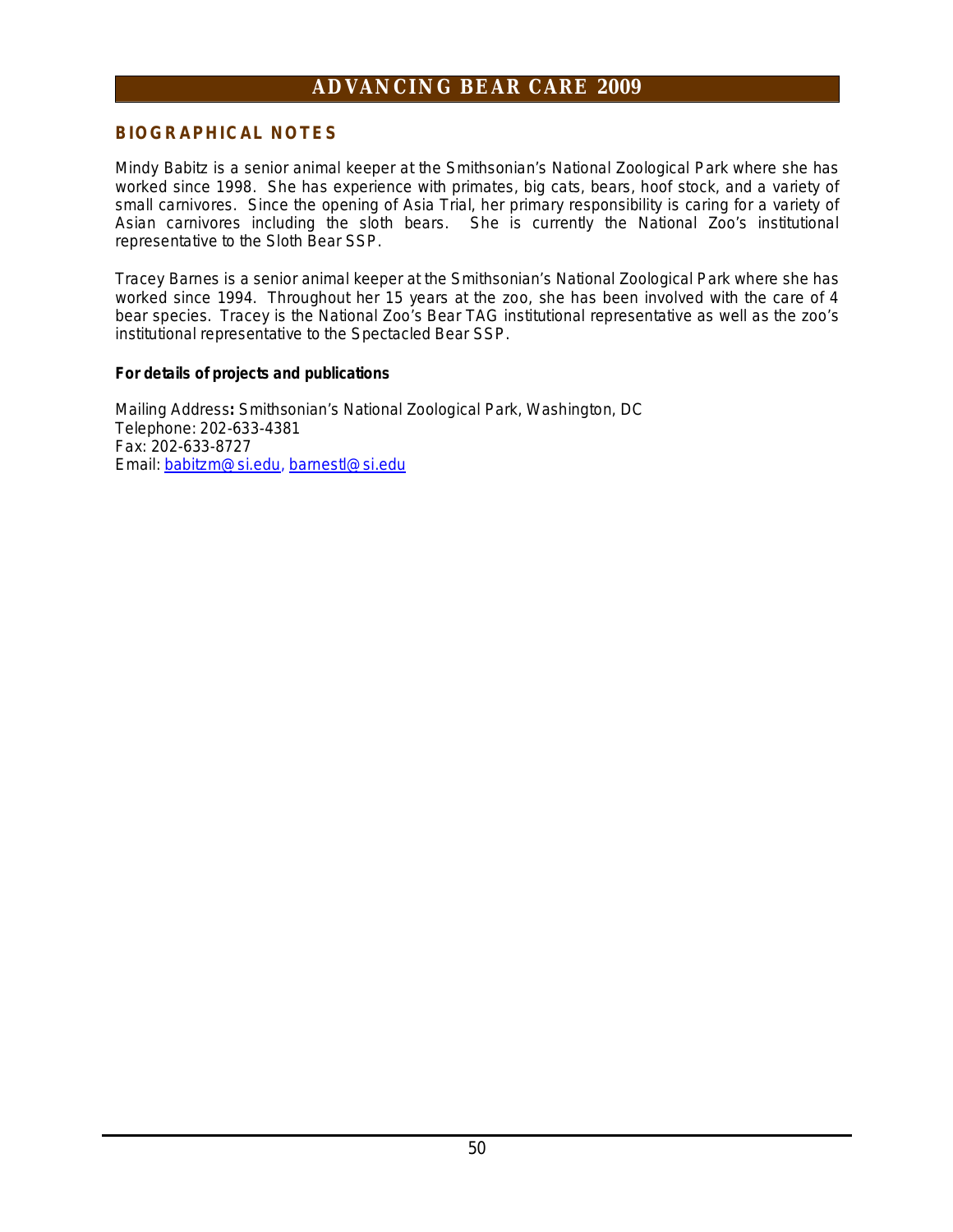

Our sincere appreciation to Polar Bears International for sponsoring the production of these proceedings.

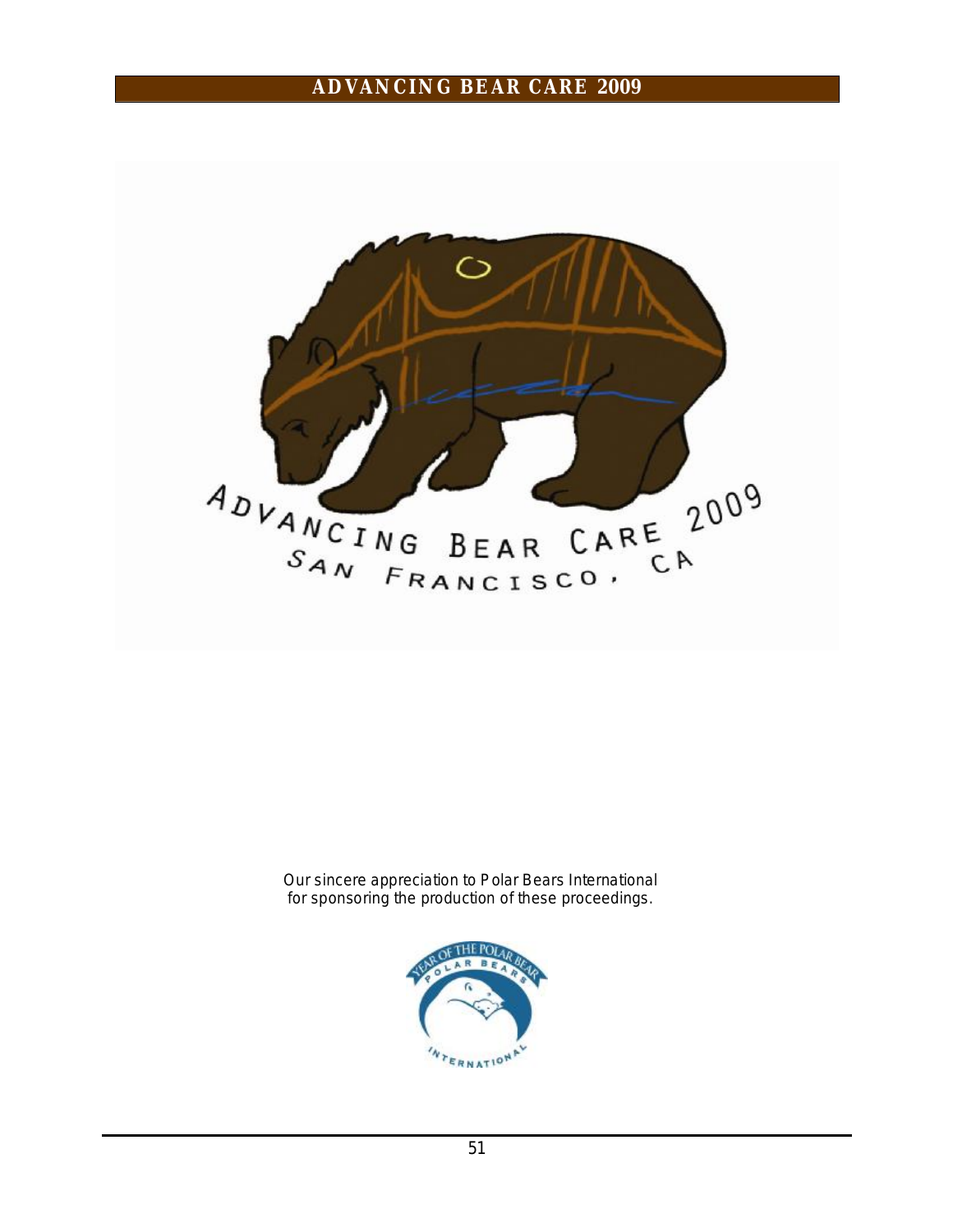#### **2009 CONFERENCE EVALUATION FORM**

Thank you for your attendance. Your feedback is extremely important. Please complete this evaluation form by circling your response and return it to a conference staff member.

| Scale<br>1) Strongly Disagree or Poor<br>4) Agree or Good                                                                                                                                                                 | 2) Disagree or Fair<br>5) Strongly Agree or Excellent |                                                   | 3) Neutral                                                        |                                                       |                                                         |                                            |
|---------------------------------------------------------------------------------------------------------------------------------------------------------------------------------------------------------------------------|-------------------------------------------------------|---------------------------------------------------|-------------------------------------------------------------------|-------------------------------------------------------|---------------------------------------------------------|--------------------------------------------|
| Pre-Arrival<br>Registration was simple, fast and efficient<br>Payment options/policies were clear and fair<br>Advertising/on-line information was adequate<br>Responsiveness of conference staff to questions<br>Comments |                                                       | 1<br>1<br>$\mathbf{1}$<br>$\mathbf{1}$            | $\overline{2}$<br>$\overline{2}$<br>$2^{\circ}$<br>$\overline{2}$ | 3<br>$\mathfrak{Z}$<br>$\mathbf{3}$<br>$\overline{3}$ | 4<br>4<br>4<br>4                                        | 5<br>5<br>$\overline{5}$<br>5              |
| Arrival<br>Check-in procedure was simple, fast and efficient<br>Registration materials were informative<br>Comments                                                                                                       |                                                       | 1<br>$\mathbf{1}$                                 | $\overline{2}$<br>$\overline{2}$                                  | 3<br>3                                                | 4<br>$\overline{4}$                                     | 5<br>5                                     |
| Conference Location/Facility<br>Accessibility of location<br>Size of facility<br>Hotel accommodations/guest rooms<br>Cost of the lodging were reasonable<br>Comments                                                      |                                                       | 1<br>$\mathbf{1}$<br>$\mathbf{1}$<br>$\mathbf{1}$ | $\overline{2}$<br>$\overline{2}$<br>$2^{\circ}$<br>$\overline{2}$ | 3<br>3<br>$\overline{3}$<br>3                         | 4<br>4<br>$\overline{4}$<br>4                           | 5<br>$\overline{5}$<br>5<br>5              |
| Lectures<br><b>Educational content</b><br>Handouts/take home materials<br>Time for Q & A/Discussion<br>I learned something new/helpful/useful<br>Comments                                                                 |                                                       | $\mathbf{1}$<br>$\mathbf{1}$<br>$\mathbf{1}$<br>1 | $\overline{2}$<br>$2^{\circ}$<br>$\overline{2}$<br>$\overline{2}$ | 3<br>3<br>$\overline{3}$<br>3                         | $\overline{4}$<br>$\overline{4}$<br>$\overline{4}$<br>4 | 5<br>$\overline{5}$<br>$\overline{5}$<br>5 |
| <b>Conference Speakers/Presenters</b><br>Knowledge of subject matter<br>Quality of presentation/delivery<br>Use of audio/visual equipment<br>Responsiveness to questions<br>Comments                                      |                                                       | 1<br>$\mathbf{1}$<br>$\mathbf{1}$<br>1            | $\overline{2}$<br>$2^{\circ}$<br>$2^{\circ}$<br>$\overline{2}$    | 3<br>3<br>$\mathfrak{Z}$<br>3                         | 4<br>$\overline{4}$<br>$\overline{4}$<br>$\overline{4}$ | 5<br>$\overline{5}$<br>$\sqrt{5}$<br>5     |